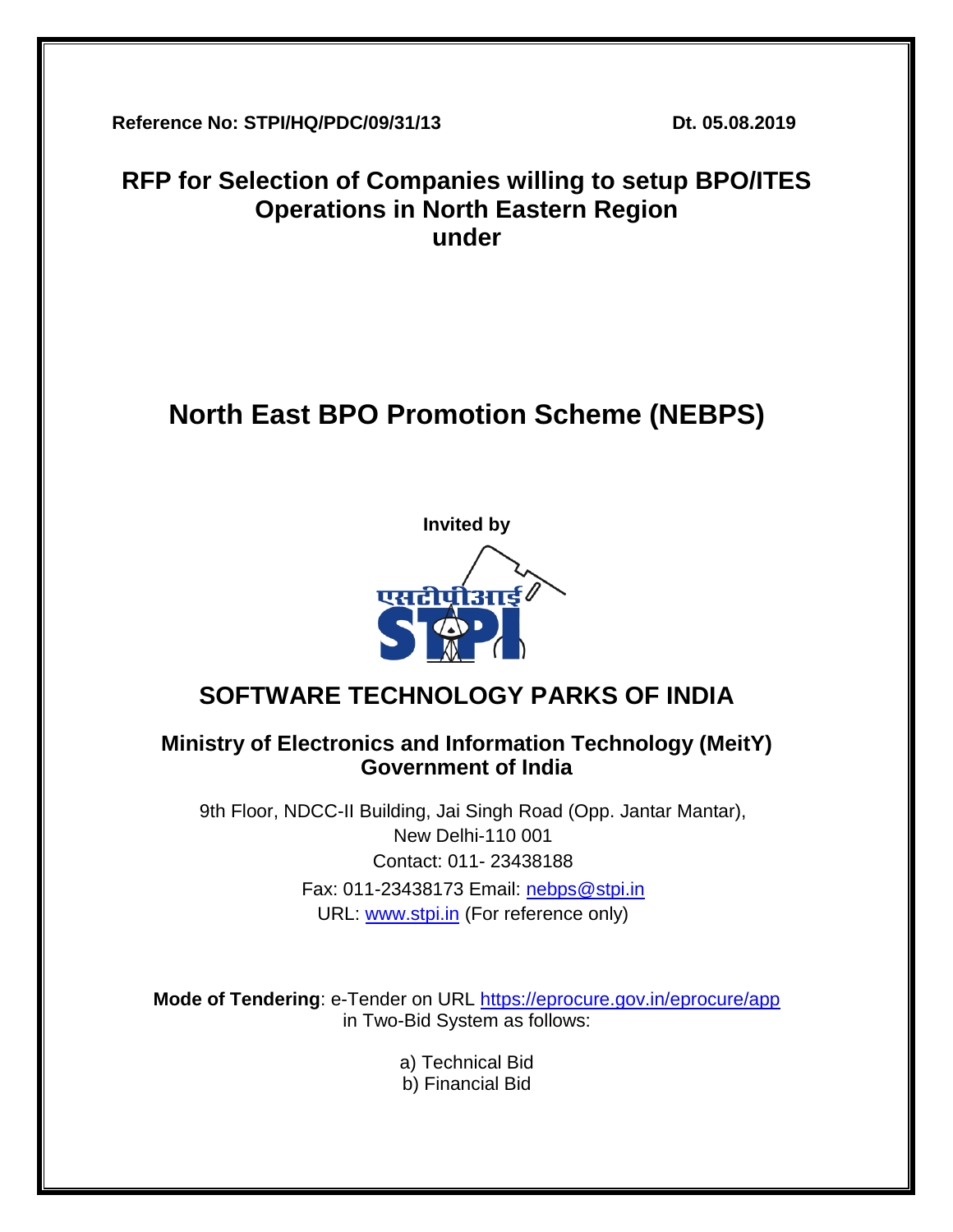## **CONTENTS**

| 1.              |                                                                             |  |  |
|-----------------|-----------------------------------------------------------------------------|--|--|
| 2.              |                                                                             |  |  |
| 3.              |                                                                             |  |  |
| 4.              |                                                                             |  |  |
| 5.              |                                                                             |  |  |
| 6.              |                                                                             |  |  |
| 7.              |                                                                             |  |  |
| 8.              | TERMS & CONDITIONS RELATING TO COMMENCEMENT OF BPO OPERATIONS, DISBURSEMENT |  |  |
| 9.              |                                                                             |  |  |
| 10 <sub>1</sub> |                                                                             |  |  |
| 11.             |                                                                             |  |  |
| 12.             |                                                                             |  |  |
|                 |                                                                             |  |  |
|                 |                                                                             |  |  |
|                 |                                                                             |  |  |
|                 |                                                                             |  |  |
|                 |                                                                             |  |  |
|                 |                                                                             |  |  |
|                 |                                                                             |  |  |
|                 |                                                                             |  |  |
|                 |                                                                             |  |  |
|                 |                                                                             |  |  |
|                 |                                                                             |  |  |
|                 |                                                                             |  |  |
|                 |                                                                             |  |  |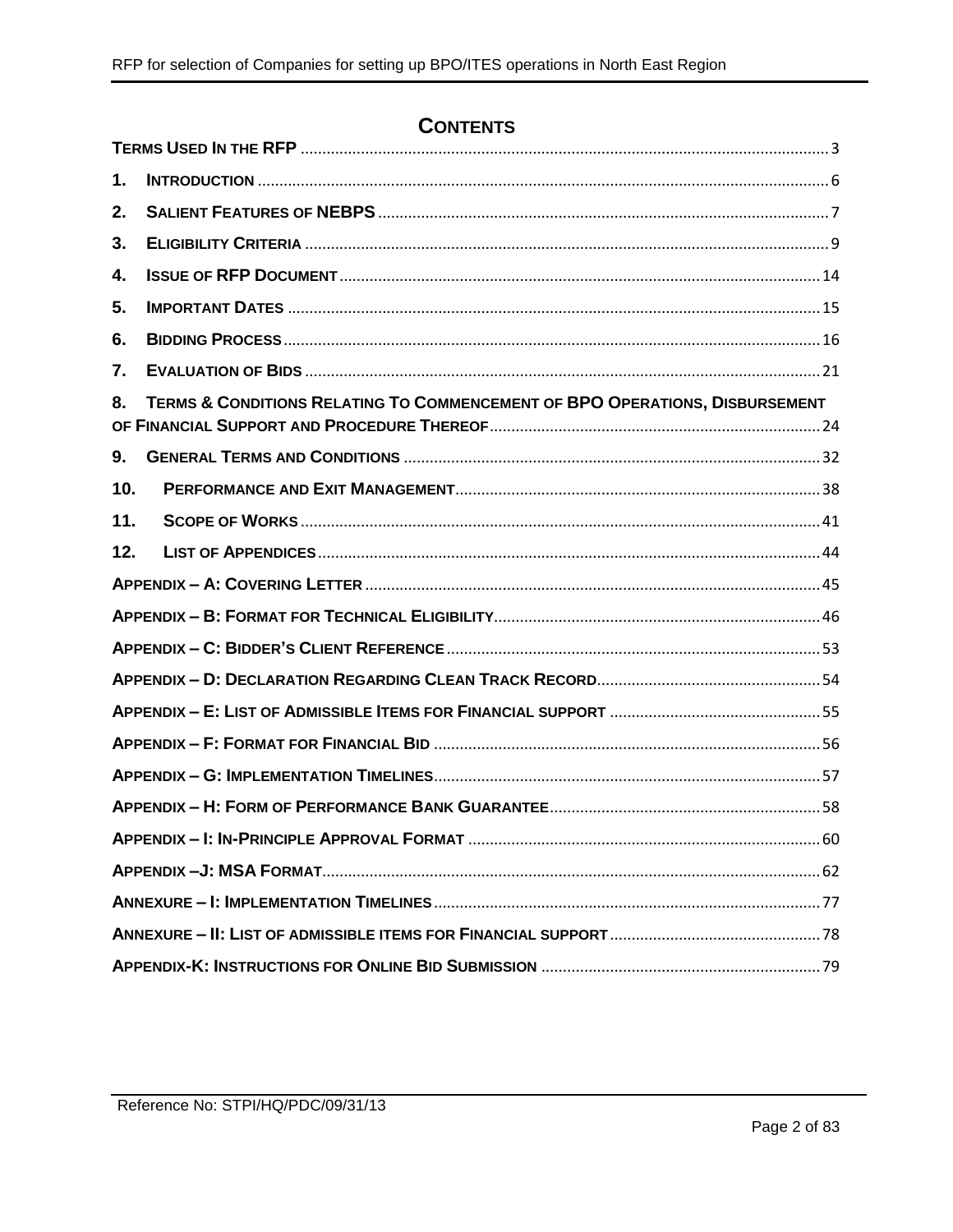### **TERMS USED IN THE RFP**

- <span id="page-2-0"></span>• **AMC** – Annual Maintenance Contract
- **Authorized Representative** shall mean any person authorized by either of the parties.
- Bid shall mean complete set of documents submitted by a Bidder against the tender for "BPO Operations in North Eastern Region".
- **Bidder** means an entity/Company who has intention to participate in the tender invited by STPI.
- **BPO** Business Process Outsourcing (includes TES). BSD Bid Security Deposit
- **CAPEX -** Capital Expenditure
- **CA** Chartered Accountant
- **CCTV** Closed Circuit Television
- **Company** The term company in this document if not specified with any particular Act, in general refers to an entity registered under The Companies Act 1956/2013 or The Limited Liability Partnership Act, 2008.
- **Contract**  is used synonymously with Master Service Agreement (MSA).
- **Corrupt Practice** means the offering, giving, receiving or soliciting anything of value or influencing the action of an official in the process of Contract execution.
- **DCO** Document Control Officer
- **Default Notice** shall mean the written notice of Default of the MSA issued by one Party to the other in terms hereof.
- **DG** Diesel Generator
- **EPABX** Electronic Private Automatic Branch Exchange
- **Fraudulent Practice** means misrepresentation of facts in order to influence a procurement process or the execution of a Contract and includes collusive practice among Bidders (prior to or after submission of a Bid) designed to establish Bid prices at artificial non-competitive levels and to deprive the STPI of the benefits of free and open competition.
- **GoI** shall mean the Government of India.
- **IPA** In-Principle Approval issued to successful bidder.
- **IT/ITES** Information Technology / Information Technology Enabled Services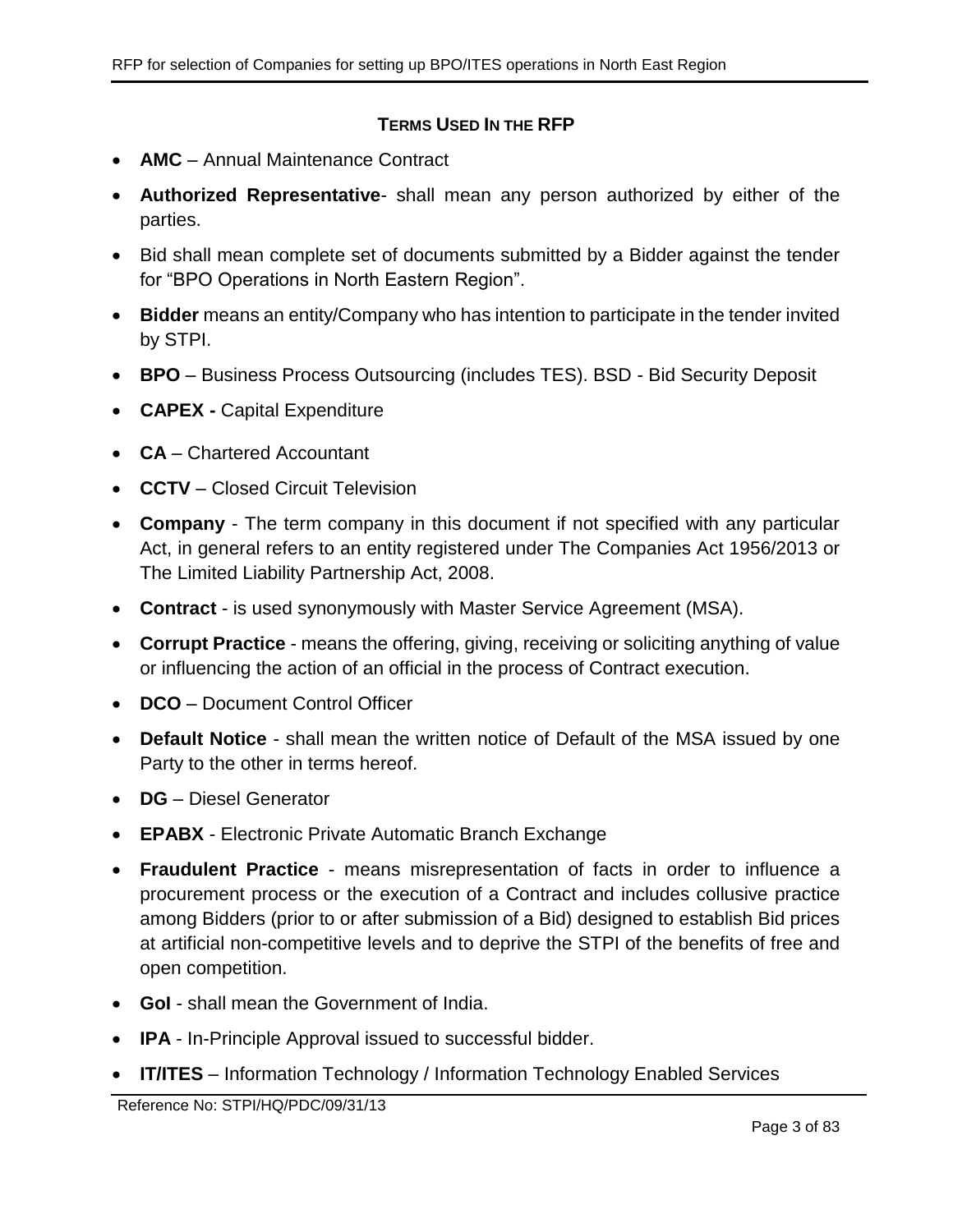- **IVRS** Interactive Voice Response System
- **LAN** Local Area Network
- **Law** shall mean any Act, notification, by law, rules and regulations, directive, ordinance, order or instruction having the force of law enacted or issued by the Central Government and/ or the Government of NER or any other Government or regulatory authority or political subdivision of government agency.
- **LLP -** Limited Liability Partnership
- **MeitY** Ministry of Electronics and Information Technology
- **MSA** Master Service Agreement is a joint agreement between STPI and selected bidder who has accepted the IPA.
- **NDA** Non-Disclosure Agreement
- **NEBPS** North East BPO Promotion Scheme
- **NMC** NEBPS Management Committee.
- **NER** North East Region
- **O&M** Operations and Maintenance.
- **OPEX** Operational Expenditure
- **Party** means STPI or Bidder, individually and "Parties" mean STPI and Bidder, collectively.
- **PBG** Performance Bank Guarantee
- **RFP** Request For Proposal
- **Site** shall mean the location(s) from where the service shall be offered to the industry as per MSA.
- **STPI** Software Technology Parks of India.
- **Successful Bidder** means the Bidder whose Bid is evaluated and get selected as per the RFP.
- **UPS** Uninterrupted Power Supply
- **VGF** -Viability Gap Funding
- **Works** mean to execute the works specified under this RFP.
- **Year** shall be with reference to date of commencement of BPO operations, if year is not defined at said place in the RFP.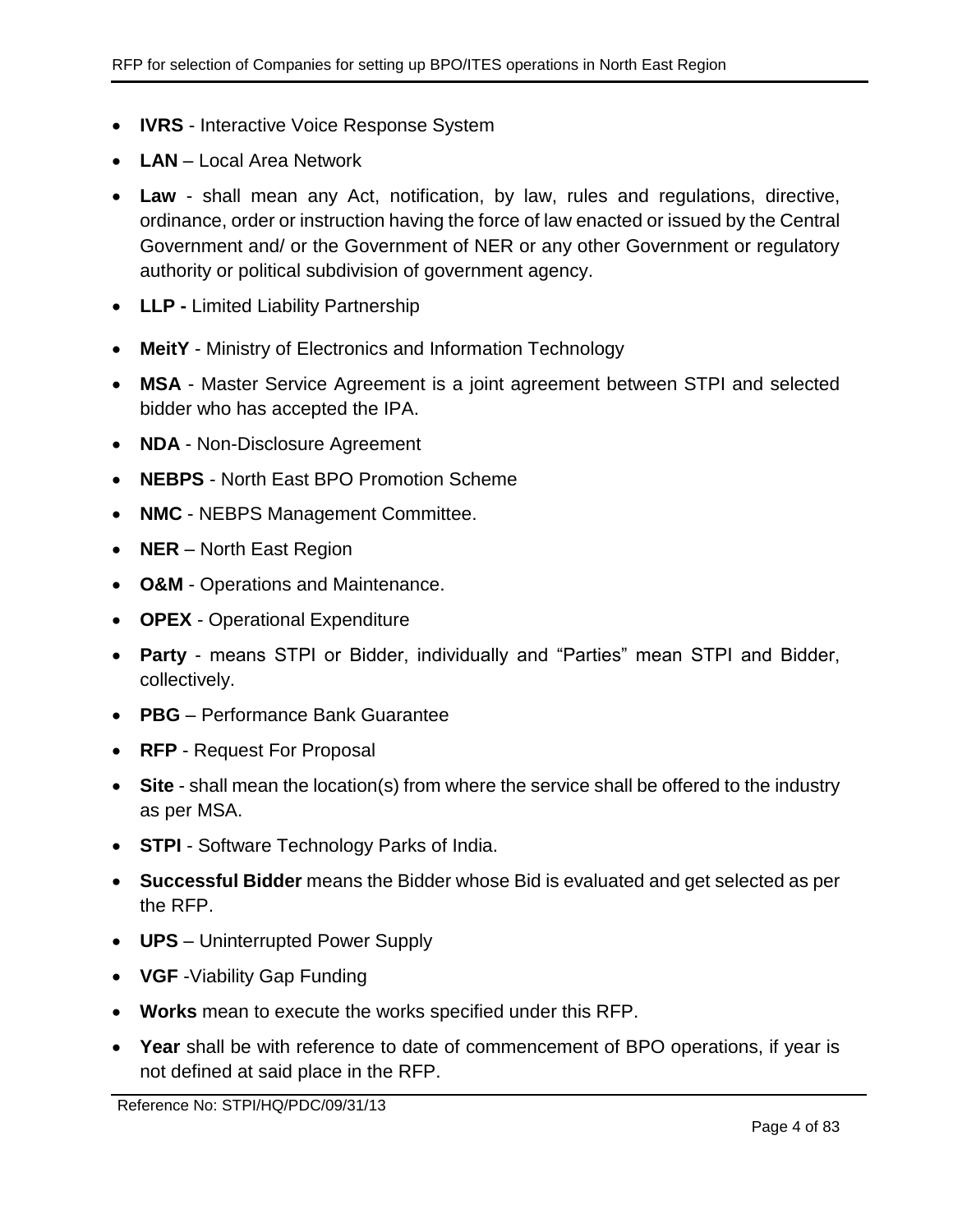#### **IMPORTANT NOTE:**

- 1) Tender documents may be downloaded from Central Public Procurement Portal **<https://eprocure.gov.in/eprocure/app>** . Aspiring Bidders/ Suppliers who have not enrolled/registered in e-procurement should enrol/register before participating through the website **<https://eprocure.gov.in/eprocure/app> .** The portal enrollment is free of cost. Bidders are advised to go through instructions provided at **[Appendix-K](#page-77-1)** regarding **'Instructions for online Bid Submission'.**
- 2) Bidder can access tender documents on the website, fill them with all relevant information and submit the completed tender document into electronic tender on the website **<https://eprocure.gov.in/eprocure/app>** .
- 3) Tenders and supporting documents should be uploaded through e-procurement. Hard copy of the tender documents will not be accepted. The successful bidder(s) would be required to produce original documents at the time of signing Master Service Agreement (MSA).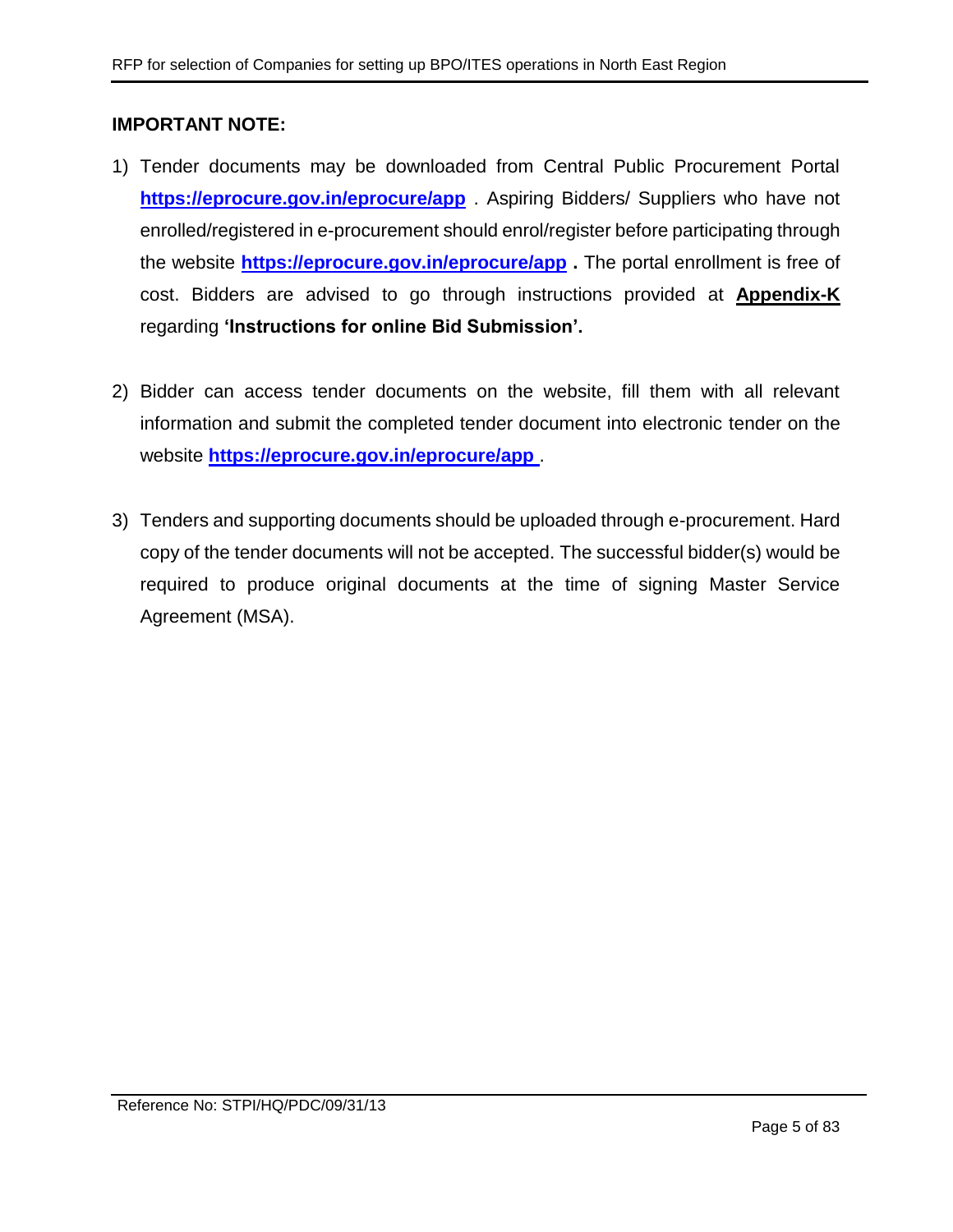#### <span id="page-5-0"></span>**1. INTRODUCTION**

- **1.1.**The Ministry of Electronics and Information Technology (MeitY), Government of India has notified the "North East BPO Promotion Scheme (NEBPS)" under Digital India Programme, which provides financial support in the form of Viability Gap Funding to eligible Companies, with the following objectives:
	- (i) Creation of employment opportunities for the local youth in the North Eastern Region (NER), by promoting the IT/ITES Industry particularly by setting up the BPO/ITES operations.
	- (ii) Promotion of investment in IT/ITES Sector in NER in order to expand the base of IT Industry and secure balanced regional development.
- **1.2.**The details of the scheme along with administrative approval are available at [www.meity.gov.in/nebps.](www.meity.gov.in/nebps) Status and updates regarding NEBPS are also available at <https://nebps.stpi.in/> .
- **1.3.**The Software Technology Parks of India (STPI), an autonomous society of MeitY has been designated as the Nodal Agency for implementation of the NEBPS.
- **1.4.**STPI, invites bids through Request For Proposal (RFP) from the eligible Companies, who are desirous of setting up BPO/ITES operations in N.E. Region, under the NEBPS.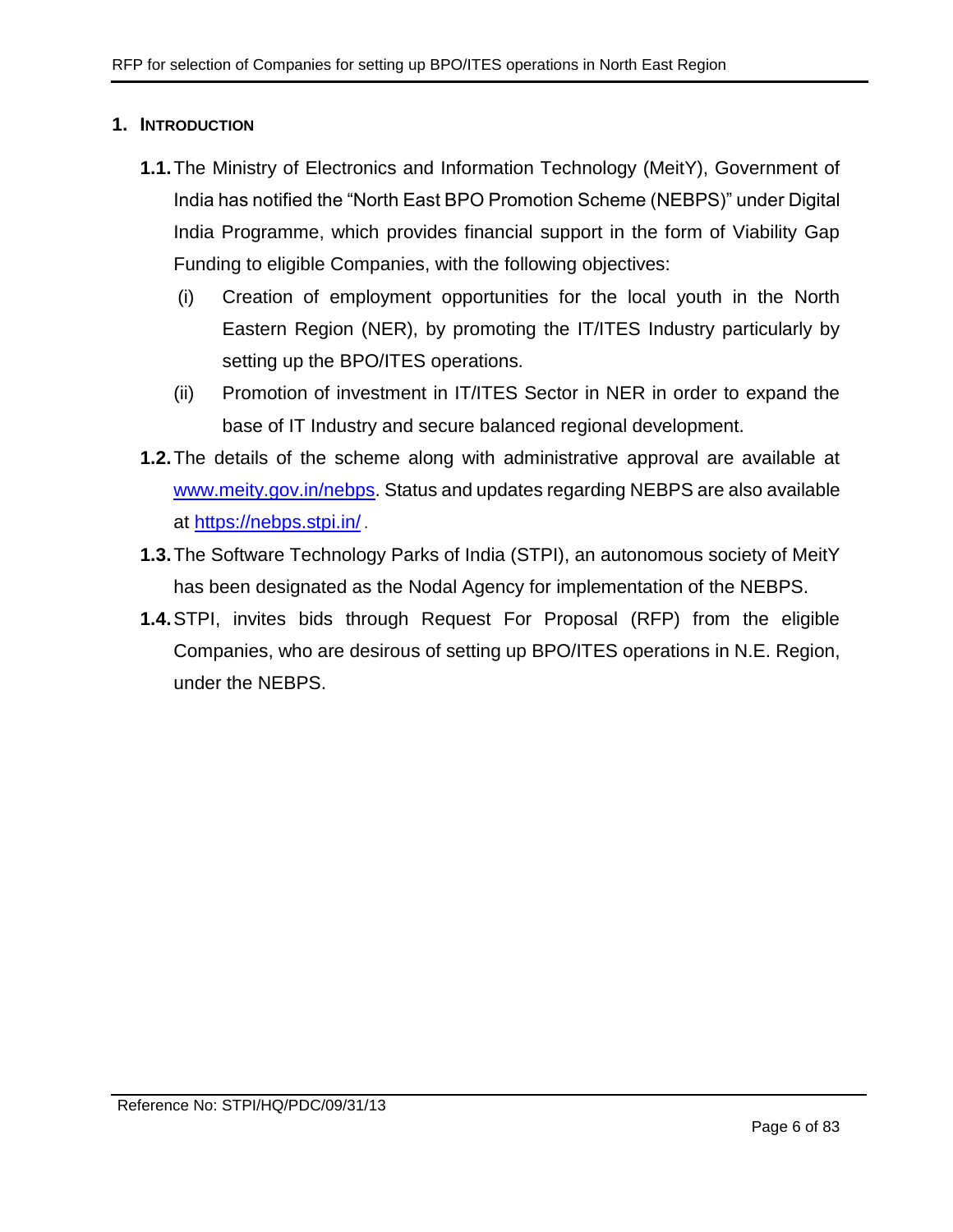### <span id="page-6-0"></span>**2. SALIENT FEATURES OF NEBPS**

- **2.1.**The NEBPS aims to incentivize establishment of 5000 seats in respect of BPO/ITES operations in the States of Assam, Arunachal Pradesh, Manipur, Meghalaya, Mizoram, Nagaland, Sikkim and Tripura, through the following financial supports in the form of Viability Gap Funding (VGF) to eligible Companies:
- **2.2.Financial Support**: Up to 50% of expenditure incurred on BPO/ITES operations towards capital expenditure (CAPEX) and/or operational expenditure (ОРЕХ) on admissible items as per [Appendix-E,](#page-54-0) subject to an upper ceiling of Rs. 1 Lakh/Seat.
- <span id="page-6-1"></span>**2.3.Special Incentives**: The following special incentives will be provided within the ceiling of total financial support i.e. Rs. 1 Lakh/seat:
	- (i) **Training Incentive**: Upto 50% of training expenditure with cap of Rs. 6,000/employee for total regular employees up to the 1.5 times **(employment target**) the number of approved seats of BPO/ITES operation (e.g. For 100 seats BPO/ITES operation, training incentive can be availed for max. 150 regular employees)
	- (ii) **Incentive for diversity & inclusion**: Special incentive (% of eligible financial support) for Units providing employment to women and persons with disability will be provided as under:

| <b>Diversity &amp; Inclusion</b>             | <b>Special Incentive</b><br>(% of eligible financial<br>support) |
|----------------------------------------------|------------------------------------------------------------------|
| 50% women employment                         | 5%                                                               |
| 75% women employment                         | 7.5%                                                             |
| 4% employment for persons with<br>disability | 2%                                                               |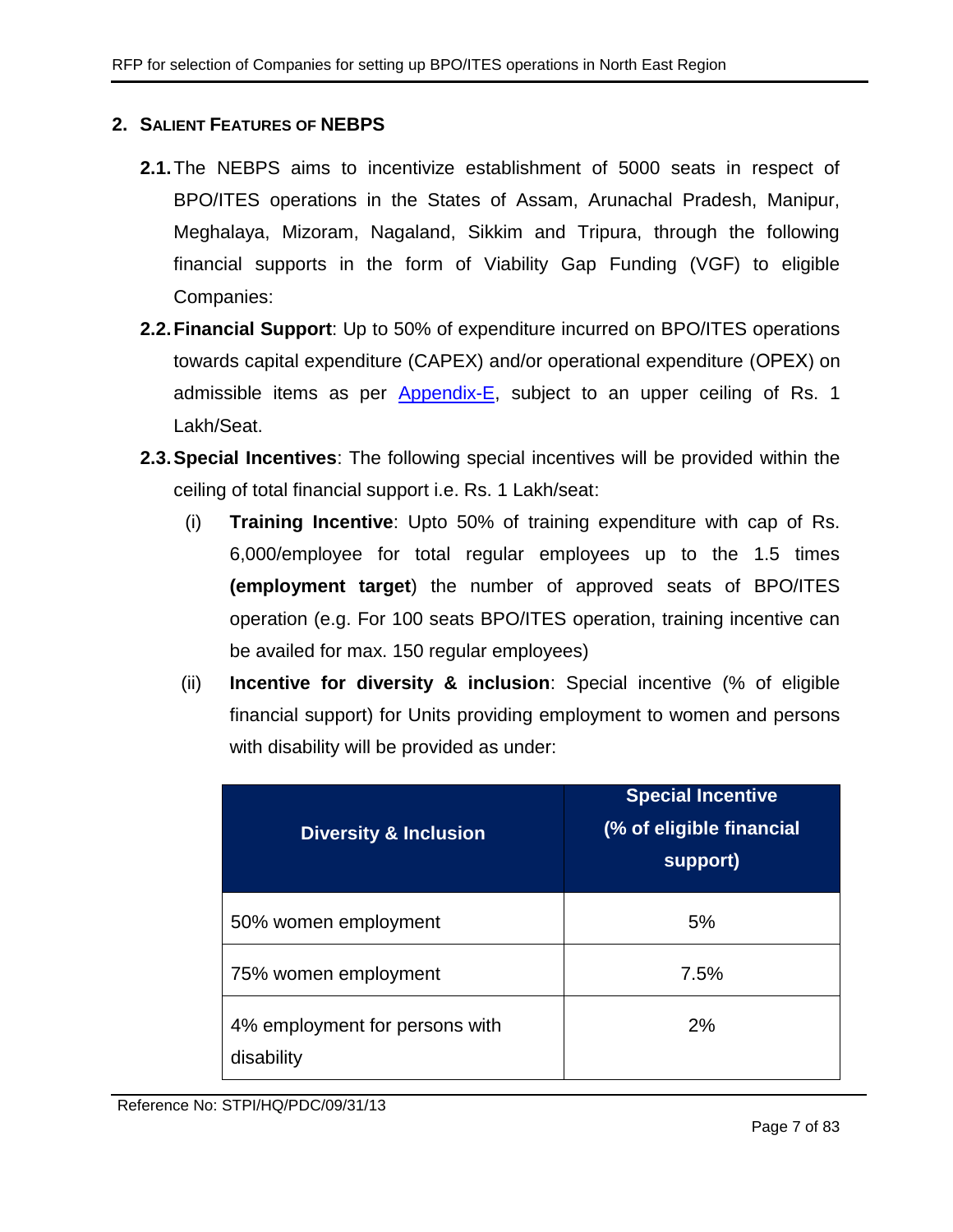(iii) **Incentive for providing employment beyond target**: Special incentive (% of eligible financial support) for units providing employment beyond employment target (1.5 times the number of seats) will be provided as under:

| <b>Employment Generation</b> | <b>Special Incentive</b><br>(% of eligible financial<br>support) |
|------------------------------|------------------------------------------------------------------|
| 2 X no. of seats             | 5%                                                               |
| 2.5 X no. of seats           | 7.5%                                                             |
| 3 X no. of seats             | 10%                                                              |

- (iv) **Incentive for promoting Local Entrepreneur**: Special Incentive (5% of eligible financial support) for units setting up BPO/ITES operations as a consortium with local entrepreneur (Domicile of the State where BPO/ITES operations are being established).
- **2.4.**The quantum of financial support shall be determined through an open bid system, subject to overall ceiling referred above. Accordingly, bids are being invited from eligible companies through this Request For Proposal (RFP), to determine the lowest amount of financial support to be provided as Viability Gap Funding in respect of each Seat-Slab [Ref. Para [6\(ii\)\]](#page-15-1) across NER.
- **2.5.**A Company, seeking to avail financial support under this scheme, shall be under obligation not to claim the similar financial support under any other Scheme of the Central/State Government concerned. However, other supports not claimed under NEBPS may be availed from other Schemes of Central/State Government.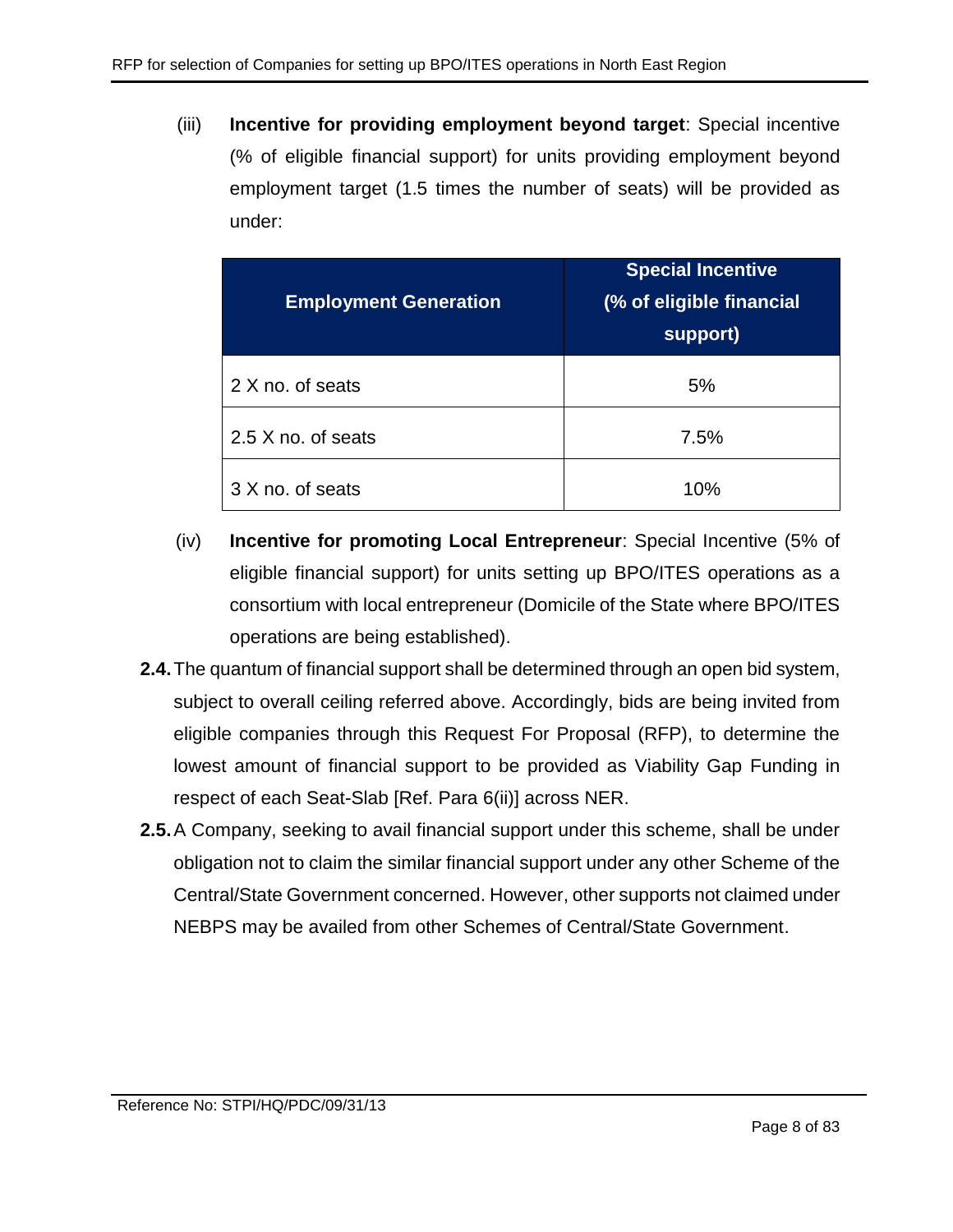#### <span id="page-8-0"></span>**3. ELIGIBILITY CRITERIA**

The bidder would be required to meet the following conditions:

- **3.1.**The bidder should be registered in India under The Companies Act, 1956 or The Companies Act, 2013 (as amended till date) or The Limited Liability Partnership Act, 2008 (as amended till date), as applicable.
- **3.2.**The bidder must be willing to set up BPO/ITES operations, with a minimum of 25 seats capacity at one location (city/town). However, the bidder would be at liberty to quote for a maximum of 1500 seats including the seats already approved/allotted either (a) at one location (city/town) or (b) at multiple locations (city/town) in the NER.
- **3.3.**The bidder must commit to operate for a minimum period of 3 years.
- **3.4.**The bidder must furnish an undertaking to take either appropriate premises on lease for at least 3 years or produce the proof of ownership of the premises for setting up BPO/ITES operations at the location referred at 3.2 above. [Minimum 2000 Sq. Ft. super area including utilities etc. for 50 seats or @ 40 Sq. Ft. per seat].
- **3.5.**The bidder should have achieved a minimum average annual turnover during the last 3 financial years, as per total number of seats applied under NEBPS, detailed as follows:

| S.<br>No. | <b>Number of Seats/Applicant</b> | Minimum average annual<br>turnover of last 3 FYs (Rs. in<br>Crore)* |
|-----------|----------------------------------|---------------------------------------------------------------------|
| (i)       | $25 - 50$                        |                                                                     |
| (ii)      | 51-100                           | 2                                                                   |
| (iii)     | 101-500                          | 5                                                                   |
| (iv)      | 501-1000                         | 10                                                                  |
| (v)       | 1001-1500                        | 15                                                                  |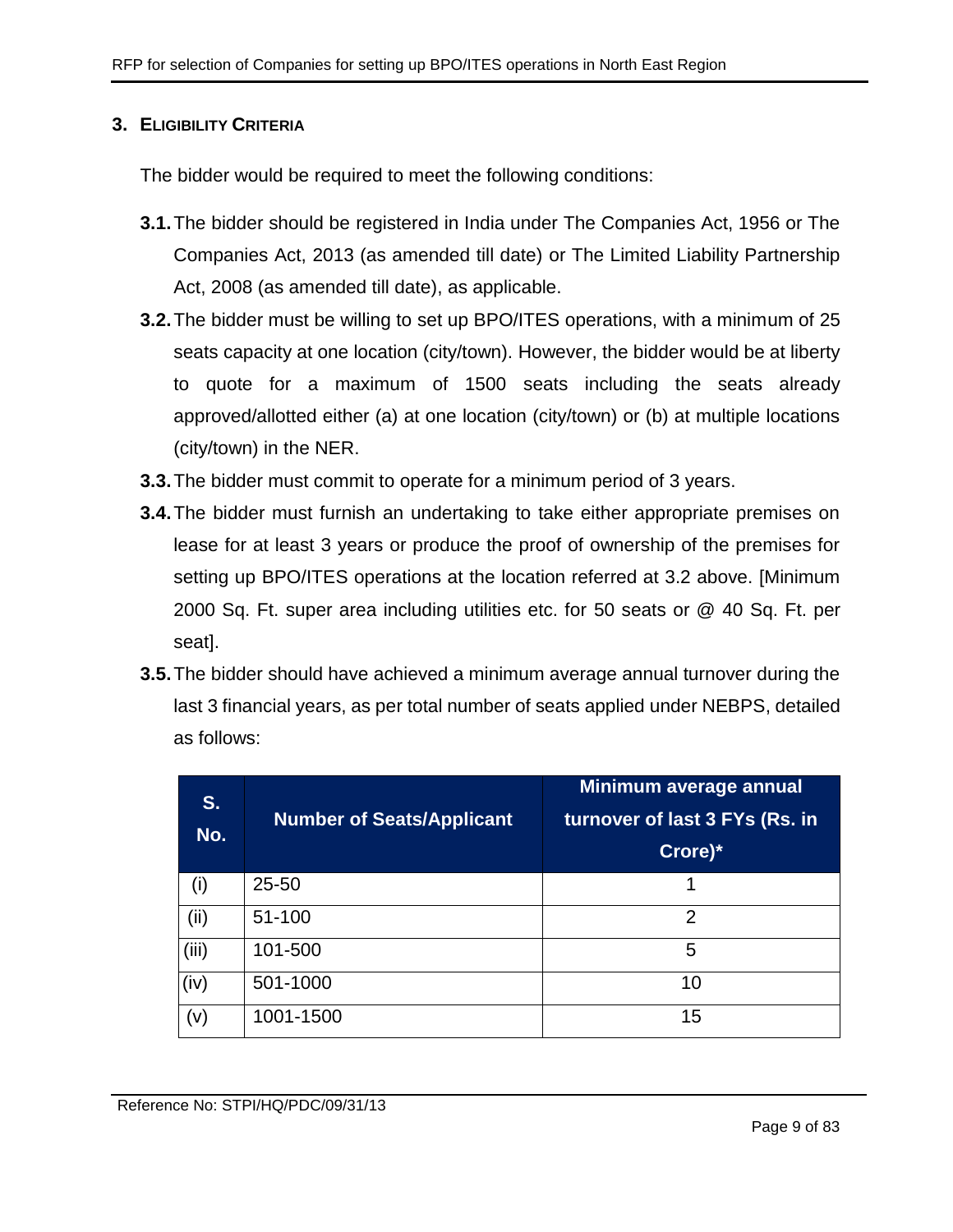*\*In case bidder is not meeting the average turnover for last 3 years, turnover of last one completed audited financial year will be considered for eligibility to participate in respective seat category, subject to furnishing 100% Bank Guarantee against the disbursement of financial support.*

#### OR

An Entity registered under Companies Act/ Limited Liability Partnership Act but not able to meet above financial criteria, can form a Consortium with an Indian Company which is able to fulfil above financial eligibility criteria and other conditions. The eligible Indian Company must have at least 26 % equity shareholder in the Consortium and commit to maintain minimum equity shareholding (26%) for at least three years from date of commencement of BPO/ITES operations. The eligible Indian company of the consortium will be considered as bidder and fulfil all the eligibility conditions including turnover criteria and positive net worth.

### OR

An entrepreneur or a Society (registered under Societies Registration Act, 1860 or State Society Registration Act) can form a Consortium with an entity registered under Companies Act/ Limited Liability Partnership Act, which is able to fulfil above financial eligibility criteria and other conditions. The eligible entity must have at least 26 % equity shareholder in the Consortium and shall commit to maintain minimum equity shareholding (26%) for at least three years from date of commencement of BPO/ITES operations. The eligible entity able to meet above financial criteria shall be the lead member of the Consortium or the bidder. (Criteria of Turnover and positive net worth of the eligible Indian company will be considered.)

## OR

An Entrepreneur or a Proprietary firm or an Entity registered under Companies Act/ Limited Liability Partnership Act but not able to meet above financial criteria or a Society (registered under Societies Registration Act, 1860 or State Society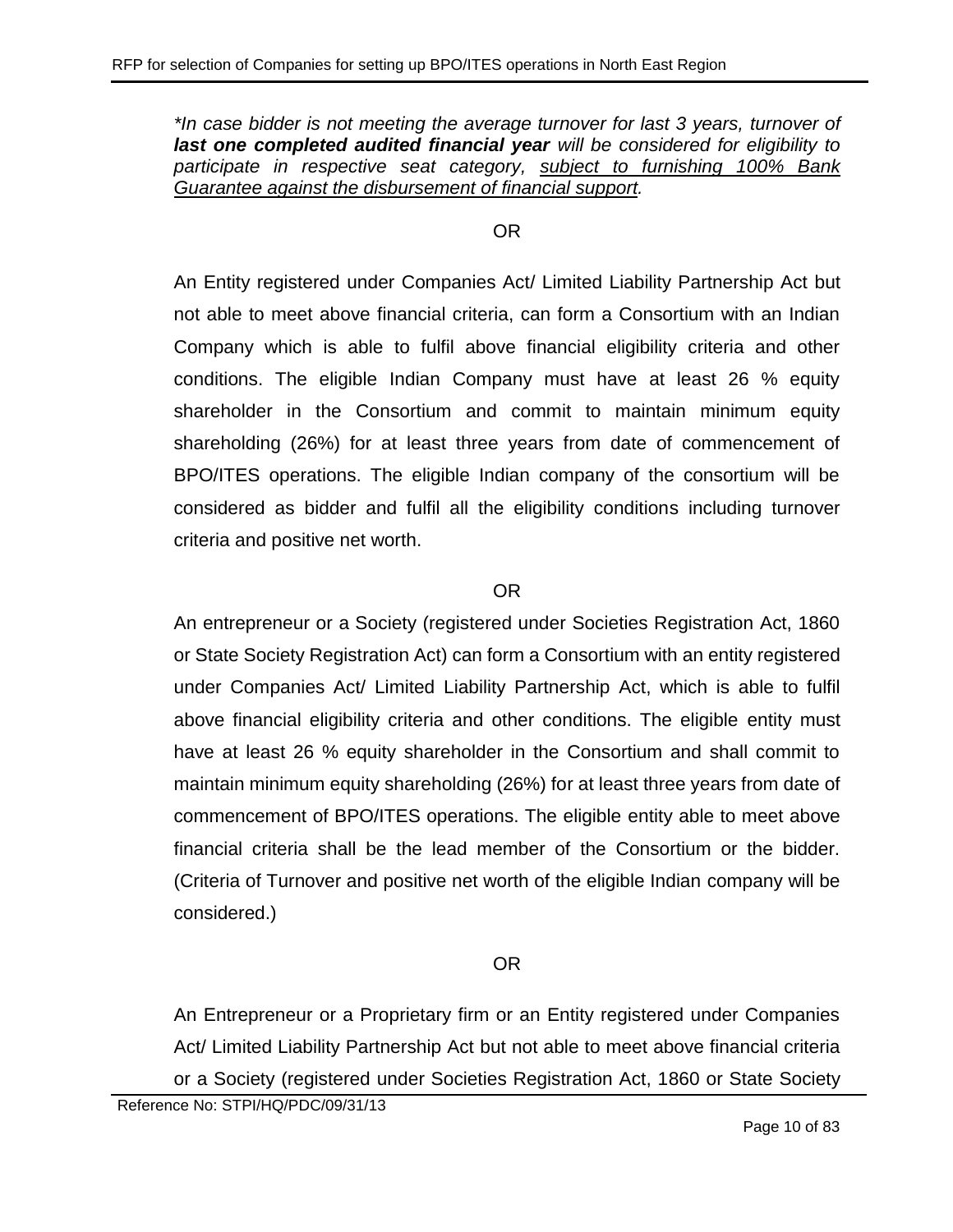Registration Act) can form a Consortium with an Indian Company registered under Companies Act 1956/2013 or Limited Liability Partnership Act 2008 fulfilling the above financial eligibility criteria together, subject to furnishing 100% Bank Guarantee. However, registered company under Companies Act 1956/2013/ Limited Liability Partnership Act will be the prime bidder fulfilling all other terms & conditions. The entity registered Companies Act or Limited Liability Partnership Act must have at least 26% equity shareholder in the Consortium and commit to maintain minimum equity shareholding (26%) for at least three years from date of commencement of BPO/ITES operations. This criteria is **limited to seat slab SS0 (25-50 Seats) and SS1 (51-100 Seats) only**.

**Note:** In case of consortium, the eligible entity will be considered as the "bidder" (it means all policy criteria under North East BPO Promotion Scheme (NEBPS) shall be applicable with this entity name). After winning the bid, successful bidder along with the consortium partners only, if eligible, may form Special Purpose Vehicle (SPV) registered under Companies Act 2013 for the purpose inter-alia including implementation of NEBPS. In such case, the successful bidder would pass Rights and Obligations coming out of bid to SPV. Accordingly, a legal undertaking must be furnished by the successful bidder to STPI regarding fulfilment of all terms and conditions of Master Service Agreement (MSA) by SPV. However, successful bidder must have at least 26 % equity shareholder in the SPV registered under Companies Act 2013, and commit to maintain minimum equity shareholding (26%) for at least three years from date of commencement of BPO/ITES operations. The Article of Association (AoA) of the SPV should clearly define Rights and Obligations between shareholders of the SPV. In case such SPV is formed, another Master Service Agreement would be signed with SPV to fulfil the terms & conditions of the bidder including fulfilment of employment target, claiming financial support, special incentives etc.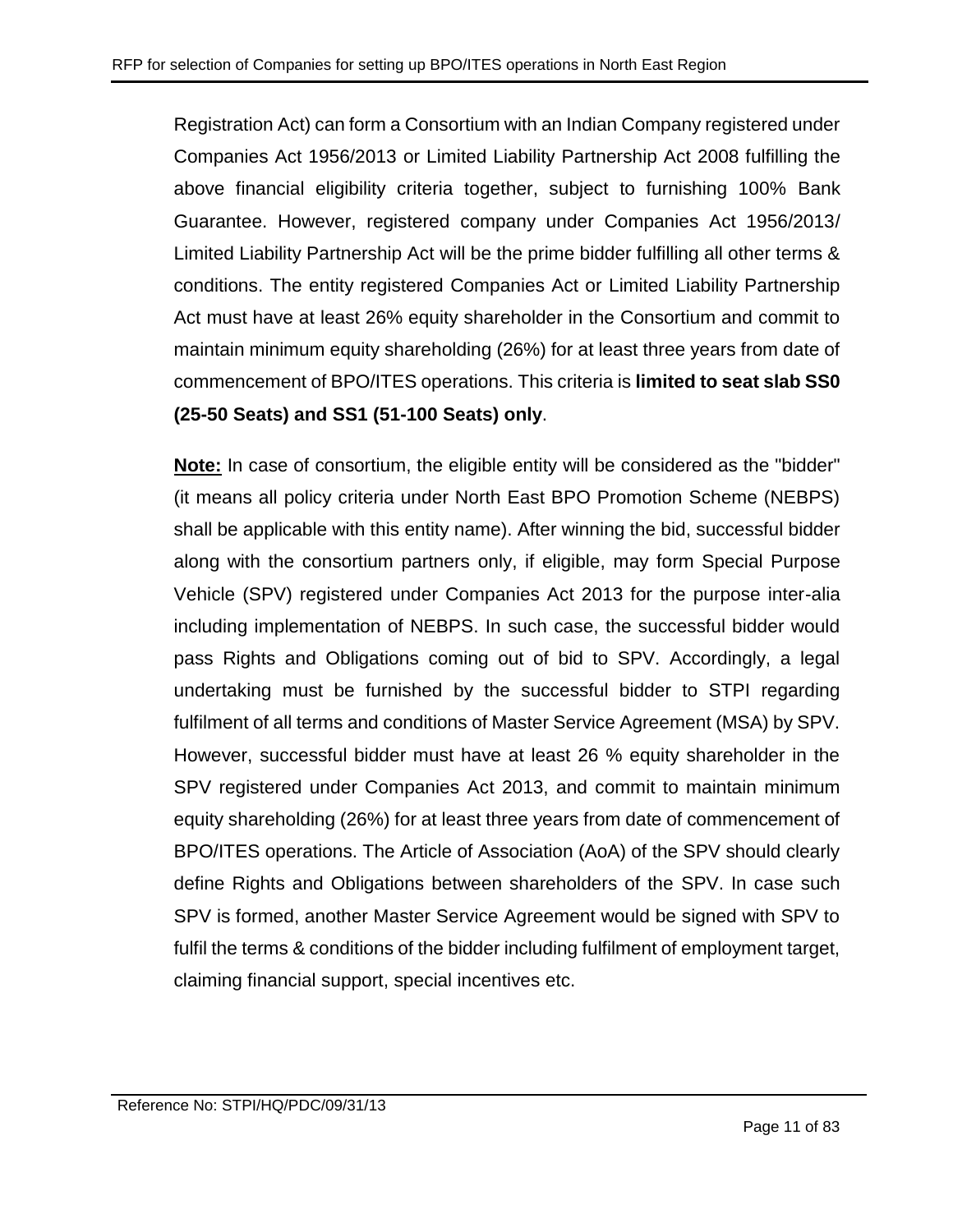#### **Note:-In case of single bidder, SPV formation is not allowed**.

- **3.6.**The bidder must commit to employ at least 1.5 times the number of seats **(Employment Target)**, for a period of 3 years, for which the bid is submitted and claim for financial support is to be subsequently made, after the commencement of BPO/ITES operations.
- **3.7.**The bidder should have positive net worth as on **31-03-2019** or last audited financial year, duly certified by a Chartered Accountant.
- **3.8.**The bidder should not be under a Declaration of Ineligibility for corrupt or fraudulent practices or blacklisted by any of the Government agencies. Self-Declaration should be given by an Authorized Signatory.
- **3.9.**Bidders who have existing units (not established under NEBPS) are neither allowed to expand BPO/ITES operations at the same city/district nor shifting of operations of any kind. However, an established BPO/ITES Company at one city may establish it's operation at another city under the NEBPS.
- <span id="page-11-0"></span>**3.10.** NEBPS is an investment promotion and employment generation scheme. In order to select eligible entities, it follows transparent bidding mechanism. There is usually a time lag between successive rounds of bidding. A provision has been made to enable entities, which are making investment during the period in which NEBPS bidding is closed, to bid in the immediate next round of bidding. However, such successful bidder(s) would need to fulfill following conditions:
	- (a) Bidder needs to provide detail of the proposed BPO/ITES unit(s) as per prescribed format in Technical Bid.
	- (b) Successful Bidder after issue of IPA, needs to provide sufficient proof to STPI during verification of commencement of operation, in support of the investment made towards capital expenditure.
	- (c) Successful bidder after issue of IPA, will follow all terms and conditions of RFP and timelines defined therein, including reporting commencement of operation date to STPI.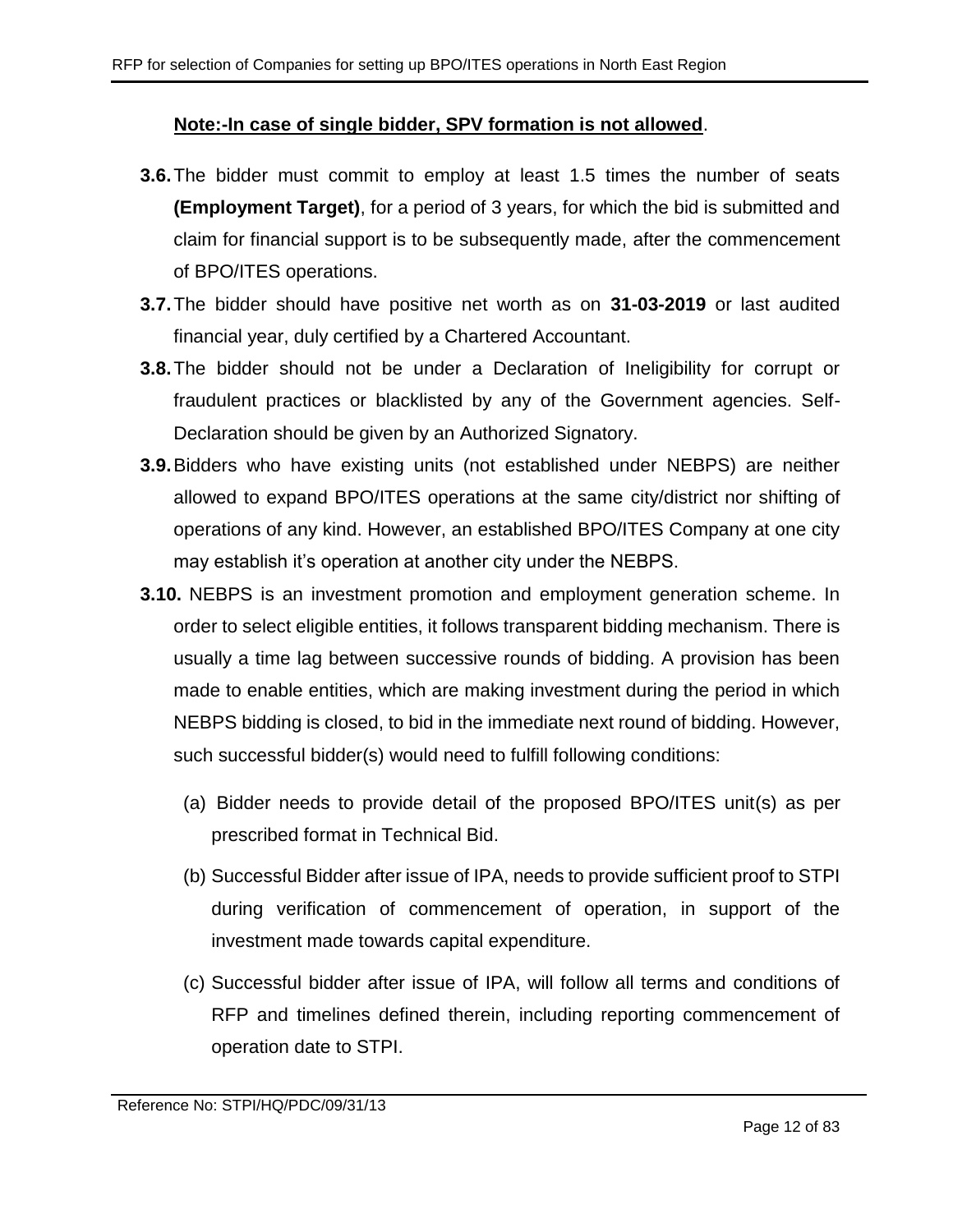- (d) Eligible capital expenditures after the bid closing of previous round (bid closing of previous round of RFP was *22nd March 2019*) will be considered for financial support in such case. Employees joined in this period will also be considered eligible to be reported under the scheme, however effective employment and operational expenditures will be considered after the reported (and verified by STPI) date of commencement of operation.
- **3.11.** The Bidders who have applied in previous rounds of NEBPS are allowed to expand their setup (established or approved under NEBPS) at the same location by participating in fresh round of bidding. The bidders needs to meet the financial turnover criteria for the overall number of seats. **Maximum number of seats to one bidder will be limited to 1500 including the seats already approved/allotted.**

*Note: For meeting the employment target, bidder is not allowed to share employees among seats allocated in different rounds of NEBPS bidding. Seats allocated in each round will have different employment targets (of that respective*  round), which should be separately met. Successful bidder will have to adhere to *the implementation timelines (refer [Appendix-G\)](#page-56-0) of the respective round as mentioned in RFP.*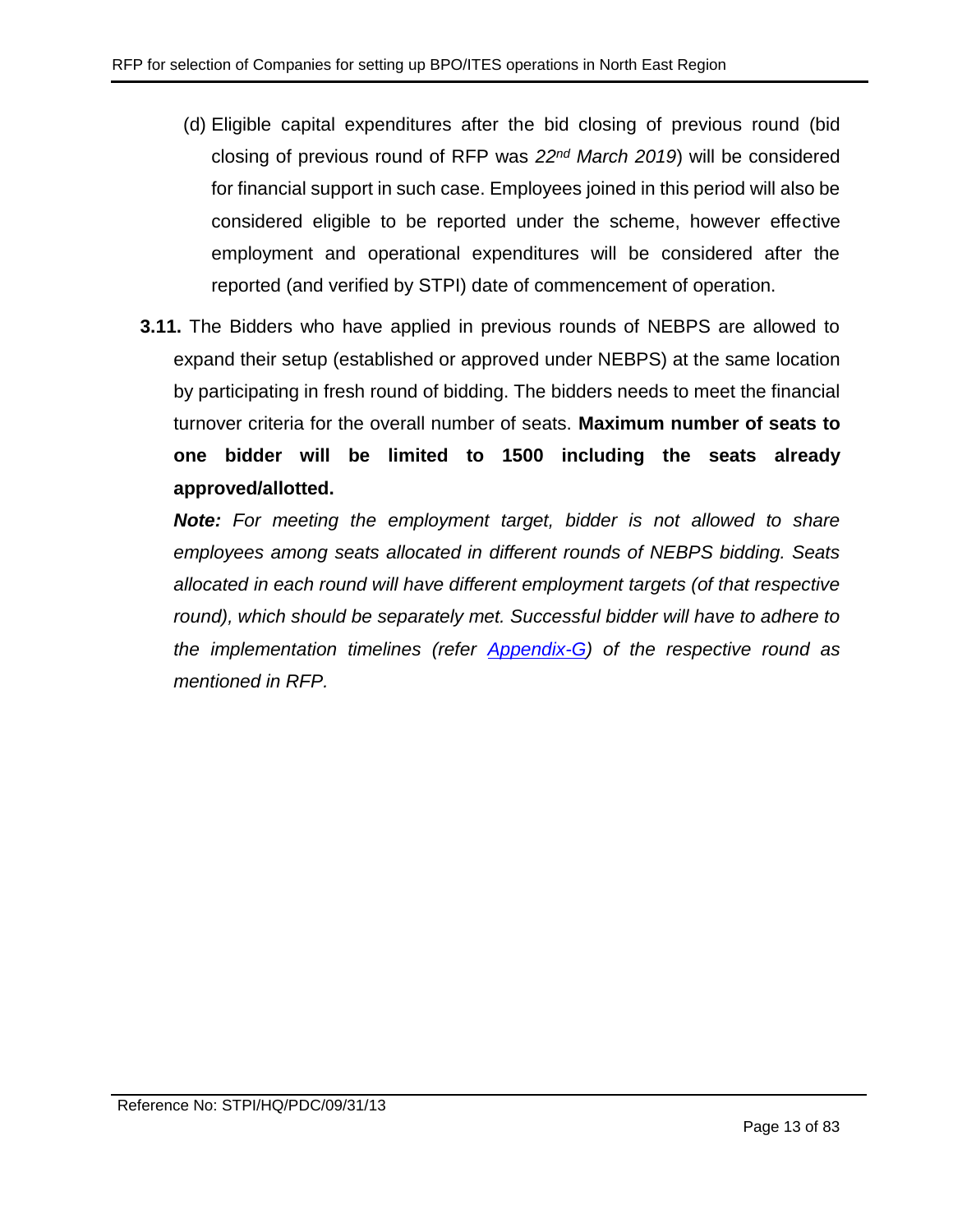#### <span id="page-13-0"></span>**4. ISSUE OF RFP DOCUMENT**

This RFP document is available at [https://nebps.stpi.in,](https://nebps.stpi.in/) [http://meity.gov.in/nebps,](http://meity.gov.in/nebps) [http://eprocure.gov.in,](http://eprocure.gov.in/) [www.stpi.in](http://www.stpi.in/) and [www.guwahati.stpi.in.](http://www.guwahati.stpi.in/) The bidders would be required to submit their bids, along with the tender fee of Rs. 5000/- (Five thousand only). Bidders would be required to submit the tender fee online, and proof of online transfer of tender fee should be submitted along with Technical Bid. The Account details for making online transfer of tender fee/bid security are provided below:

### **Details of Bank for RTGS / NEFT**

| <b>Name of Account Holder</b> | <b>Software Technology Parks of India</b>                                       |
|-------------------------------|---------------------------------------------------------------------------------|
| <b>Account No.</b>            | 05860100024530                                                                  |
| <b>Bank</b>                   | <b>Bank of Baroda</b>                                                           |
| <b>IFSC Code</b>              | BARB0PARLIA (Fifth character is Zero)                                           |
| <b>Address</b>                | Ground Floor, BOB Building, Delhi Parliament Street,<br><b>New Delhi-110001</b> |
| <b>Location / Station</b>     | New Delhi                                                                       |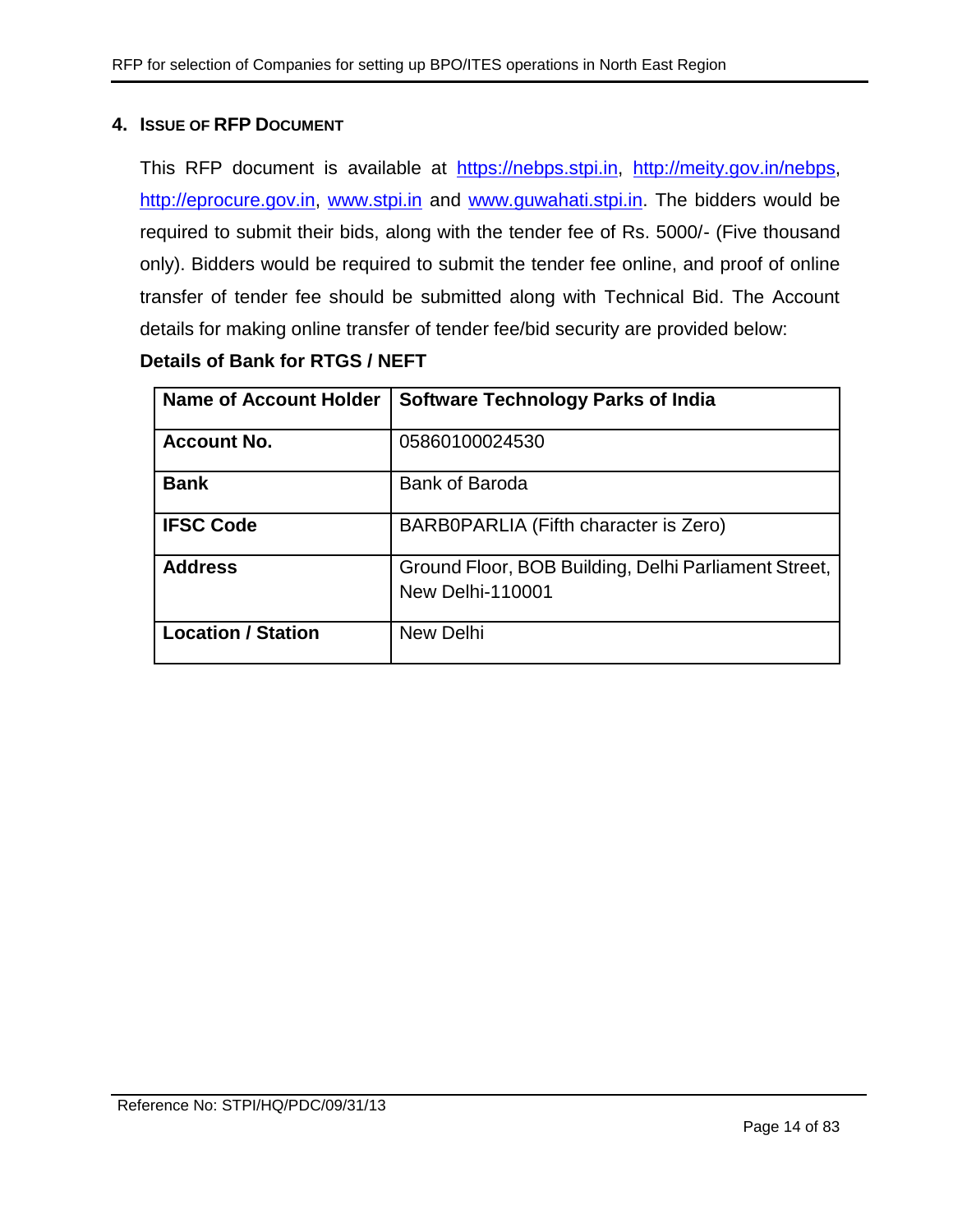## <span id="page-14-0"></span>**5. IMPORTANT DATES**

| Date of publication, sale of RFP<br>document/Download | 05/08/2019 (10:00 AM)              |  |
|-------------------------------------------------------|------------------------------------|--|
| Last date for submission of written                   | 16/08/2019                         |  |
| queries for clarifications                            | e-mail: nebps@stpi.in              |  |
|                                                       | 19/08/2019 (11.00 a.m.)            |  |
| <b>Pre-bid meeting</b>                                | Place: STPI HQs, 9th Floor, NDCC - |  |
|                                                       | II Building, Jai Singh Road, New   |  |
|                                                       | Delhi – 110001.                    |  |
| <b>Bid Submission Start Date</b>                      | 26/08/2019 (10:00 AM)              |  |
| <b>Bid Submission End Date</b>                        | 04/09/2019 (05:00 PM)              |  |
| <b>Online Payment (Tender Fee &amp;</b>               | 04/09/2019 (05:00 PM)              |  |
| <b>EMD/BSD) Submission End Date</b>                   |                                    |  |
| <b>Bid Opening Date</b>                               | 06/09/2019 (11:00 AM) or any other |  |
|                                                       | subsequent date/time               |  |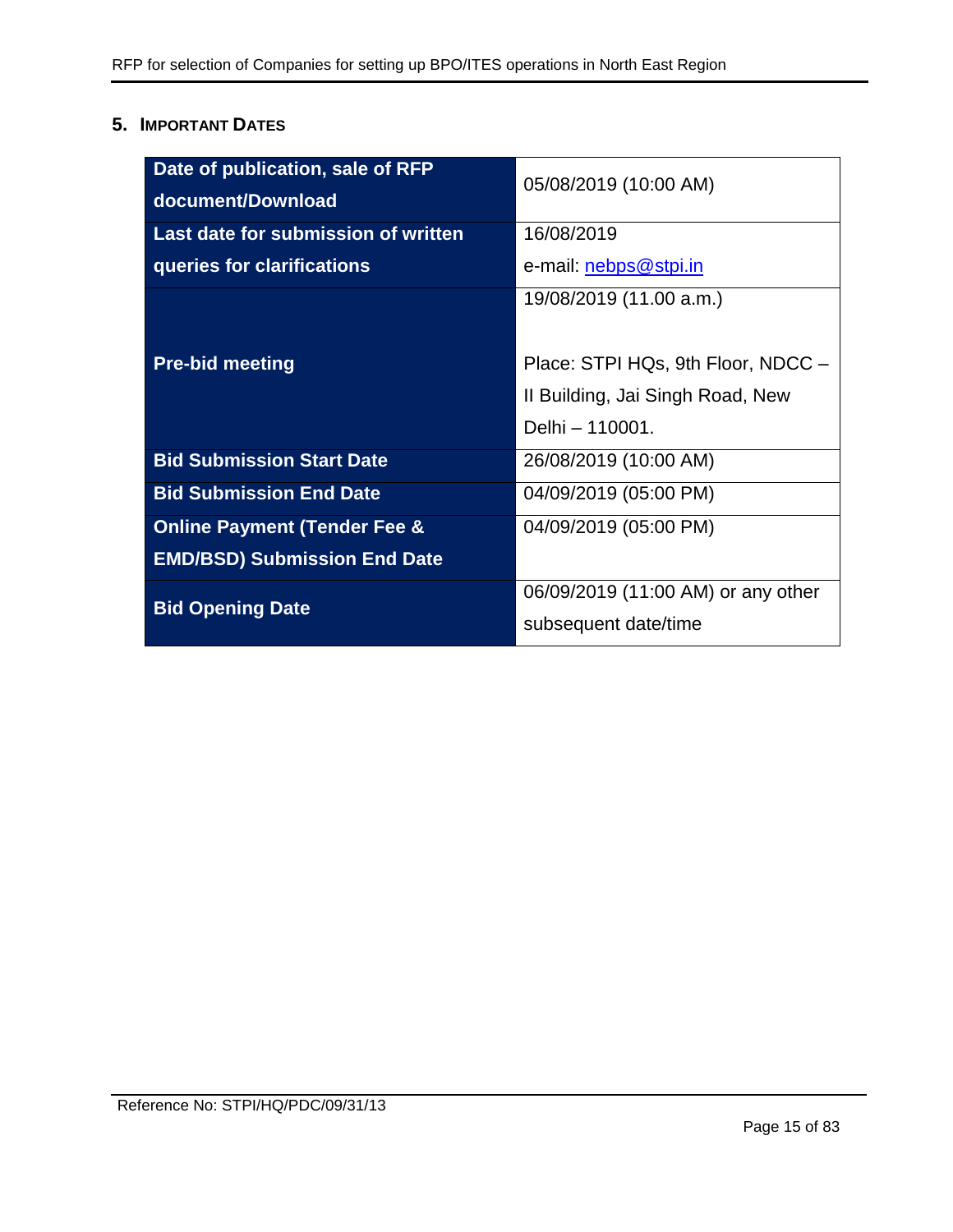#### <span id="page-15-0"></span>**6. BIDDING PROCESS**

#### **6.1.Language of the Bid**

The bid must be submitted online at CPP eProcurement Portal [\(https://eprocure.gov.in/eprocure/app\)](https://eprocure.gov.in/eprocure/app) using English Language and international numerals. In the event of the enclosed documents being in a language other than English, the same should be got translated in English/International numerals, and duly certified by the Authorized Signatory of the Bidder.

#### **6.2.Correspondence Address**

All correspondence, if any, should be made at the following address:

**Chief Administrative Officer,**

**Software Technology Parks of India (STPI),**

**9th Floor, NDCC-II Building,** 

**Jai Singh Road (Opp. Jantar Mantar),**

**New Delhi-110 001**

**e-Mail: [nebps@stpi.in](mailto:nebps@stpi.in)**

**Phone: 011-23438188**

#### **Fax: 011-23438173**

Note: Please mention the following things on the envelope:

- 1. Kind attention: NEBPS Documents
- 2. Name, Phone no., Company Name and address details of the bidding company

#### **6.3.Submission Of Bids**

- (i) The Bidders interested in setting BPO/ITES Operations would be required to submit its bid online in Two-Bid Format, viz. Technical and Financial Bids along with Bid Security [Bid Security would be Rs. 5,000 per seat].
- <span id="page-15-1"></span>(ii) .The Bidder need to submit bid in one of the following seat-slab across NER: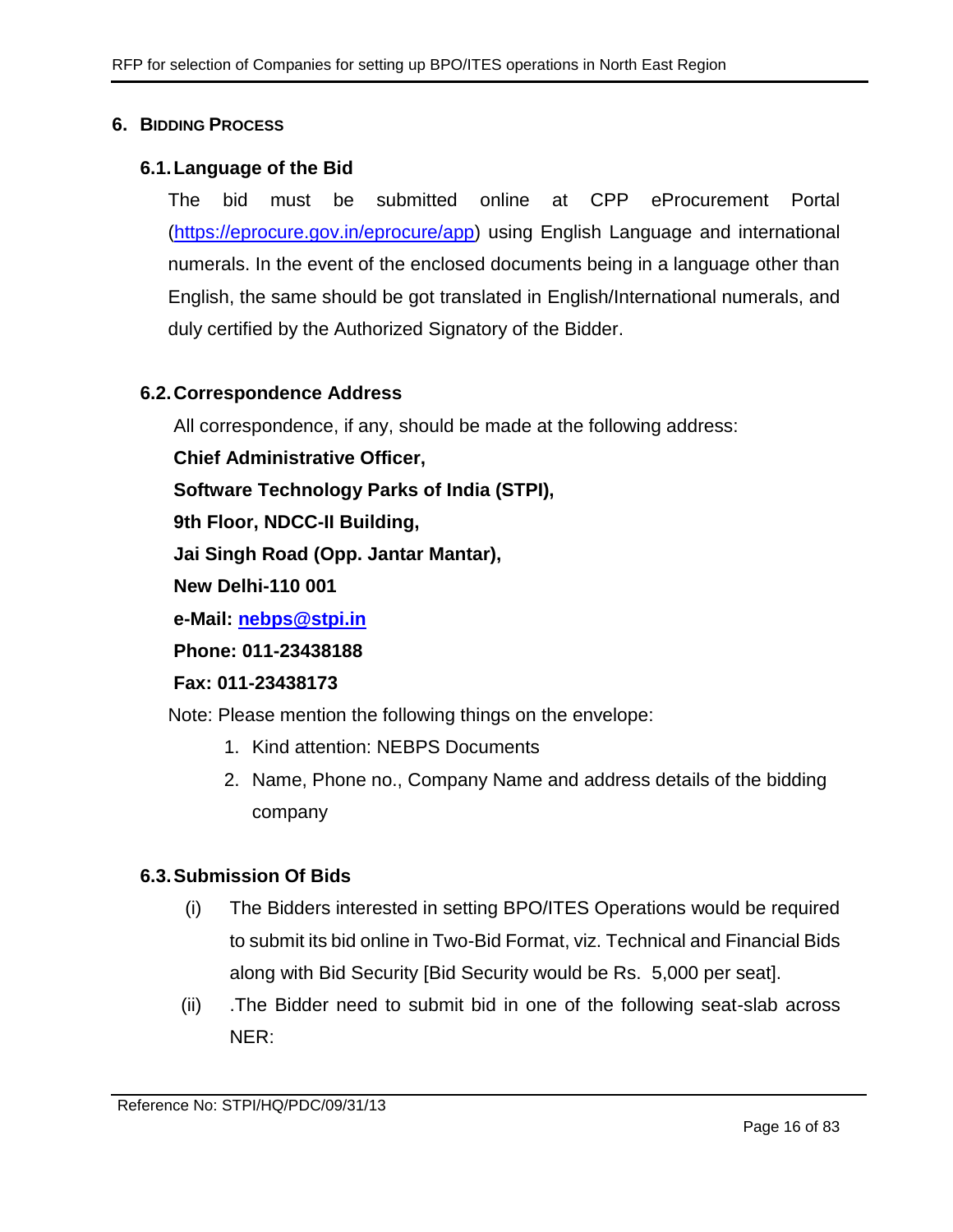| <b>Seats Slab (SS) in</b><br><b>NER</b> | <b>Number of Seats in</b><br>a $Slab^*$ | <b>Minimum Average</b><br><b>Annual Turnover of</b><br>last 3 FYs (Rs. in<br>Crore) |
|-----------------------------------------|-----------------------------------------|-------------------------------------------------------------------------------------|
| SS <sub>0</sub>                         | $25 - 50$                               |                                                                                     |
| SS <sub>1</sub>                         | 51-100                                  | $\overline{2}$                                                                      |
| SS <sub>2</sub>                         | 101-200                                 | 5                                                                                   |
| SS <sub>3</sub>                         | 201-400                                 | 5                                                                                   |
| SS <sub>4</sub>                         | 401-500                                 | 5                                                                                   |
| SS <sub>5</sub>                         | 501-1000                                | 10                                                                                  |
| SS <sub>6</sub>                         | 1001-1500                               | 15                                                                                  |

*\*A bidder with higher turnover can always apply for lower numbers of seats e.g. a bidder having average annual turnover during last 3 financial years as Rs.10 crore can apply for minimum 50 seats (In Seat Slab SS0) to maximum 1,000 seats (In Seat Slab SS5) across NER States.*

*# The total number of seats permitted to a bidder based on its Average Annual turnover, which shall also include the number of seats already approved/allotted in the previous round(s) of bidding of NEBPS. Bidder should only bid for remaining qualifying number of seats*.

*Note: The number of seats available for bidding is approximately 3500 which may vary subject to utilization of seats allocated in previous rounds of bidding*

(iii) Bidder will give single bid in single Seat-Slab only for whole NER. However, bidder may choose to setup BPO/ITES operations at a particular location or multiple locations within a State (minimum 25 seats at one location) or in other States. e.g. if a bidder applies in SS4 seat-slab then bidder will be at liberty to setup BPO/ITES operation of 500 seats at one location or multiple locations in different States with minimum 25 seats at one location.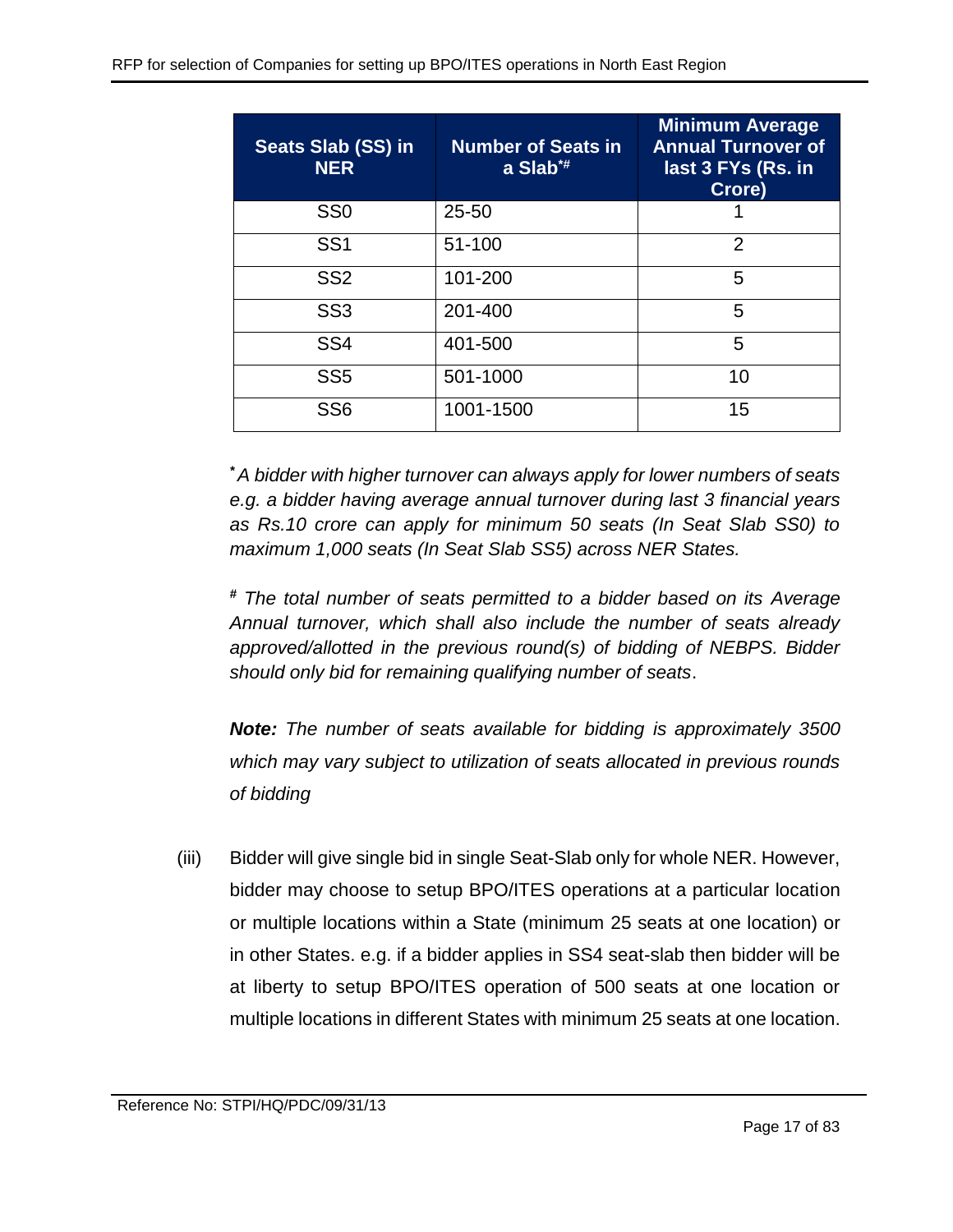(iv) The bid should be signed and sealed by an authorized signatory (possessing power of attorney) on each page of the bid document including enclosures and prescribed formats. Full name and designation of the authorized signatory should be clearly mentioned.

## **6.4.Validity Of The Bids**

The Bid should be valid for a minimum period of 180 days from the Bid Submission End Date.

### **6.5.Documents and Information to be submitted along with the Bids**

### I.**TECHNICAL BID**

The following documents should be part of the Technical Bid:

- (a) Scanned copy of Tender Acceptance Letter [\(Appendix-A\)](#page-44-0)
- (b) Proof for submission of tender fee and BSD/EMD along with UTR number (separate slips issued by bank).
- (c) Scanned copy of [Appendix-B](#page-45-0) along with all supporting documents
- (d) Scanned copy of [Appendix-C](#page-52-0) and Appendix-D along with supporting documents if any

*Note: All above mentioned documents are to be merged in sequence as pages in one PDF file and to be uploaded in relevant section in eProcurement portal. Filled Appendix-B with page number mentioned, should be placed before the technical bid documents.* 

*All documents submitted should be stamped and signed by the authorized signatory of the bidder. All declarations/undertakings should be on the organization's letterhead*. *Non submission of complete documents and in specified format may result in rejection of the bid.*

## **II.FINANCIAL BID**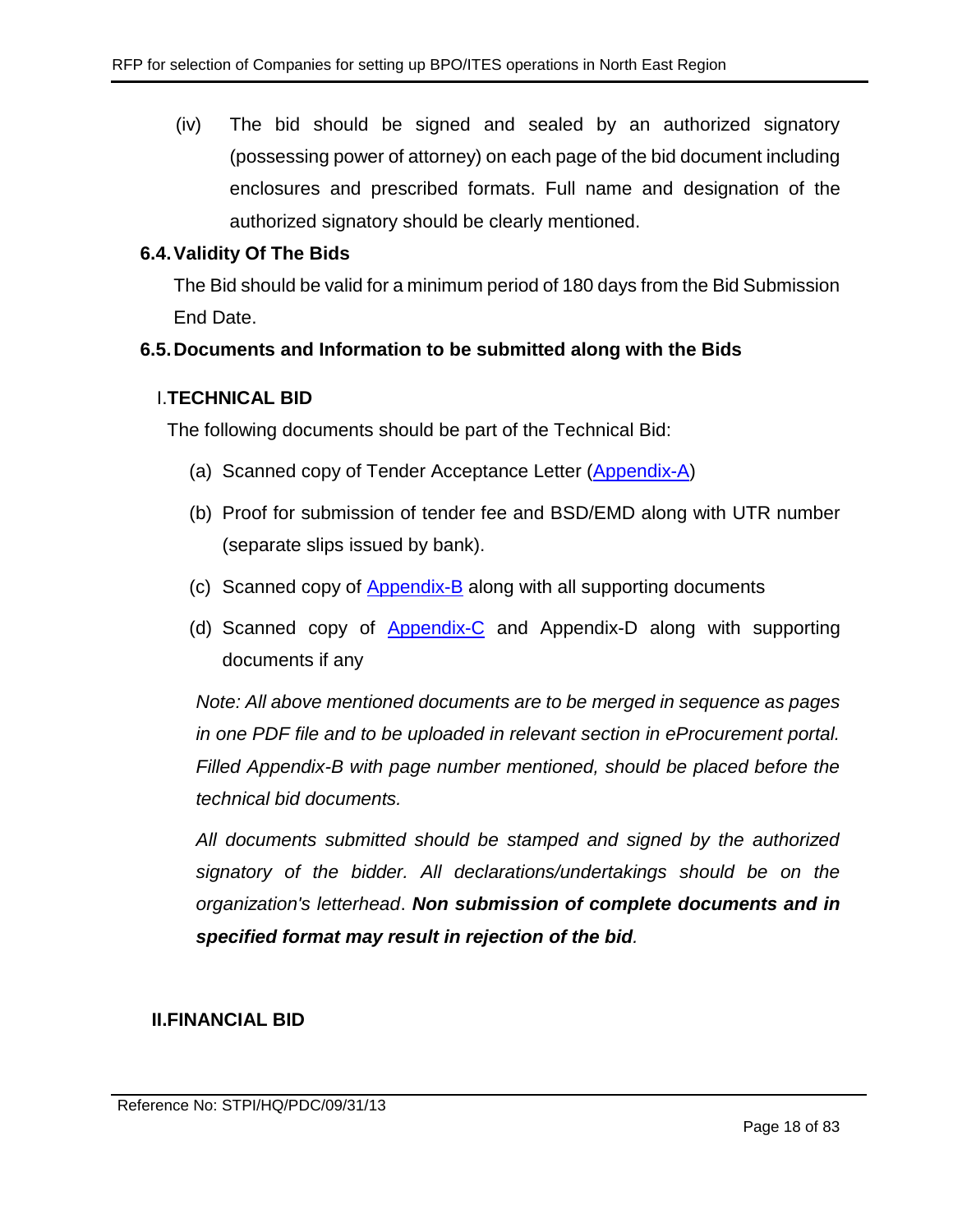The bidders may participate for setting up BPO/ITES operations with a minimum of 25 capacity seats at one location (City/Town) or maximum of 1500 seats (including the seats already approved/allotted) either at one location or multiple locations in the NER. To submit financial bid, bidder needs to download **BOQ\_XXXX.xls** from CPP eProcurement Portal provided as a part of tender documents, fill respective cells and upload the file to portal without changing the name or format. It's advised to go through the detail instructions for online bid submission given at [Appendix -](#page-77-1) K in this RFP. The bidders may please note that there would be a uniform amount of financial support for a given Seat-slab in a State, determined through this bidding process. Therefore, the Bidder is advised to quote single bid in one seat-slab across NER.

## **6.6.Bid Security Deposit**

- (i) The Bidder needs to submit the Bid Security Deposit (BSD), as flat Rs. 5000 (Five thousand) per seat e.g. BSD will amount to Rs. 5 lakhs for 100 seats [(Rs 5000 X 100)]. There will be no exemption from submitting BSD.
- (ii) BSD should be submitted by making online transfer. Copy of the proof of online transfer of BSD should be uploaded along with Technical Bid. The Account details for making online transfer are provided below:

| <b>Name of Account Holder</b> | <b>Software Technology Parks of India</b>                                       |
|-------------------------------|---------------------------------------------------------------------------------|
| <b>Account No.</b>            | 05860100024530                                                                  |
| <b>Bank</b>                   | <b>Bank of Baroda</b>                                                           |
| <b>IFSC Code</b>              | BARB0PARLIA (Fifth character is Zero)                                           |
| <b>Address</b>                | Ground Floor, BOB Building, Delhi Parliament Street,<br><b>New Delhi-110001</b> |
| <b>Location / Station</b>     | New Delhi                                                                       |

Details of Bank for RTGS/NEFT: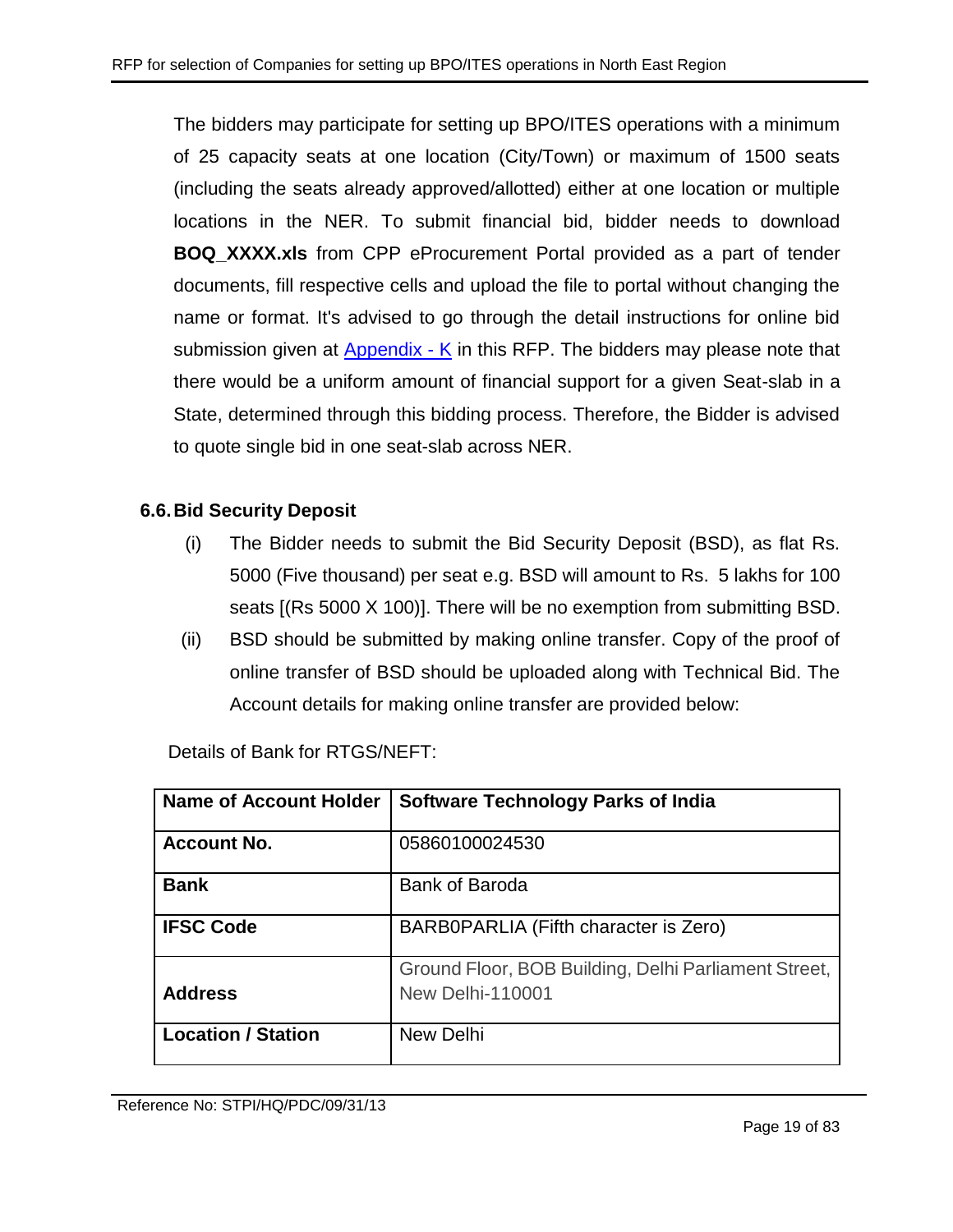Bids without the BSD will be summarily rejected. The Bid Security shall be refunded without interest to the Successful Bidder as per timeline defined in **Appendix-G**. The Bid Security shall be forfeited in case of non-acceptance of IPA. The Bid Security will be refunded to the unsuccessful bidders without any interest within 4 weeks after issue of IPA to the Successful Bidders.

#### **6.7.Clarifications Regarding RFP Document**

(i) Should a prospective Bidder need any clarification on any specific aspect of this RFP Document, the same may be forwarded to the Chief Administrative Officer, STPI, New Delhi by post, facsimile or email [\(nebps@stpi.in\)](mailto:nebps@stpi.in), on or before the last date for submission of written queries for clarifications in the following format:

| SI. No | <b>Clause No</b> | <b>Details of</b><br> query(ies) <sup> </sup> | <b>Suggestions, if</b><br>any |
|--------|------------------|-----------------------------------------------|-------------------------------|
|        |                  |                                               |                               |

(ii) STPI may, for any reason, carry out amendment(s) in the RFP document, which shall be hosted on all the aforesaid websites.

#### **6.8.PRE-BID MEETING**

The pre-bid meeting will be convened at New Delhi as indicated at Clause 5. This meeting may be attended by the authorized representatives of the Prospective Bidders.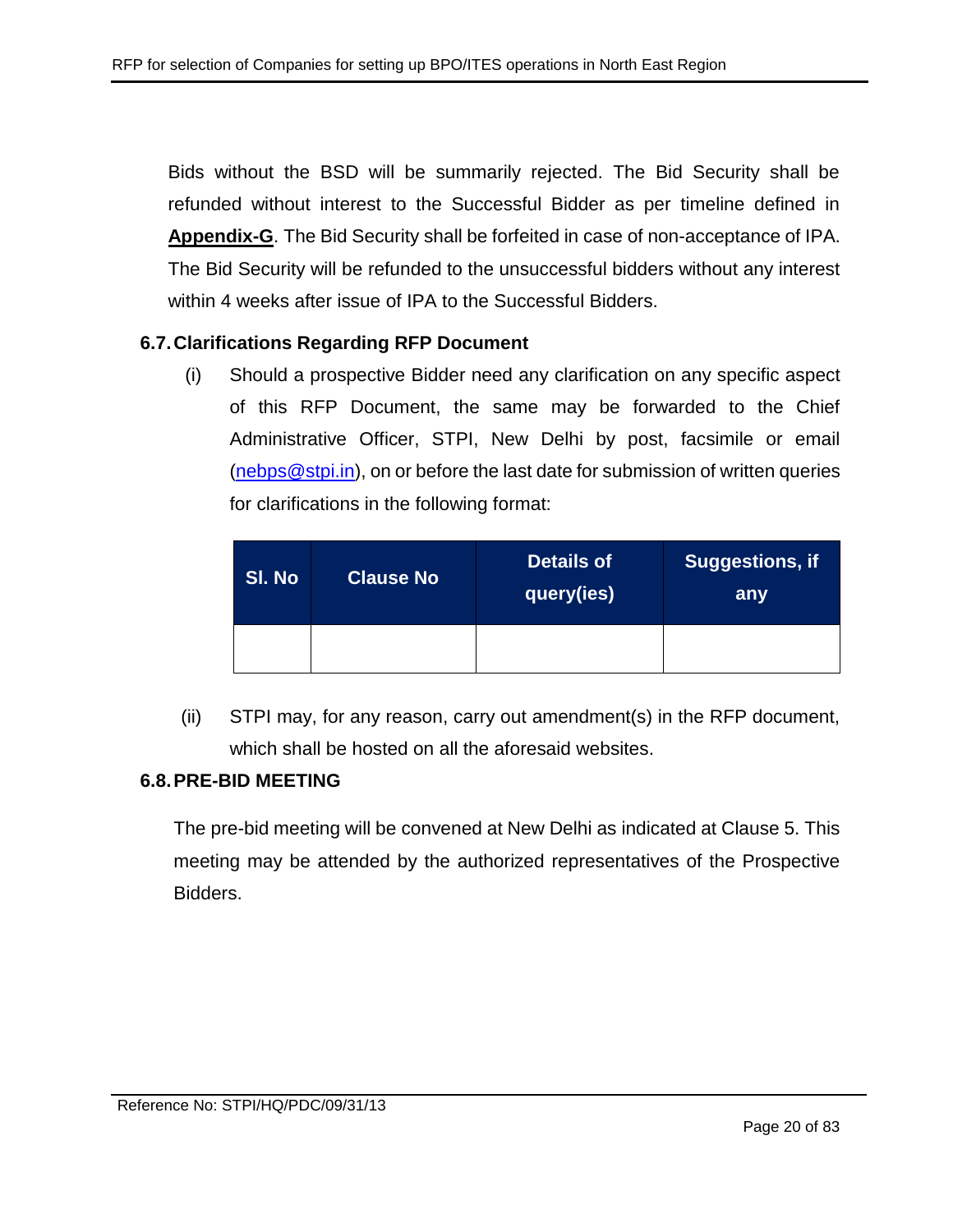## <span id="page-20-0"></span>**7. EVALUATION OF BIDS**

- (i) The bids received by the Bid Submission End Date shall be opened online by a duly Constituted Committee. The bidder will be at liberty to be present either in person or through an authorized representative at the time of opening of the Technical Bid with the Bid Acknowledgement Receipt or they can view the bid opening status online at their remote end.
- (ii) Consequently, a duly constituted Technical Evaluation Committee will proceed to evaluate the technical bids. Based on this evaluation, technically qualified bidders would be invited to the opening of Financial Bids on a subsequent date & time. The technically qualified bidder will be at liberty to be present either in person or through an authorized representative at the time of opening of the Financial Bids with the Bid Acknowledgement Receipt or they can view the bid opening status online at their remote end. The Financial Bids will be opened online by a duly constituted Committee.
- (iii) The bidder is expected to examine all instructions, formats, terms & conditions, and scope of work in the bid document. Failure to furnish complete information or false information/ documents which is not substantially responsive to the bid document in all respect shall result in rejection of bid.
- (iv) In respect of interpretation/clarification of this bid document and in respect of any matter relating to this bid document, the decision of Director General, STPI shall be final.
- (v) It needs to be noted that the bids would be rejected on one of the following grounds:
	- If any of the eligibility criteria is not met.
	- Tender fee not submitted.
	- Bid Security not submitted.
	- If tender terms and condition are not met.
	- If the Bidder gives wrong information in the Bid.
	- Canvassing in any form in connection with the Bids.
	- Conditional bids.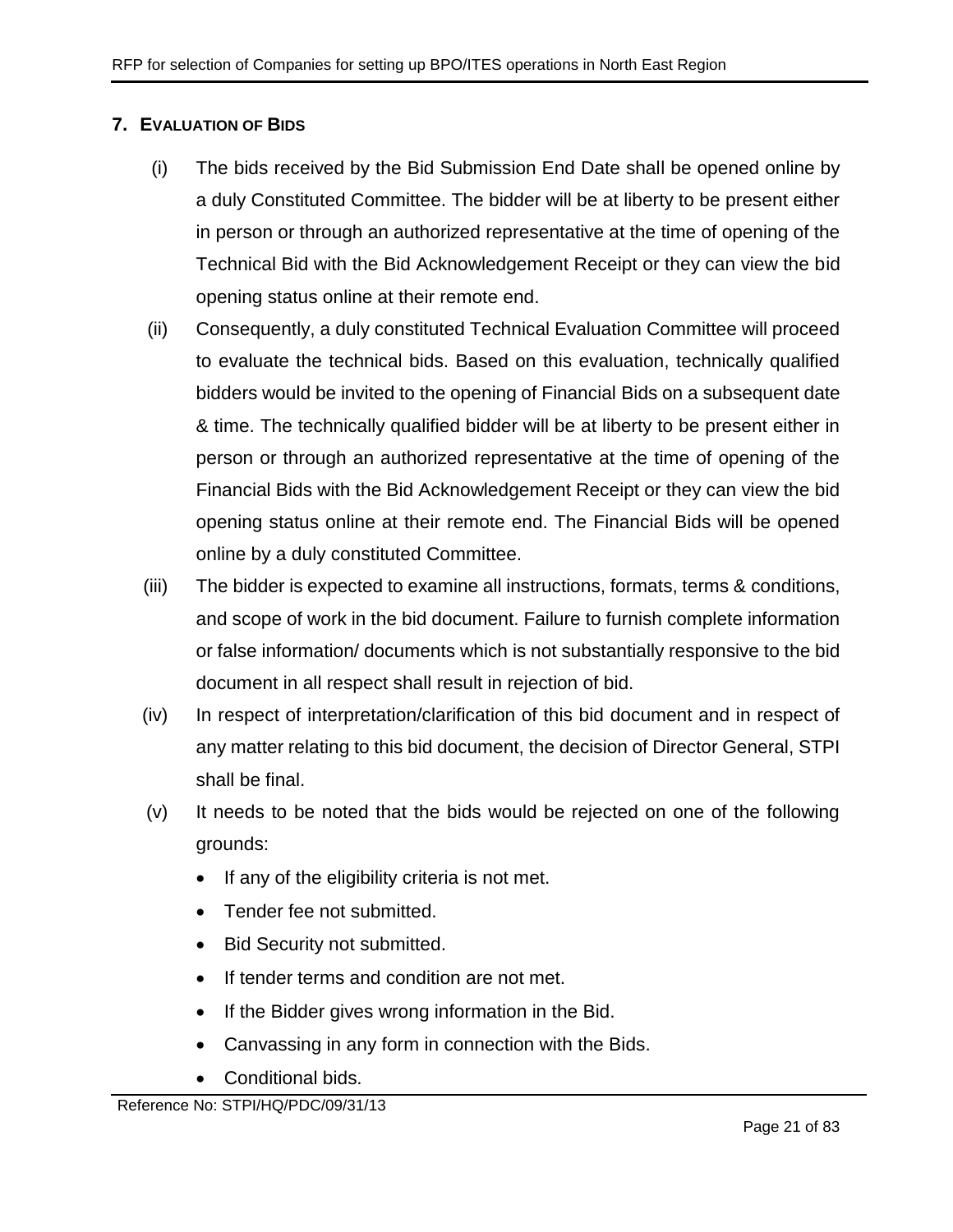- Incomplete bid in any form.
- Bids submitted after due date and time shall be summarily rejected.
- Bids submitted by Telex/Telegram/Fax/e-mail shall be rejected.
- Erasure and/or over writing is/are NOT permissible.
- Bids not signed by authorized signatory.
- Submission of Financial bid in the technical bid envelop.
- If the Bid is submitted for more than 1500 seats including the seats already approved/allotted across NER.
- If the bid is submitted for more than the cap of financial support i.e. Rs.1 Lakh/seat.
- Submission of bid in multiple Seat-Slabs.
- Submission of bid in a Seat-Slab which is not in-line with minimum average annual turnover of last 3 FYs.
- (vi) The financial bids of the eligible bidders shall be evaluated as per the following approach:
	- The bids under NEBPS will be evaluated in a Round Robin manner as per Seat Slabs.
	- Bidder will give one bid in one Seat-Slab only, subject to fulfilling turnover criteria as per Section 3.5 and other terms and conditions. However, bidder may choose to setup BPO/ITES operations at a particular location or multiple locations within the NER (minimum 25 seats at one location).

e. g., for 300 seats bid @ Rs. 80,000/Seat the bidder may set up either 300 Seats BPO unit at one location or 100 Seats BPO unit in 3 different locations. The agreement and subsequent disbursement will be made separately for each location.

- The lowest bidders (L1) for all Seat Slabs will be determined. Then the bidder claiming the lowest among all Seat Slabs will be declared successful first. Subsequently, the lowest bidder in ascending order from the other Seat Slab in NER will be declared successful in a Round Robin manner.
	- e.g.,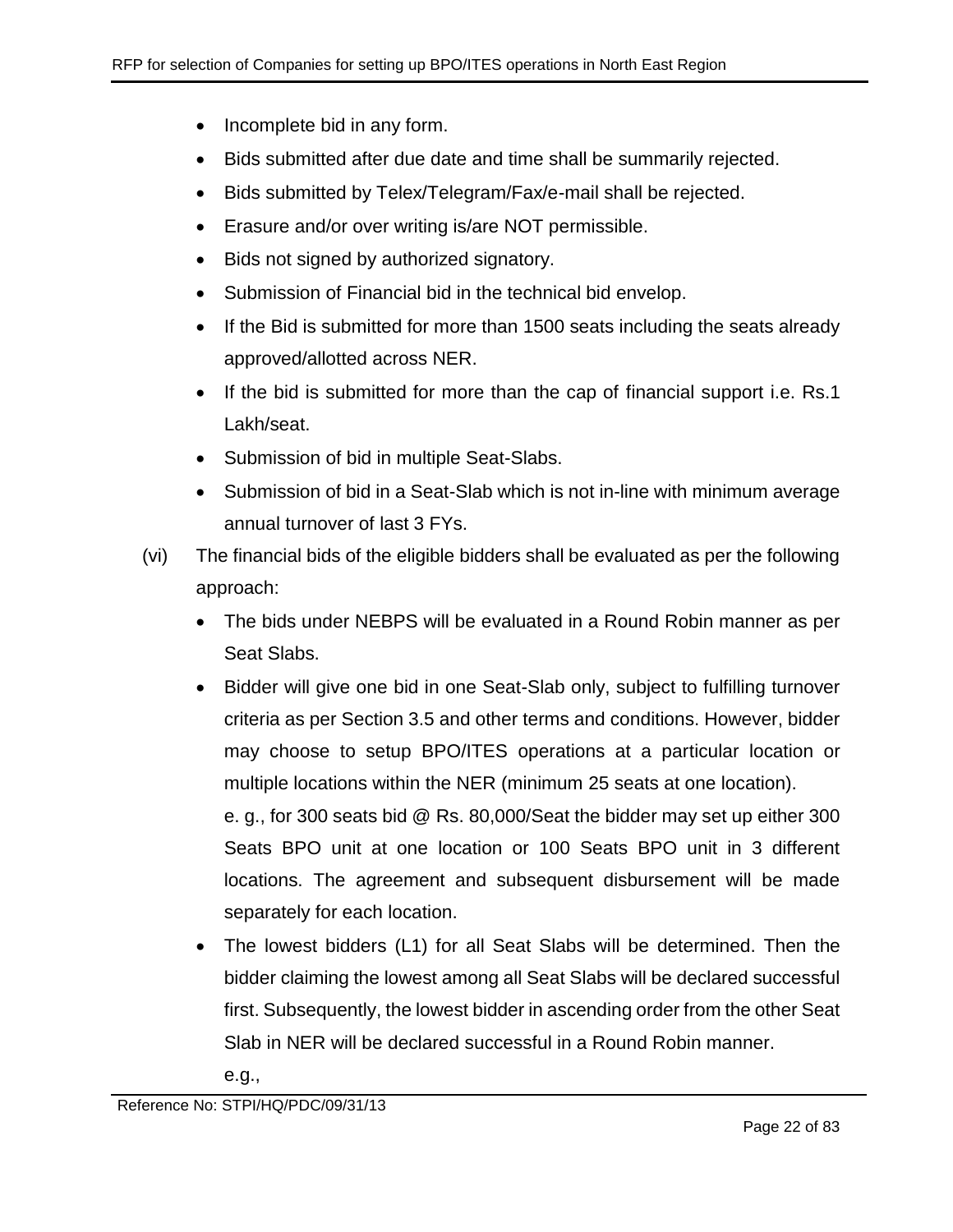| <b>Seat-Slab</b> | <b>Bid amount in ascending order</b> | Winner<br>(L1)  |                 |                 |
|------------------|--------------------------------------|-----------------|-----------------|-----------------|
| SS1(100 seats)   | S <sub>11</sub>                      | S <sub>12</sub> | S <sub>13</sub> | S <sub>11</sub> |
|                  | (Rs.80K)                             | (Rs.82K)        | (Rs.84K)        | (Rs.80K)        |
| SS2(200 seats)   | S <sub>21</sub>                      | S <sub>22</sub> |                 | S <sub>21</sub> |
|                  | (Rs.75K)                             | (Rs.78K)        |                 | (Rs.75K)        |
| SS3(300 seats)   | S31                                  | S <sub>32</sub> | S <sub>33</sub> | S31             |
|                  | (Rs.70K)                             | (Rs.72K)        | (Rs.74K)        | (Rs.70K)        |

(Order of winning: S31, S21, S11 even if S22 < S11)

- If two or more bidders in a Seat Slab (L1 & L2 or L2 & L3 and so on) bid the same amount, then bidder quoting lesser number of seats will be considered first for ensuring wider dispersal. In case numbers of seats are also same for two or more bidders in a Seat Slab, then the bidder with higher net worth will be considered first.
- After completion of one round across Seat Slabs, the second lowest bidder(s) and other bidders of each Seat Slab in the same sequence as determined in first round would be asked to match the lowest bid for financial support for the respective seat-slab and on its acceptance such bids would be treated as successful bids, subject to availability of seats.
- (vii) Issue of In-Principle Approval (IPA)/Signing of Master Service Agreement (MSA)
	- STPI shall convey IPA to the Successful bidders.
	- The Successful Bidder would be required to furnish its acceptance of the IPA and sign the MSA [separately for each of the location (city/town] with STPI, within a period of 2 weeks from the date of issue of the IPA.
- (viii) In the event of non-utilization of the projected seats or failure of bidding process for whatever reasons in previous round(s) of bidding or for any other bonafide reasons, STPI would be at liberty to go for fresh round of bidding.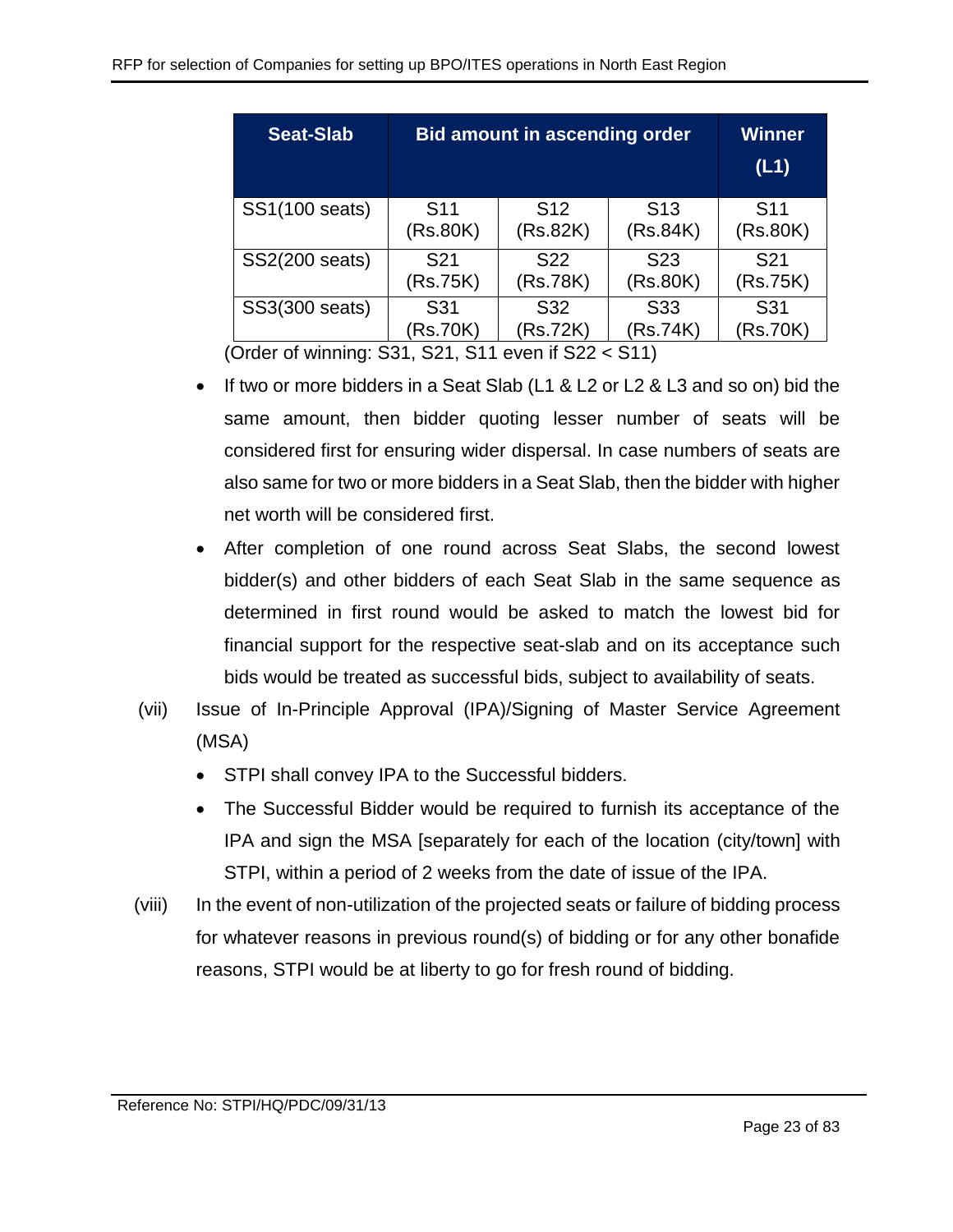## <span id="page-23-0"></span>**8. TERMS & CONDITIONS RELATING TO COMMENCEMENT OF BPO OPERATIONS, DISBURSEMENT OF FINANCIAL SUPPORT AND PROCEDURE THEREOF**

- <span id="page-23-2"></span>(i) The Successful bidder (BPO Unit) shall be under obligation to commence its BPO/ITES operations within 6 months, from the date of issue of In-Principle Approval (IPA) referred above. If the BPO Unit is not able to commence its BPO/ITES operations within the 6 months from issuance of IPA, it can request for an extension of not more than 3 months with penalty of 2% per month (for each completed month) of eligible financial support (on pro-rata basis for both installments) after expiry of 6 months duration. Within the extended period, the unit must commence its operation. Failure to do so shall automatically result in cancellation/termination of IPA/Agreement and Bid Security Deposit (BSD)/Earnest Money Deposit (EMD) will be forfeited.
- (ii) The disbursement will be made based on performance, i.e. generation of new employment and new economic activity in IT/ITES sector. To support overall objectives of the Scheme, successful bidder(s) may outsource the operations (Civil and IT infrastructure, employees) from other service provider(s), subject to conditions:
	- a) The service provider must be a registered company under The Companies Act, 1956/2013/Limited Liability Partnership Act 2008.
	- b) All the obligations and liabilities of the RFP will remain with the prime bidder. Prime bidder will ensure to meet all the objectives like employment target, new economic activity in IT/ITES sector for that location and timelines of the scheme.
	- c) Detailed service/facilities agreement with the service provider needs to be submitted to STPI by the prime bidder at the time of reporting Commencement of Operation (COO).
- <span id="page-23-1"></span>(iii) Soon after the commencement of BPO/ITES Operations, the BPO unit shall report the fact of commencement of its operations to STPI within a period of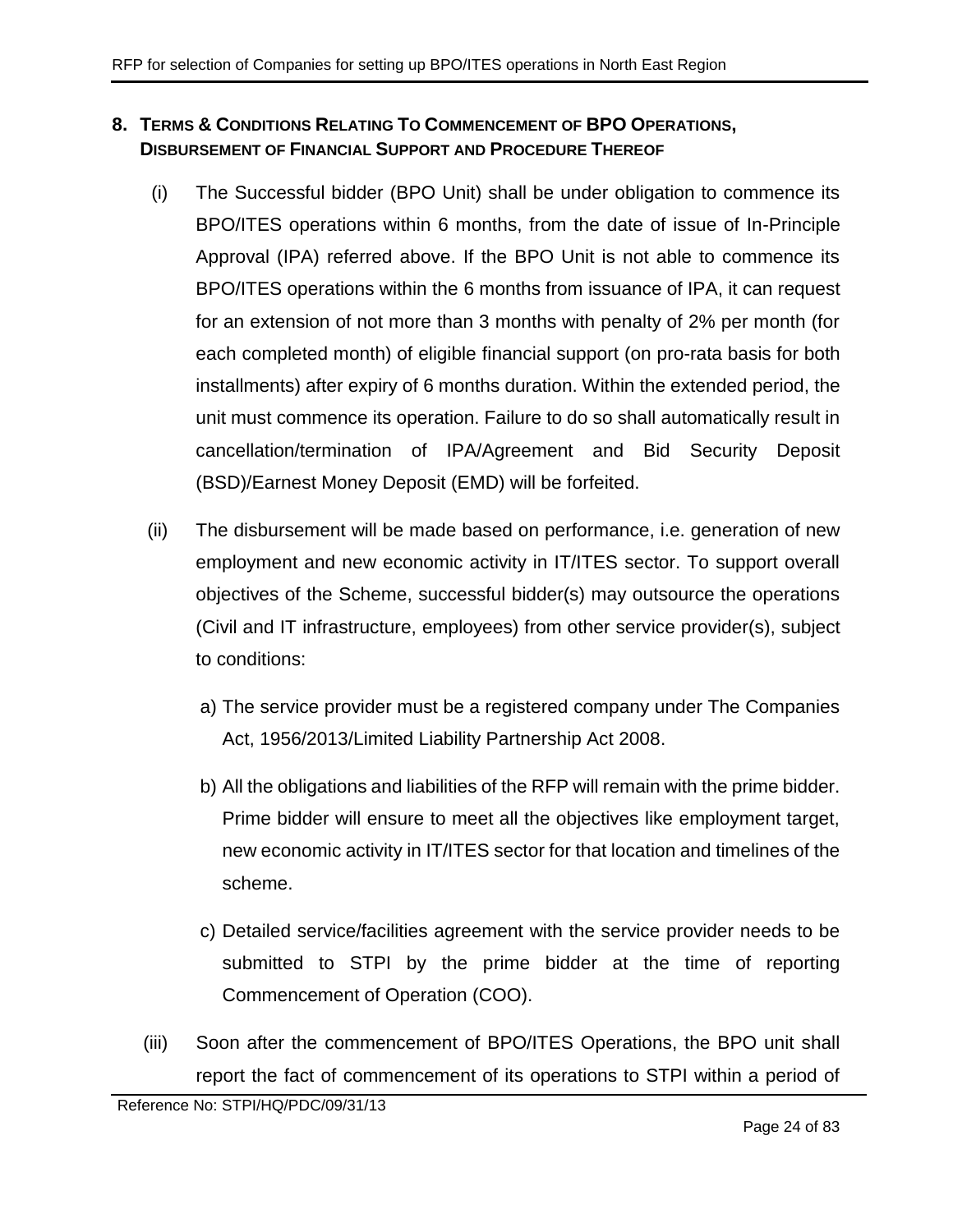two weeks. The BPO Unit can request for release of advance of 10% of approved financial support as per IPA, after verification of COO by STPI, subject to furnishing Bank Guarantee of 10 *%* of approved financial support as per IPA valid for 3 years from commencement of operation and its verification by STPI. The eligible support as per the agreed amount shall be released in 3 yearly installments, subject to fulfillment of all formalities and compliance with various conditions laid down in RFP and submission of following documents:

a) Aadhaar number of regular employees recruited/joined the unit after the issuance of In Principle Approval (IPA).

b) PAN of regular employees recruited/joined the unit after the issuance of In-Principle Approval (IPA).

c) Provident fund account number and Aadhaar linked Universal Account Number (UAN) for the regular employees recruited/joined the unit after the issuance of In Principle Approval (IPA).

d) Proof of Employee State Insurance (ESI) contribution for the regular employees eligible under this scheme and recruited/joined the unit after the issuance of IPA.

- e) Proof of State Professional Tax, as applicable.
- f) Certificate of disability issued by a medical authority (Notified by State Govt), if applicable.

g) Any other relevant documents.

*\*For consideration in employment target technical and management staff should be atleast 85% of total employees while support staff can be upto 15% of total employment provided.*

- (iv) **Disbursement of Financial support:** The successful bidder needs to submit proof of expenditure at the time of claiming VGF. The approved amount of financial support will be disbursed in three installments as under::
	- a) **The first installment** shall be upto 40% of the total eligible VGF, to be calculated on pro-rata basis, subject to at least 50% of employment target from commencement of operation and further subject to verification of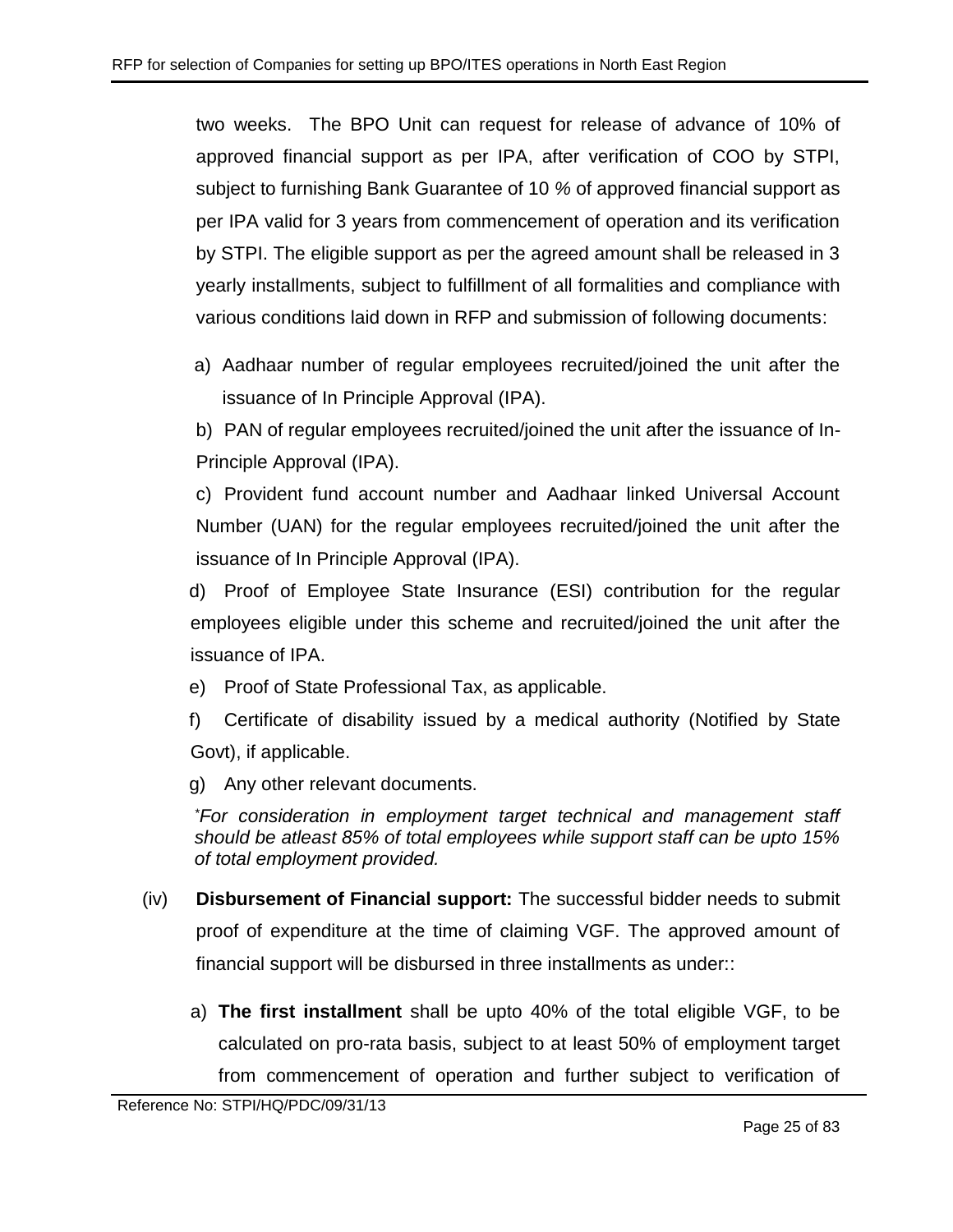required proofs/documents and site inspection by STPI. This installment shall be claimed anytime after one year from commencement of operation but not later than fifteen months from commencement of operation.

- b) **The Second installment** shall be upto 70% of total eligible VGF, to be calculated on pro-rata basis, subject to meeting at least 50% of employment target from commencement of operation and further subject to verification of required proofs/documents and site inspection by STPI. This installment shall be claimed anytime after twenty four months from commencement of operation, but not later than twenty seven months from commencement of operation.
- c) **The Third installment** shall be upto 100% of total eligible VGF, to be calculated on pro-rata basis, subject to meeting at least 50% of employment target from commencement of operation and further subject to verification of required proofs/documents and site inspection by STPI. This installment shall be claimed anytime after thirty six months from commencement of operation, but not later than thirty seven months from commencement of operation
- (v) **Procedure to calculate employment target for disbursement of financial support**: Average monthly employment for the duration from commencement of operation till the time of request for release of financial support will be considered to calculate the eligible financial support for each installment.

*e.g. Assuming the estimated per seat expenditure for setting up BPO/ITES operations is Rs. 1,60,000/seat then the bid amount of the Unit shall be Rs. 80,000/seat. If the unit wins the bid for 100 seats BPO/ITES operation @ Rs. 80,000/seat and the actual expenditure hy the unit is Rs. 1,60,000/seat or more, then the disbursement of financial support in different scenarios will be as under:*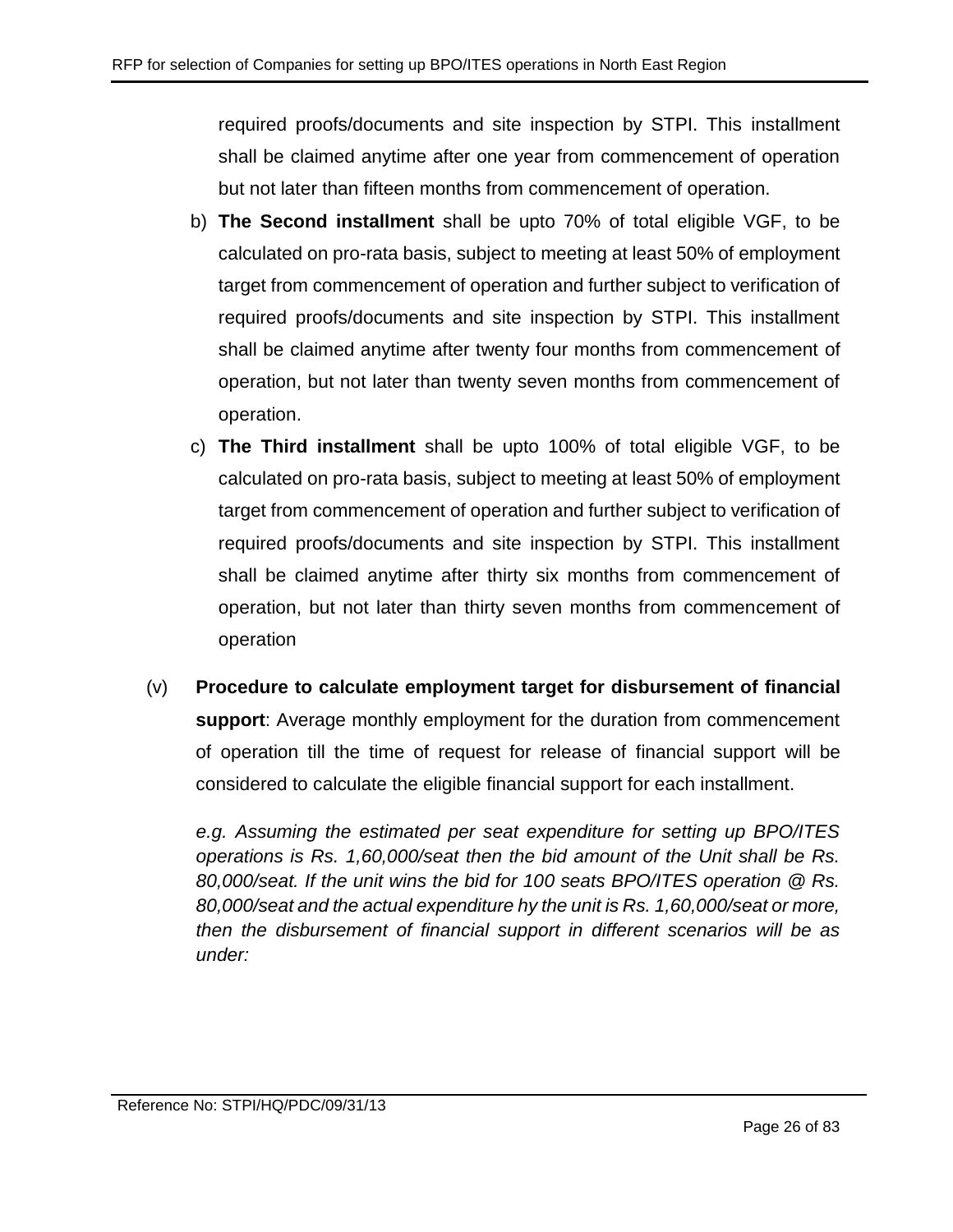| S.<br>N<br>$\mathbf{o}$ | <b>Achieved</b><br>average<br>monthly<br><b>Employment</b><br>Target (E.T.) at<br>the time of<br>claiming 1 <sup>st</sup><br>installment<br>from<br>commenceme<br>nt t of<br>operation | <b>Disbursed</b><br>amount of<br>financial<br>support in<br>1 <sup>st</sup><br>installmen<br>$t$ (X% of<br>E.T.<br>$\star$<br>40% of<br><b>Total</b><br>financial<br>support -<br>advance<br>amount) | <b>Achieved</b><br>average<br>monthly<br><b>Employment</b><br>Target (E.T.)<br>at the time<br>of claiming<br>2 <sub>nd</sub><br>installment<br>from<br>commencem<br>ent t of<br>operation | <b>Disbursed</b><br>amount of<br>financial<br>support in<br>2 <sup>n</sup> d<br>installment<br>(remarks)<br>$[(X\%$ of<br>E.T. * 70% of<br><b>Total</b><br>financial<br>support) -<br>disbursed<br>amount till<br>1 <sup>st</sup><br>installment | <b>Achieved</b><br>average<br>monthly<br><b>Employment</b><br>Target (E.T.)<br>at the time of<br>claiming 3rd<br>installment<br>from<br>commencem<br>ent t of<br>operation | <b>Disbursed</b><br>amount of<br>financial<br>support in<br>3 <sup>rd</sup><br>installment<br>(remarks)<br>(X%<br>of<br><b>E.T.</b><br><b>Total</b><br>financial<br>support) -<br>(disbursed<br>amount till<br>2 <sub>nd</sub><br>installment |
|-------------------------|----------------------------------------------------------------------------------------------------------------------------------------------------------------------------------------|------------------------------------------------------------------------------------------------------------------------------------------------------------------------------------------------------|-------------------------------------------------------------------------------------------------------------------------------------------------------------------------------------------|--------------------------------------------------------------------------------------------------------------------------------------------------------------------------------------------------------------------------------------------------|----------------------------------------------------------------------------------------------------------------------------------------------------------------------------|-----------------------------------------------------------------------------------------------------------------------------------------------------------------------------------------------------------------------------------------------|
| ı                       | (135)<br>90%<br>persons against<br>E.T. of 150)                                                                                                                                        | Rs. 20.8<br>Lakh [Rs.<br>28.8Lakh -<br><b>Rs. 8</b><br>Lakh]                                                                                                                                         | 80%<br>(120)<br>persons<br>E.T.<br>against<br>of 150)                                                                                                                                     | Rs. 16 Lakh<br>[Rs.<br>44.8Lakh<br>$\sim$<br>Rs.<br>28.8<br>Lakh]                                                                                                                                                                                | 70%<br>(105)<br>persons<br>against<br>the<br>target of 150)                                                                                                                | 11.2<br>Rs.<br>Lakh<br>[Rs.<br>56Lakh<br>(Rs.<br>28.8<br>Lakh+Rs, 16<br>Lakh)]                                                                                                                                                                |
| $\mathbf{I}$            | (135)<br>90%<br>persons against<br>E.T. of 150)                                                                                                                                        | Rs. 20.8<br>Lakh [Rs.<br>28.8Lakh -<br>* 8 Lakh]                                                                                                                                                     | 90%<br>(135)<br>persons<br>against E.T.<br>of 150)                                                                                                                                        | Rs. 21.6<br>Lakh<br>50.4Lakh -<br>Rs. 28.8<br>Lakh]                                                                                                                                                                                              | 90%<br>(135)<br>persons<br>against E.T. of<br>150)                                                                                                                         | 21.6<br>Rs.<br>[Rs.<br>Lakh<br>72Lakh<br>28.8<br>(Rs.<br>Lakh+Rs.<br>21.6 Lakh)]                                                                                                                                                              |
| Ш                       | 60%<br>(90)<br>persons against<br>E.T. of 150)                                                                                                                                         | Rs. 11.2<br>Lakh [Rs.<br>19.2Lakh -<br><b>Rs. 8</b><br>Lakh]                                                                                                                                         | (135)<br>90%<br>persons<br>against E.T.<br>of 150)                                                                                                                                        | Rs. 31.2Lakh<br>[Rs. 50.4 lakh]<br>- Rs. 19.2<br>Lakh)                                                                                                                                                                                           | 80%<br>(120)<br>persons<br>against E.T. of<br>150)                                                                                                                         | Rs.13.6<br>Lakh [Rs. 64<br>lakh - (Rs.<br>19.2<br>Lakh + $(Rs.$<br>31.2 Lakh)                                                                                                                                                                 |
| IV                      | 60%<br>(90)<br>persons against<br>E.T. of 150)                                                                                                                                         | Rs. 11.2<br>Lakh [Rs.<br>19.2Lakh -<br>8 Lakh]                                                                                                                                                       | (135)<br>90%<br>persons<br>against E.T.<br>of 150)                                                                                                                                        | Rs. 31.2Lakh<br>[Rs. 50.4 lakh<br>- Rs. 19.2<br>Lakh)                                                                                                                                                                                            | 100%<br>(150)<br>persons<br>against E.T. of<br>150)                                                                                                                        | 29.6<br>Rs.<br>Lakh [Rs. 80<br>lakh - (Rs.<br>19.2<br>Lakh + $(Rs.$<br>31.2 Lakh)                                                                                                                                                             |

(vi) **Disbursement of Special Incentives:** The special incentives as mentioned in Para [2.3](#page-6-1) are subject to meeting at least 50% of employment target from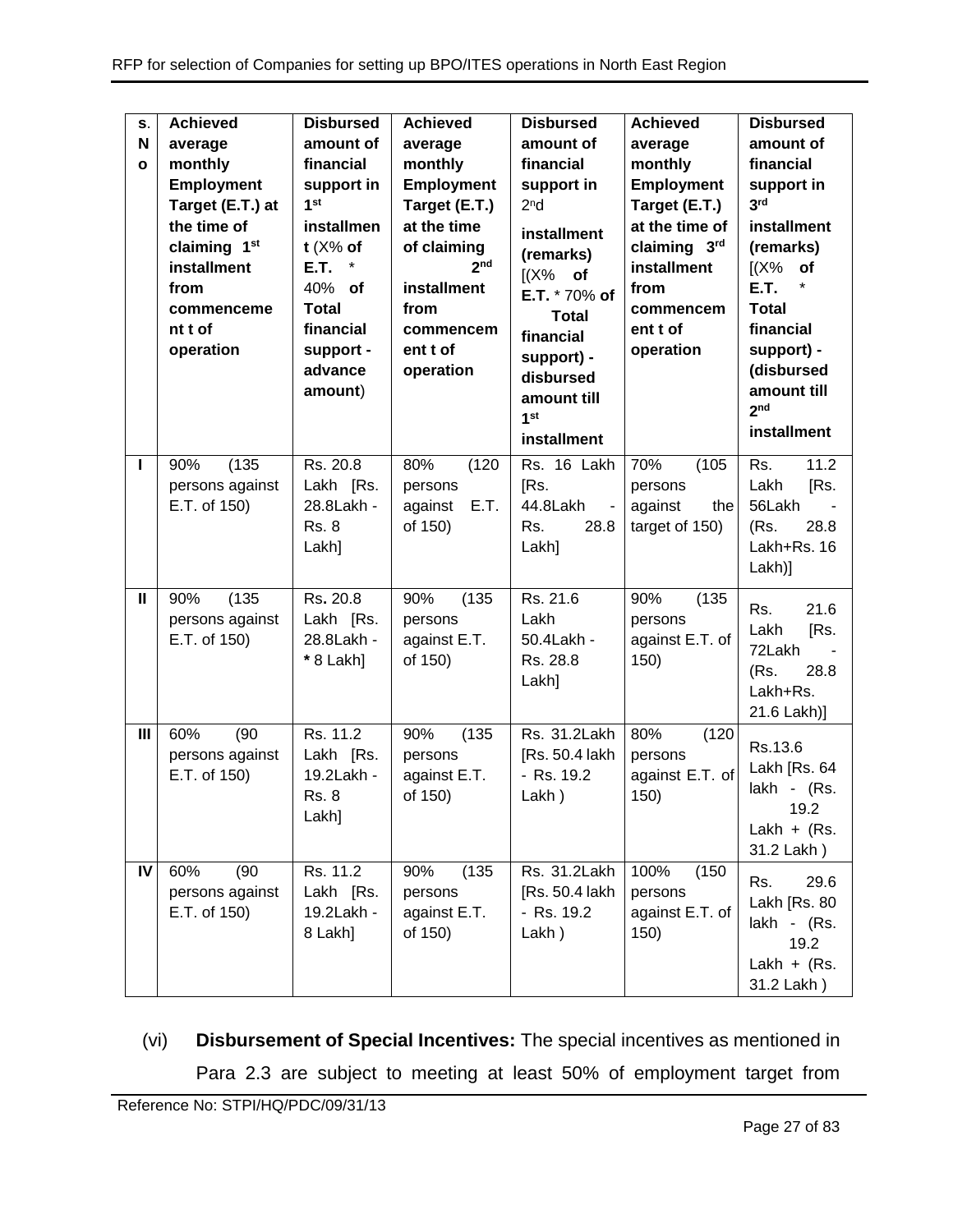commencement of operation. These incentives are to be provided on claim with/after the disbursement of 1<sup>st</sup> installment of VGF on production of documentary proofs of employment as per Para 8[.\(iii\)](#page-23-1) above and further subject to fulfillment of following conditions:

- a. **Training Incentive**: As per condition mentioned in Para [2.3.](#page-6-1)**Incentive for diversity & inclusion**: As per condition mentioned in Para [2.3.](#page-6-1)
- b. **Incentive for providing employment beyond target**: This incentive will be provided to the units providing employment beyond employment target i.e. 1.5 times the number of seats as stated above.
- c. **Incentive for promoting local entrepreneur**: As per condition mentioned in Para [2.3.](#page-6-1)

*Note: The special incentive(s) may be claimed/disbursed on pro-rata basis along with each VGF disbursement (if applicable). However, disbursements towards these special incentive(s) would be adjusted in final VGF disbursement, if the overall eligibility condition changes from the condition at which the special incentive(s) were disbursed.*

- (vii) The procurements of admissible items [\(Appendix-E\)](#page-54-0) done after issue date of IPA will be considered, except for those bidders who would bid under the condition mentioned at Para [3.10.](#page-11-0)
- (viii) The BPO Unit would be required to furnish a Bank Guarantee of 10% of the approved financial support as per IPA from a Public Sector bank or Scheduled Commercial Bank, valid for a period of 3 years before the release of 10% advance of the approved financial support as per IPA (excluding period of claim). **If the unit doesn't claim the 10% advance, then the Bid Security deposited by the unit will be retained as Performance Security and will be released after completion of 3 years from commencement of operation (excluding the period of VGF claim and disbursement)**.
- (ix) STPI Hqs shall timely recommend to the MeitY, the release of BPO Unit wise financial Support, in respect of each installment, after completion of verification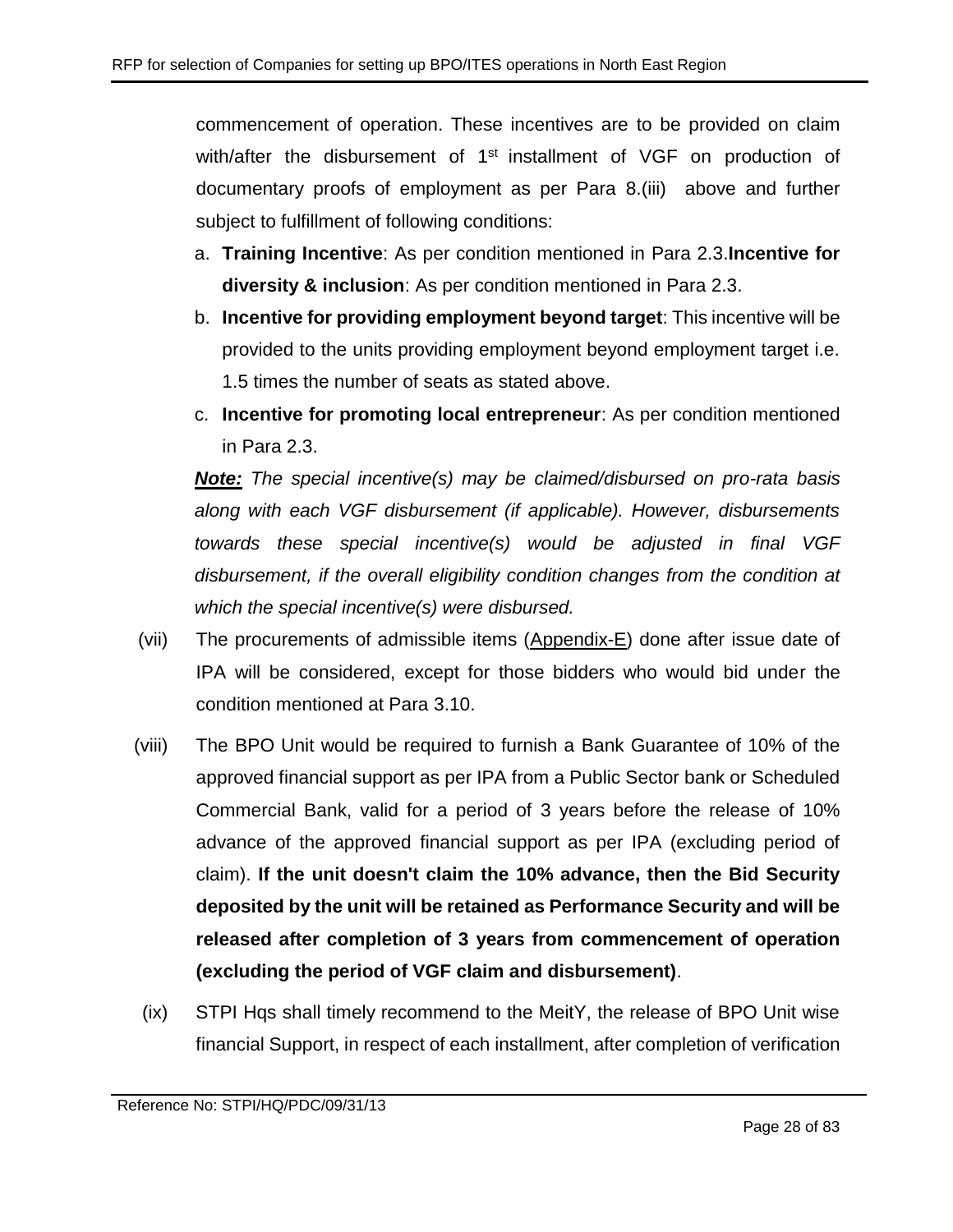and other formalities, which shall be arranged to be released by IP: Software and ITS Division, MeitY, after securing the approval of the Competent Authority.

## (x) **Project Timelines**

The estimated timeline shall be as **[Appendix-G](#page-56-0)**. The start date of the project shall be from the date of issue of IPA. No extension in the schedule whatsoever shall be requested by the selected bidder except relaxation under para 8[.\(i\)](#page-23-2) above.

## (xi) **Delay and non-conformance**

The Successful Bidders (BPO Unit) shall be under obligation to commence its BPO operations within 6 months, from the date of issue of In-Principle Approval (IPA) except relaxation under para 8[.\(i\)](#page-23-2) above. Failure to do so shall automatically result in forfeiture of the Bid Security and cancellation/termination of IPA/Agreement.

## (xii) **Liquidated damages (penalty)**

If the successful Bidder fails to meet the Employment Target i.e. average employment of the last **three years** (Based on which the financial support was released), STPI may invoke the **Bank Guarantee/Performance Security** as per the performance and exit management criteria.

## (xiii) **Force Majeure**

STPI may grant an extension of time limit set for the completion of the work, in case the timely completion of the work is delayed by Force Majeure conditions, beyond the Successful Bidder's control, subject to what is stated in the following sub paragraphs and the procedures detailed there is being followed. Force Majeure is defined as an event of effect that cannot reasonably be anticipated such as Acts of God (like earthquakes, floods, storms etc.), acts of States, the direct and indirect consequences of wars (declared or undeclared), hostilities, national emergencies, civil commotion and strikes (only those which exceed a duration of ten continuous days) at successful Bidder's premises. The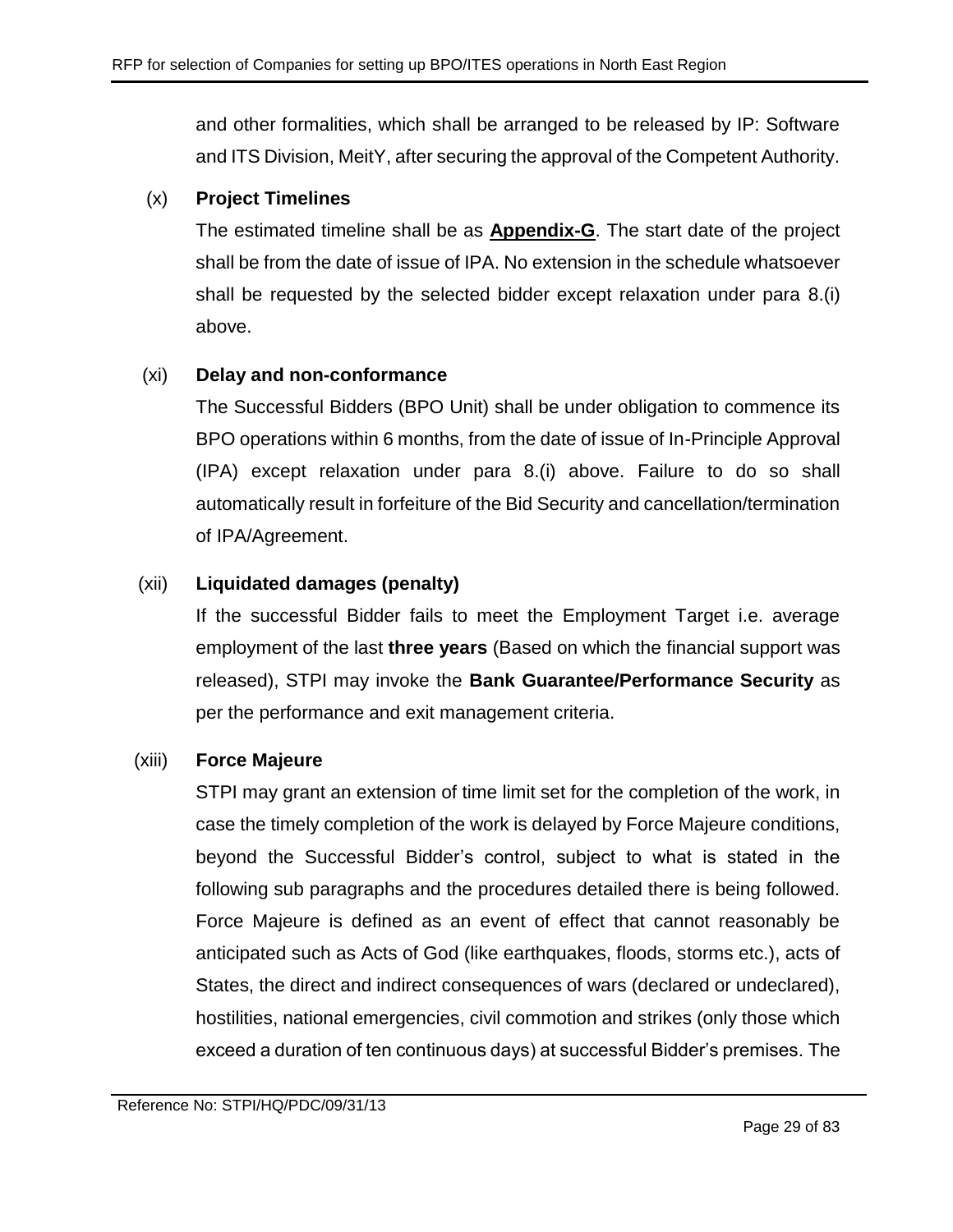successful Bidder's right to an extension of the time limit for completion of the work in above mentioned cases is subject to the below mentioned procedures:

- That within 15 days after the occurrence of a case of Force Majeure but before the expiry of the stipulated date of completion, the Bidder informs the STPI in writing that the Bidder considers himself entitled to an extension of the time limit.
- That the successful bidder produces evidence of the date of occurrence and the duration of the Force Majeure in an adequate manner by means of documents drawn up by the responsible authorities.
- That the successful bidder proves that the said conditions have actually interfered with the performance of the Contract.

## (xiv) **Arbitration**

All disputes, differences, claims and demands arising under this contract shall be referred to the arbitration of a Sole Arbitrator to be appointed by the Director General, STPI.

The provisions of the Arbitration and Conciliation Act, 1996 shall be applicable and the award made there under shall be final and binding upon the parties hereto, subject to legal remedies available under the law.

## (xv) **Jurisdiction**

The Courts at New Delhi shall have the jurisdiction in case of litigation between the parties.

## (xvi) **Third Party Claims**

The bidder (the "Indemnifying Party") undertakes to indemnify MeitY/ STPI (the "Indemnified Party") from all losses, claims for damages on account of bodily injury, death and damage to real property, tangible/ intangible personal property.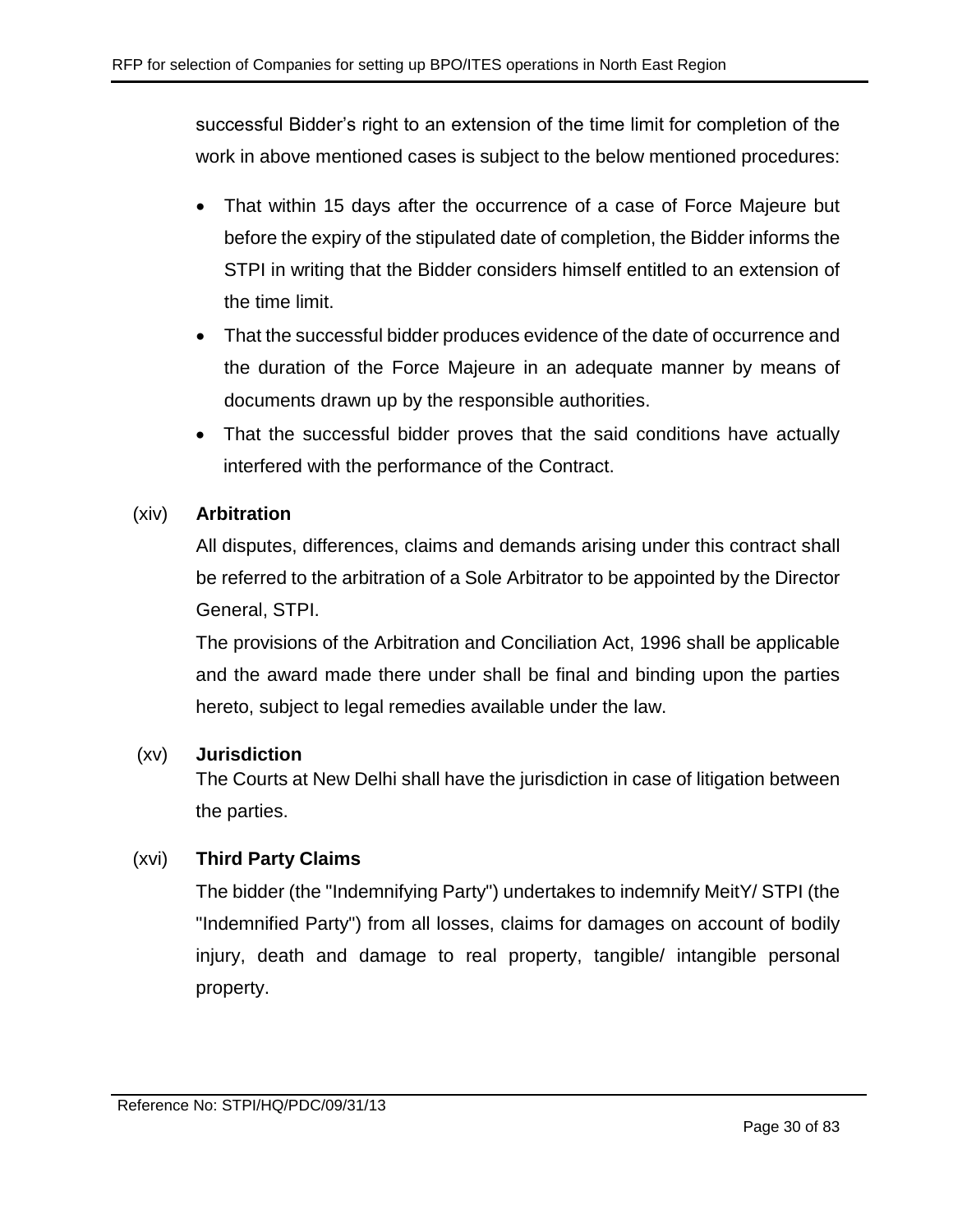#### (xvii) **Limitations of Liability**

Notwithstanding any other term contained in this Agreement, the total cumulative liability of each party under the terms of this Agreement shall not exceed the total fees actually received by SUCCESSFUL BIDDER from the STPI for the services Service that gives rise to such liability during the twelve month period immediately preceding such claim and in no event shall each party be liable to the other party for any indirect, incidental, consequential, special or exemplary damages, nor for any damages as to lost profit, data, goodwill or business, nor for any reliance or cover damages arising out of this Agreement, even if that party was advised about the possibility of the same.

SUCCESSFUL BIDDER shall not be liable or responsible for any delay or failure to perform or failure of the services or the Deliverable under this Agreement to the extent that such delay or failure has arisen as a result of any delay or failure by STPI or its employees or agents to perform any of its duties and obligations as set out in this Agreement. In the event that SUCCESSFUL BIDDER is delayed or prevented from performing its obligations due to such failure or delay on the part of STPI, SUCCESSFUL BIDDER shall be allowed an additional period of time to perform its obligations and unless otherwise agreed the additional period shall be equal to the amount of time for which SUCCESSFUL BIDDER is delayed or prevented from performing its obligations due to such failure or delay on the part of STPI.

#### (xviii) **Non Waiver**

Waiver of any breach of the provision of, or any default under the contract must be in writing and signed by the Party granting the waiver. No failure or delay on the part of either Party in exercising or any omission to exercise any right or remedy accusing to either Party under the contract shall be a waiver thereof, nor will any partial exercise of any right or remedy particular be a waiver of further exercise of that right or remedy.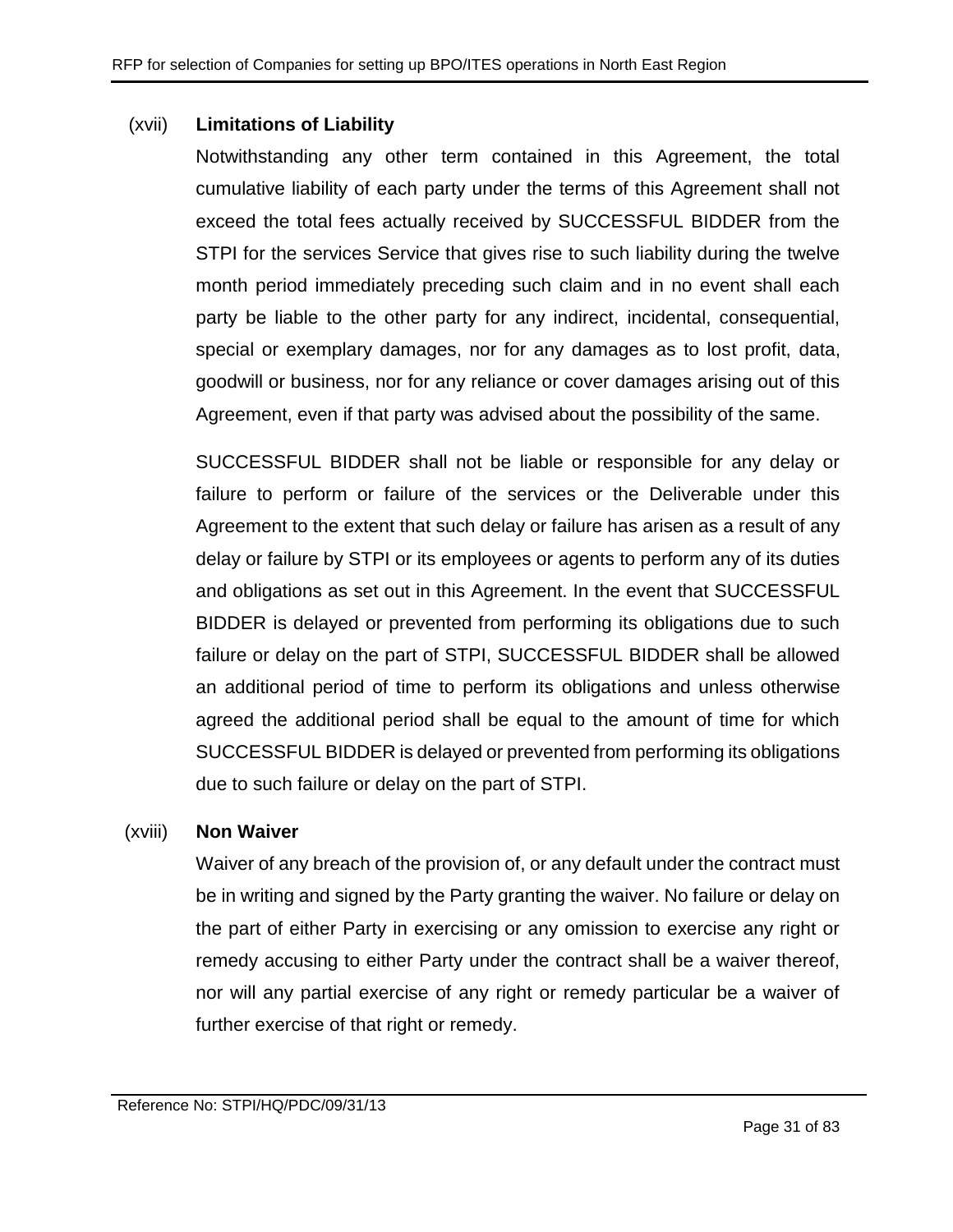#### <span id="page-31-0"></span>**9. GENERAL TERMS AND CONDITIONS**

## **9.1.Responsibility Matrix**

| SI.            | <b>Activity</b>                                  | <b>STPI</b> | <b>Successful</b> |
|----------------|--------------------------------------------------|-------------|-------------------|
| <b>No</b>      |                                                  |             | <b>Bidder</b>     |
| 1 <sub>1</sub> | Procurement and<br>installation of<br>Capital    |             |                   |
|                | Equipment (Hardware, Software etc.) that are     |             |                   |
|                | required for setting up of BPO operations.       |             |                   |
| 2.             | Recruitment of manpower and Training             |             |                   |
| 3.             | Confirmation of commencement of BPO/ITES         | $\sqrt{}$   |                   |
|                | Operations                                       |             |                   |
| 4.             | Operations and Maintenance of BPO for the        |             | V                 |
|                | entire agreement period.                         |             |                   |
| 5.             | Payment towards financial support<br>3           | V           |                   |
|                | Installments) subject to fulfillment of<br>all   |             |                   |
|                | conditions by the successful bidder              |             |                   |
| 6.             | Absorb all the risks and costs associated with O |             | N                 |
|                | & M, Marketing, Sales and Providing Service to   |             |                   |
|                | the customer for the entire agreement period.    |             |                   |
| 7.             | <b>Performance Review</b>                        |             |                   |

## **9.2.Successful Bidder's Employees (Implementation and Operations Team)**

The successful bidder at his own expenses, shall deploy skilled and experienced professionals in the area of BPO operations etc. both during implementation and operations of the BPO. Such skilled resources are necessary for the proper and timely execution and maintenance of BPO/ITES operations. The overall project works shall be monitored by the experienced project manager designated by the successful bidder.

The successful bidder is expected to arrange adequate resources, as necessary for the implementation of the BPO/ITES operations, in a time bound manner.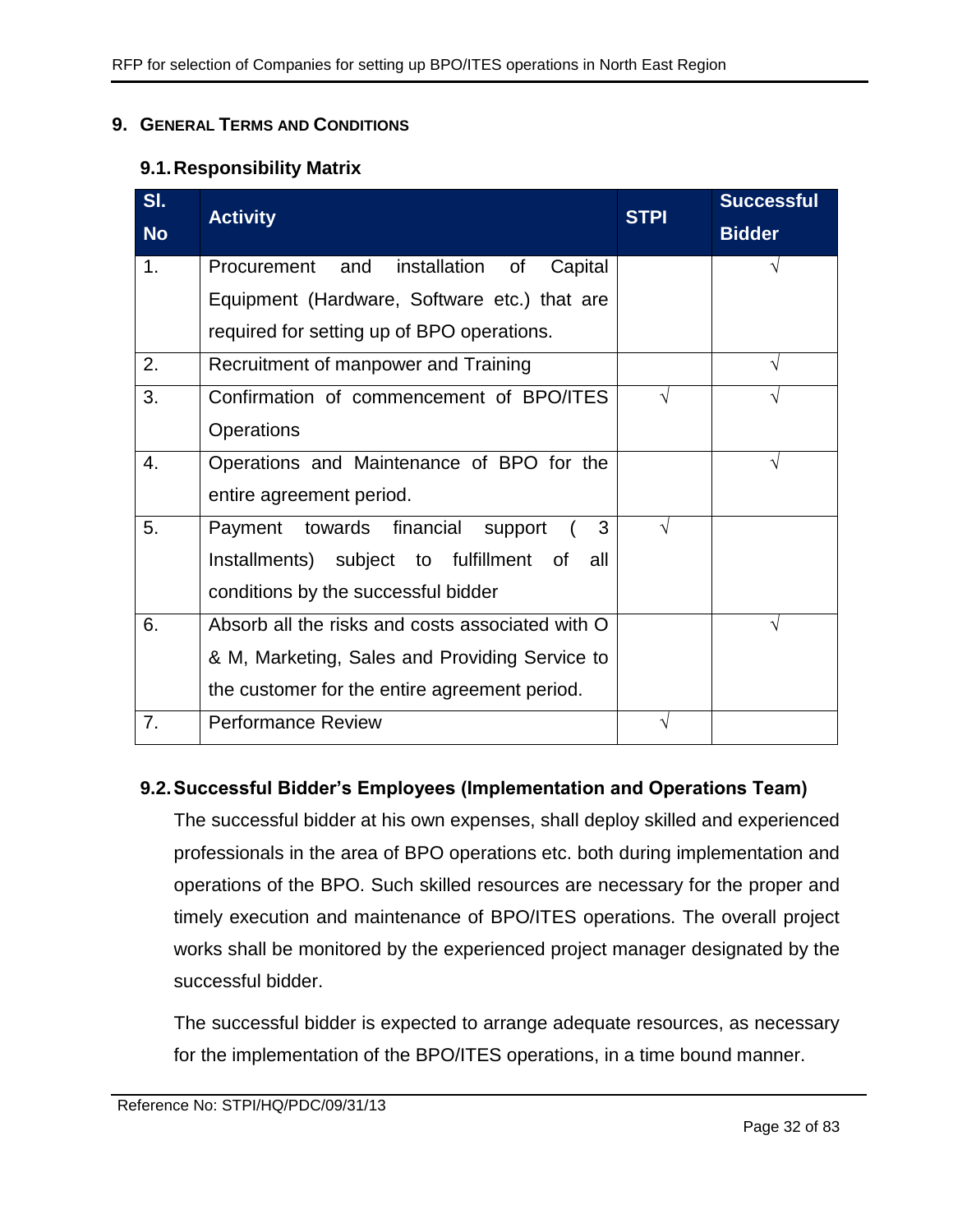In the event of the STPI being of the opinion that the successful bidder has not employed sufficient number of staff and workmen as is necessary for the timely implementation of the BPO/ITES operations, the successful bidder shall forthwith, on receiving intimation to this effect, take necessary action in this regard and report to STPI.

## **9.3.Statutory and Other Obligations Regarding Workmen**

The successful bidder shall comply with all Government Regulations, Enactments, etc. pertaining to workmen, labor and Meity/ STPI shall be indemnified of any effects/impact.

### **9.4.Safety Regulations**

The successful bidder shall be responsible to take all precautions to ensure the safety of the public whether on public or Client's Property.

The successful bidder shall comply with all kinds of safety measures in regard to men and material deployed for the project.

## **9.5.Schedule of Quantities and Commercial Offer**

The successful bidder shall neither be entitled for any revision of the financial support amount owing to increase in the total capital/operational cost as per actual requirement nor be entitled to any loss of consequential profits or for any other damages arising thereof.

#### **9.6.Confirmation of Commencement of BPO/ITES Operations**

- Successful bidder must demonstrate BPO operations to STPI.
- Successful bidder should provide necessary documents regarding recruitment of the manpower for BPO operations.
- Demonstration of BPO operations, Client list, Client Purchase/Work Orders, Agreement, Business Plan etc.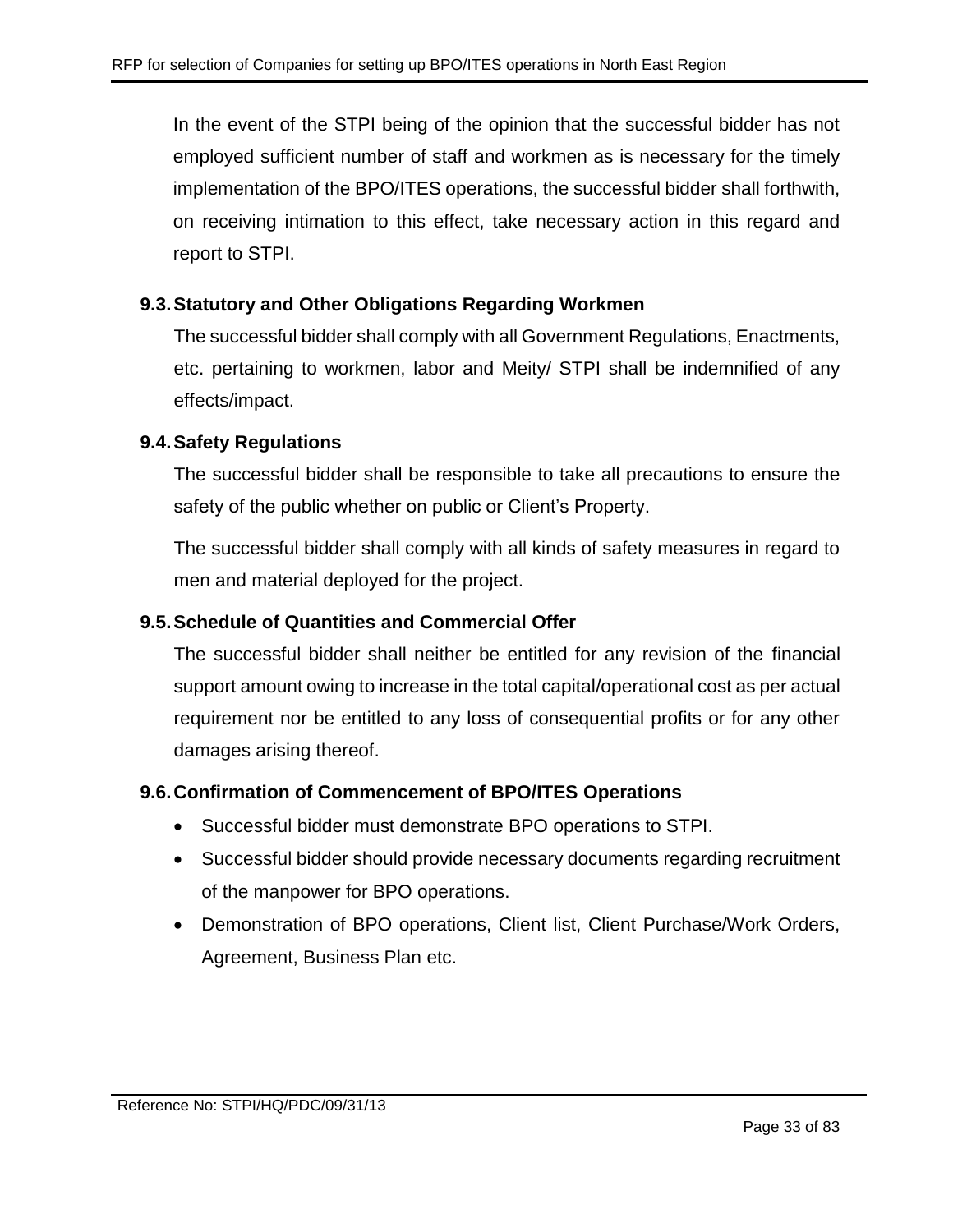## **9.7.Use of STPI Premises**

The successful bidders may avail the built up space available at STPI Centers in North Eastern Region and shall be required to pay for such usage to STPI as per lease agreement that may be entered into for this purpose.

#### **9.8.Operations and Maintenance**

- It is the responsibility of the successful bidder to operate and maintain BPO/ITES operations for the entire agreement period and shall bear all the recurring expenditure for running this project. For types of admissible operational expenses (OPEX) for financial support under NEBPS, please refer [Appendix-E.](#page-54-0)
- It is the responsibility of the successful bidder to ensure AMC for the support equipment from time to time to keep the BPO operations equipment in working condition during the contract period and shall bear this expenditure.
- Shall comply with all the labour laws of the concerned state with regard to employment.

#### **9.9.Taxes and Duties**

The bidder is liable to pay all applicable, both existing and future taxes and duties etc. to the concerned Agencies.

#### **9.10. Agreement Period**

The Agreement shall be effective from the date of signing MSA and shall remain valid till the expiry of a period of 3 (three) years (excluding the period of VGF claim and disbursement period) from the date of commencement of BPO Operations.

## **9.11. Termination of Agreement**

STPI reserves the right to invoke *Bank Guarantee* /Performance Security under any of the following circumstances:

## a) **Termination for default**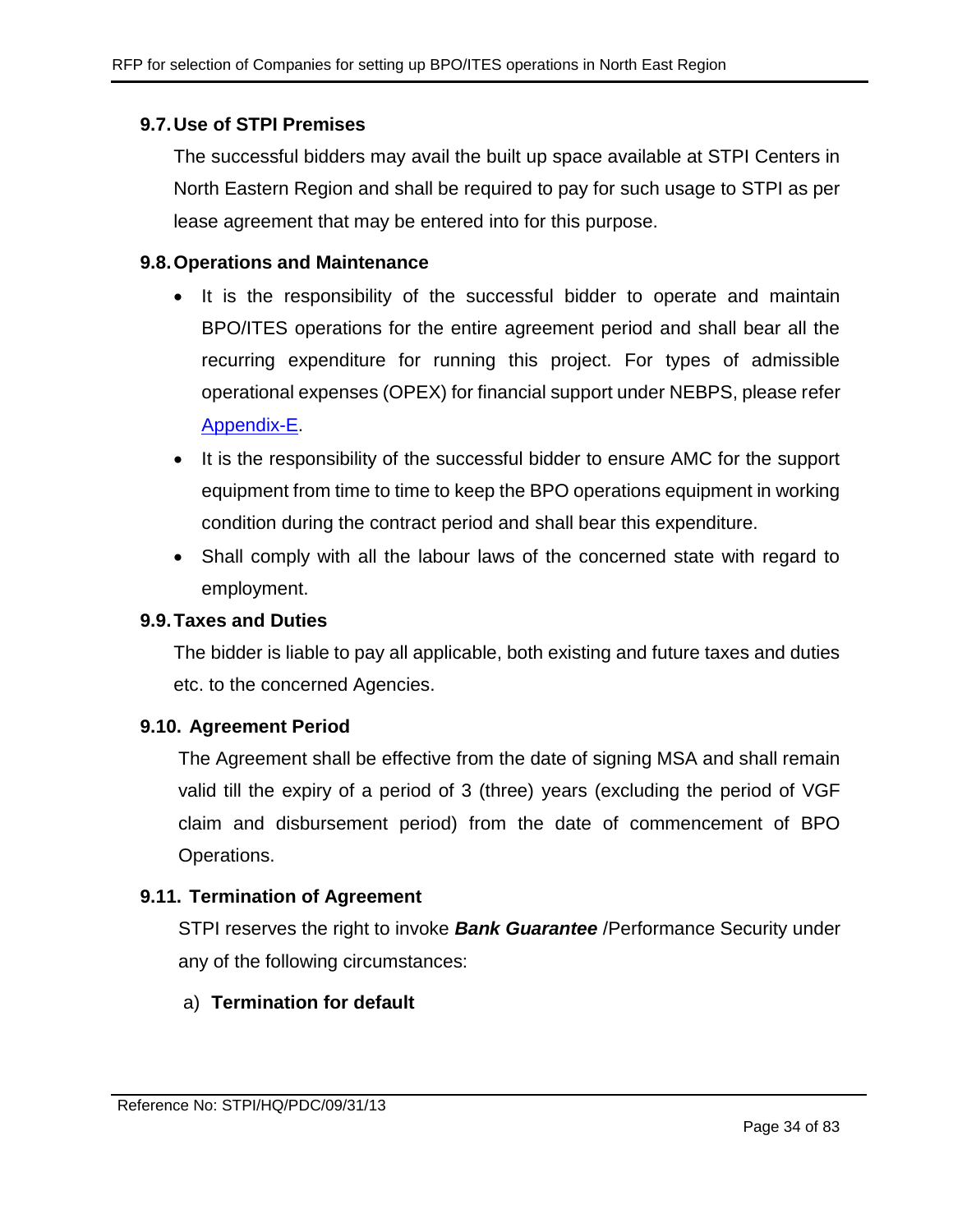STPI, without prejudice to any other remedy for breach of the Agreement, by written notice of default sent to the BPO unit, may terminate the Agreement in whole or in part:

If the BPO unit fails to deliver any or all of the good/services within the time period(s) specified in the Agreement, or within any extension thereof granted by STPI as per agreed terms & conditions with the BPO Unit.

Or

If the BPO Unit fails to perform any other obligation(s) under the Agreement.

Or

If the BPO Unit, in the judgment of STPI has engaged in corrupt or fraudulent practices in competing for or in executing the Agreement.

## b) **Termination for Insolvency**

STPI may at any time terminate the Agreement by giving written notice to the successful bidder without compensation, if the SUCCESSFUL BIDDER becomes bankrupt or otherwise insolvent, provided that such termination will not prejudice or affect any right of action or remedy which has accrued or will accrue thereafter to STPI.

## c) **Events of Default by the successful bidder**

The successful bidder has failed to conform with any of the Service/Facility Specifications/standards as set out in the scope of work of this RFP document or has failed to adhere to any amended direction, modification or clarification as issued by STPI during the term of this Agreement and which STPI deems proper and necessary for the execution of the scope of work under this Agreement.

The SUCCESSFUL BIDDER has failed to demonstrate or sustain any representation or warranty made by it in this Contract with respect to any of the terms of its Bid or the RFP and this Agreement.

There is a proceeding for bankruptcy, insolvency, winding up or there is an appointment of receiver, liquidator, assignee, or similar official against or in relation to the Agency.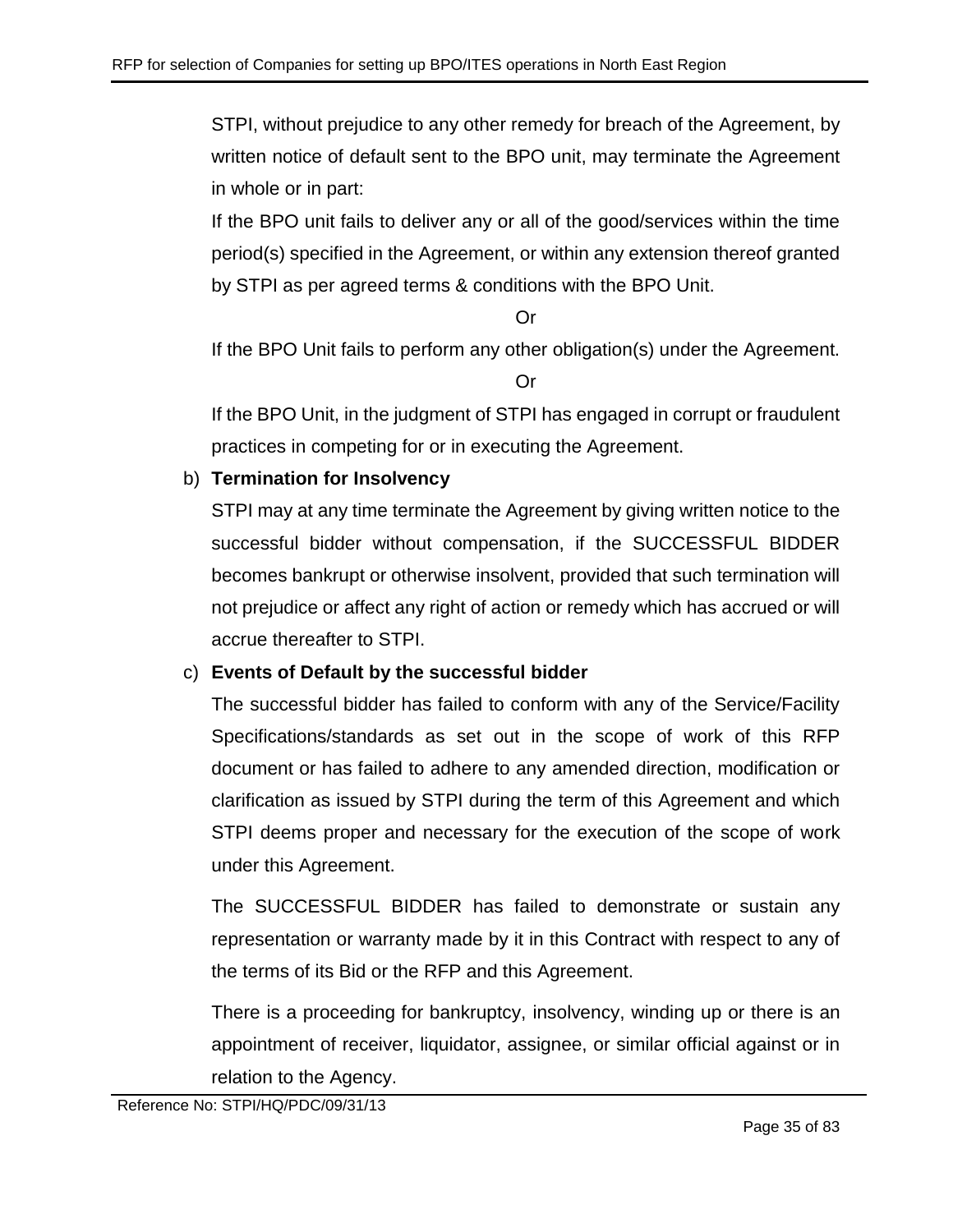The Successful Bidder has failed to comply with or is in breach or contravention of any applicable laws.

Where there has been an occurrence of such defaults inter alia as stated above, STPI shall issue a notice of default to the Agency, setting out specific defaults / deviances / omissions and providing a notice of Ninety (90) days to enable such defaulting party to remedy the default committed.

Where despite the issuance of a default notice to the SUCCESSFUL BIDDER by STPI the SUCCESSFUL BIDDER fails to remedy the default to the satisfaction of the Agency, STPI may, where it deems fit, issue to the defaulting party another default notice or proceed to adopt such remedies as may be available to STPI.

## **9.12. Rights of Cancellation of Bidding**

On the advice of NMC, STPI may cancel/postpone the bidding at any stage without assigning any reason.

## **9.13. Interpretation of Clauses of RFP**

In case of any ambiguity / dispute in the interpretation of any of the clauses in this RFP, **the interpretation of the clauses by the Director-General, STPI shall be final and binding on all parties.**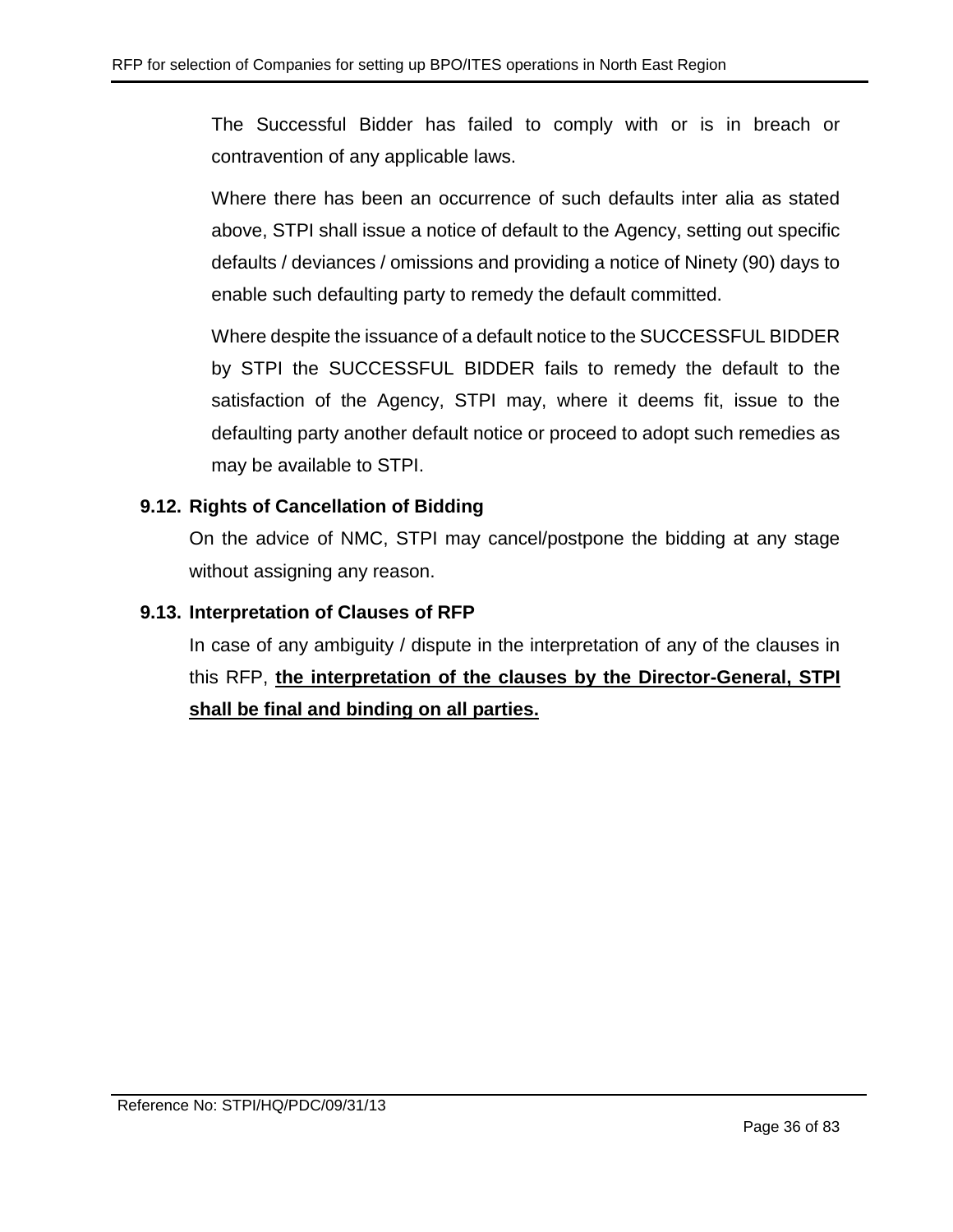## **9.14. Confidentiality**

The bidder shall sign a Non-Disclosure Agreement (NDA) with the STPI. The successful bidder, its antecedents and the sub- Agency shall be bound by the NDA.

STPI reserves the right to adopt legal proceedings, civil or criminal, against the Document Control Officer (DCO) in relation to a dispute arising out of breach of obligation by the DCO under this clause.

The bidder shall not disclose any confidential information to any other party and keep confidential the terms and conditions of this Contract agreement, any amendment hereof, and any Attachment or Annexure hereof.

The obligation of confidentiality under this section shall be for a period of two years after the completion/termination of the contract.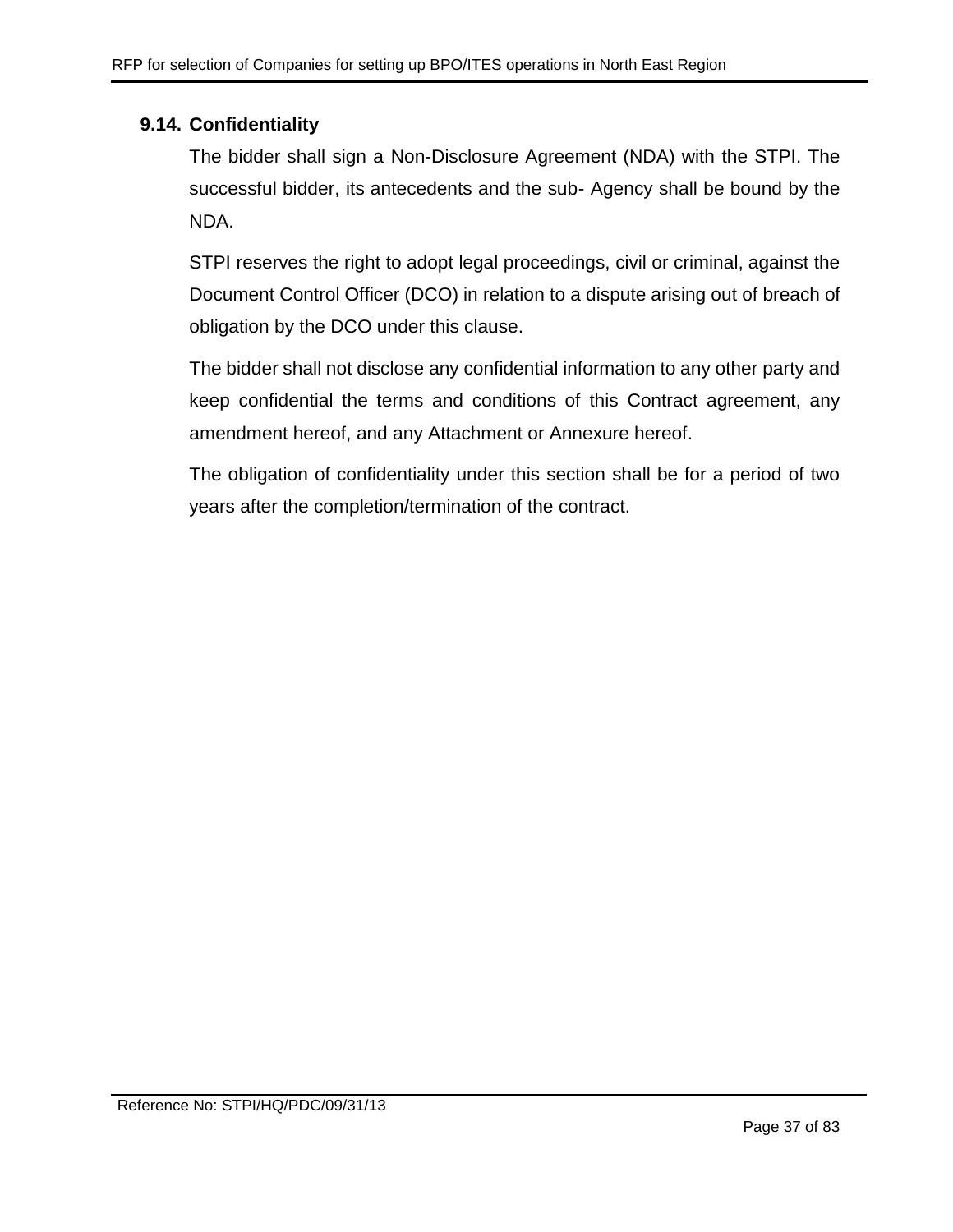#### **10.PERFORMANCE AND EXIT MANAGEMENT**

- (i) Upon completion of the agreement period or upon termination of the agreement for any reasons, the Successful bidder shall comply with the following:
	- a. In the event of the BPO Unit not being able to claim Financial support within stipulated timeline from the date of commencement of its operations, the BPO Unit will not be eligible for any support whatsoever and the IPA/Agreement shall be deemed to have been cancelled/ terminated.
	- b. In the event of the BPO Unit not being able to achieve minimum employment target of 50%, within stipulated timeline for VGF claim from the date of commencement of its operations, the Unit shall not be eligible for any support whatsoever and the IPA/Agreement shall be deemed to have been cancelled/ terminated. However, one time waiver up to first three months may be provided to the unit from commencement of operation in calculating average employment towards 1<sup>st</sup> VGF claim. In the event of such waiver,  $2^{nd}$  and  $3^{rd}$  VGF claim will be shifted by up to 3 months timeframe.
	- c. If a company has more than one units under NEBPS of which some units are operational while some units remain non-operational, then in such case the BSD/EMD for non-operational seats equivalent to operational seats may be released, while beyond it the BSD/EMD would be forfeited for non-operational seats.
	- d. If a company has only one unit under NEBPS for which it started operation and generated employment (PF verified), but failed to adhere the timelines of the scheme or closing operation for any reasons, then the BSD/EMD would not be forfeited considering the intent and spirit of the scheme.
	- e. The BPO Unit will be obligated to furnish quarterly performance report, inter-alia, indicating the average monthly employment and GST returns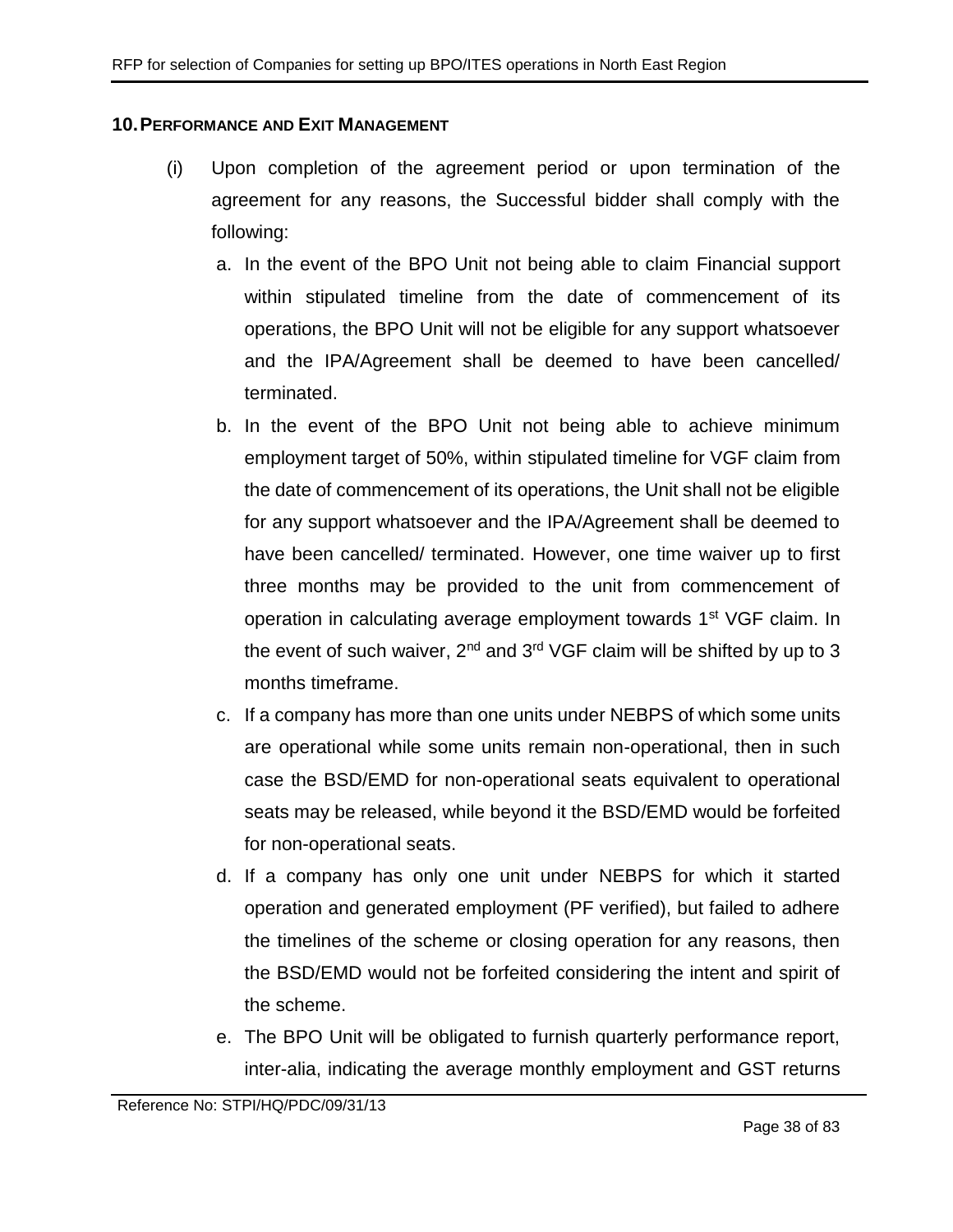for the Unit. At the stage of release of Bank Guarantee/Performance Security, average employment of last three years will be calculated. In the event of the BPO Unit not meeting the employment target (based on which the financial support was released), the STPI would be at liberty to invoke the Bank Guarantee/Performance Security.

# **Procedure to calculate Average Monthly Employment in the unit:**

**Total Average Monthly Employment**, g= (M1+M2..+Mn )/n,

where M1, M2... Mn are monthly employments.

**An example**: Assuming a unit setup for 100 seats BPO/ITES operations commenced form 1st day of the month. If the number of employees in the unit changed (Joined or relieved) at 2 instances

( In this example it is 11th and 16th day of the month) then monthly average employment will be calculated as under:

| Duration (D)                           | Number of employees (N)      |
|----------------------------------------|------------------------------|
| 1st to 10th day of the month (D1) 50   | (N1)                         |
| 11th to 15th day of the month (D2) 120 | (N2)(70 employees joined on  |
|                                        | 11th day of the month)       |
| 16th to 31st day of the month (D3) 225 | (N3)(105 employees joined on |
|                                        | 16th day of the month)       |

D= Number of days, N= number of employees

## **Average Monthly Employment =**

# **(N1 X D1 + N2 X D2 + N3 X D3)/Total Number of days in a Month**

$$
= (50 \times 10 + 120 \times 5 + 225 \times 16)/31 = 151.6
$$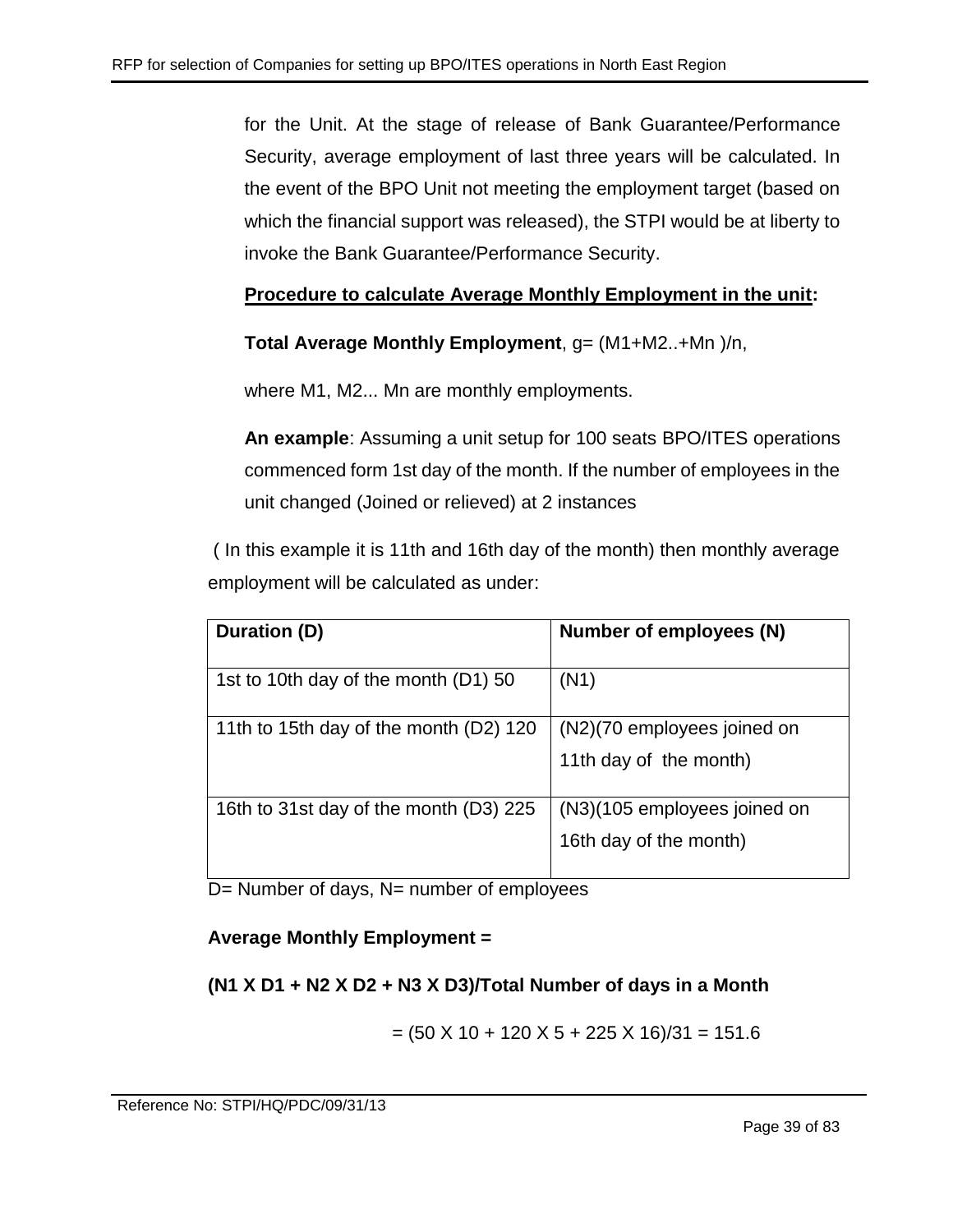- (ii) The BPO Unit shall be under obligation to furnish any information sought by an authorized representative of MeitY/ STPI, within a reasonable time frame and failure to do so may amount to forfeiture of Bid Security/ Encashment of Bank Guarantee, as the case may be.
- (iii) The MeitY shall be at liberty to relax any condition, for reasons to be recorded in writing, for achieving the larger objective of this Scheme and removal of difficulties.
- (iv) Time under force Majeure will not be considered in the 3 years period of operations, subject to the BPO Unit produce evidence of the date of occurrence and the duration of the force Majeure in an adequate manner by means of documents drawn up by responsible authorities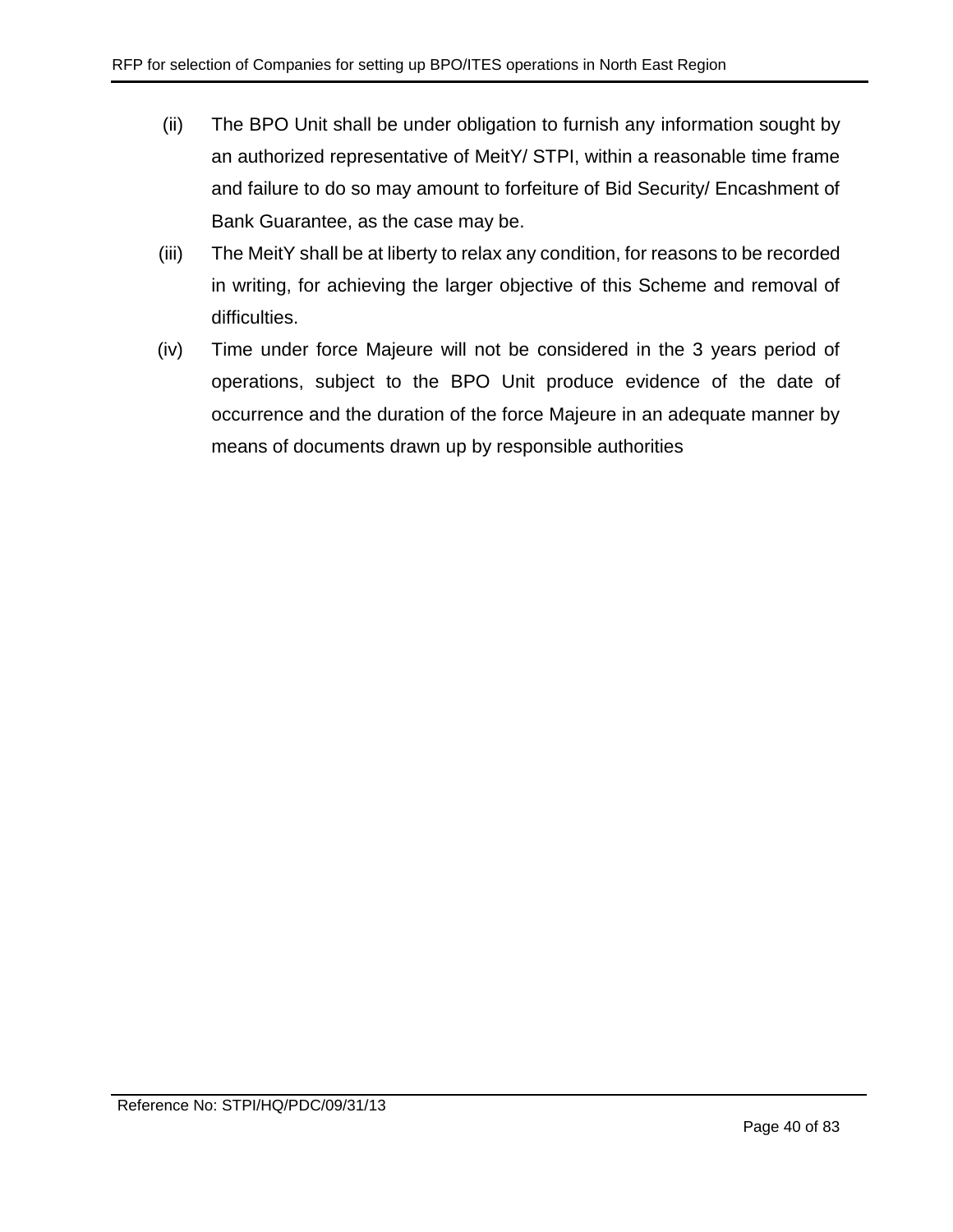### **11.SCOPE OF WORKS**

### **11.1. Setting Up BPO Operations**

Successful bidder shall set up BPO/ITES operations, as per IPA.

The successful bidder shall provision the following requirements (not limited to) to meet their business requirements:

- Creation of Interiors.
- Technical infrastructure such as Servers, Storage, Printers, Fax, EPABX etc.
- Network Connectivity: Internet, LAN, etc.
- BPO Hardware/Software as required.
- Support infrastructure: Air-conditioned, UPS etc as required.

#### **11.2. Development of Required Facility/Support Infrastructure**

Successful bidder shall provision a fully-functional BPO/Call center set up with the following indicative infrastructure in order to perform its activities effectively in the acquired/leased /rented space. List of admissible items for financial support [\(Appendix-E\)](#page-54-0) should be purchased/hired/leased in the name of Applicant bidder (or service provider, if applicable as per the provisions of RFP).

- Air-conditioning (AC), UPS, DG
- Interiors: Portioning, Cabins, Meeting Rooms, Cafeteria, Furniture, etc.
- Electrical Wiring & fittings
- Power back-up facility
- Workstations, Headphones, CRM, IVRS, Dialer etc
- Servers, Networking & Storage equipment as required
- Network Cabling, CCTV
- Other misc. goods not exceeding 5 % of the total cost of above items including Tools, kits and spares.

### **11.3. Recruitment of Manpower and Training**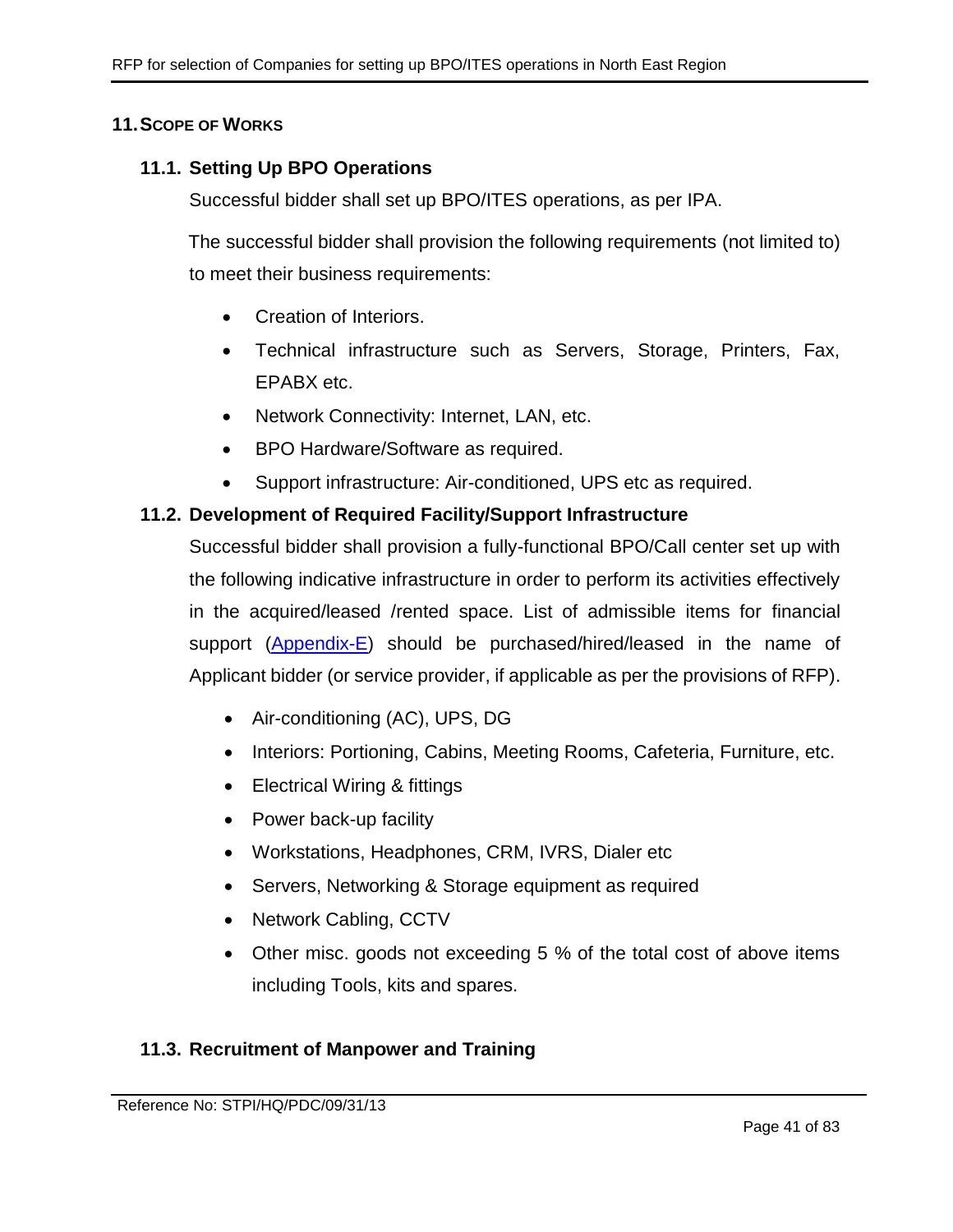The Successful bidder shall employ local youth of NER. The bidder shall also create, train, manage, motivate and retain the manpower with adequate training as per the business requirements

## **11.4. Operation & Maintenance of The Facility**

The bidder shall be responsible for Operation & Maintenance of the BPO operations but not limited to the following:

- Remuneration/Salary: The bidder shall have sufficient funds to meet the remuneration/salary requirements of the manpower for three years.
- Support Infrastructure: The bidder shall renew the AMC regularly for AC, UPS, DG, Building Management System etc. uninterrupted operations of the business.
- Technical Infrastructure: The bidder shall form O&M team consists of Project Manager, BPO Expert, System Administrator, Network Administrator, etc.
- The successful bidder shall ensure the safety and security for the BPO/ Call Center equipment and the building facilities.

## **11.5. Marketing of BPO Services**

The successful bidder shall be required to Market their Services for generation of revenues.

### **11.6. Optimal Usage of The Capacity**

The bidder shall make all the efforts to employ at least 1.5 times the number of seats to achieve the employment Target.

### **11.7. Review and Audit of Operations**

- To support and facilitate STPI during its periodical review of the operation.
- To conduct the system audit periodically.
- To extend support and provide all the documentation during audit of STPI

### **11.8. Manage Risks**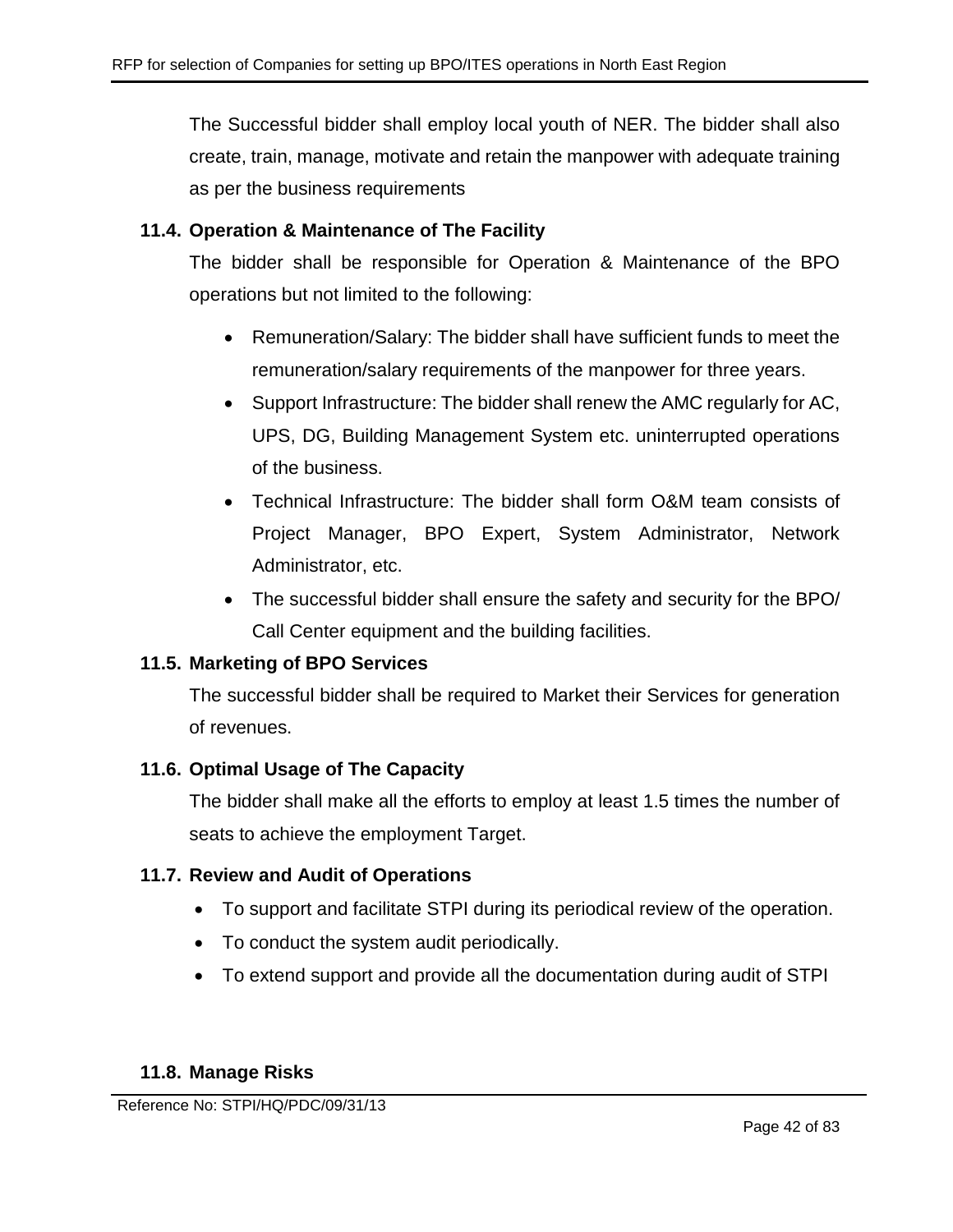- The successful bidder shall identify and bear all the risk associated with Implementation and Operations& Maintenance of the BPO for the entire contract period at his own expense.
- The successful bidder shall identify and bear all the risks involved with Sales, Service Quality and Standards, Revenue collections and sustainability of the operations at his own expense.
- STPI shall not compensate for any losses if any incurred by the Successful Bidder during entire contract period.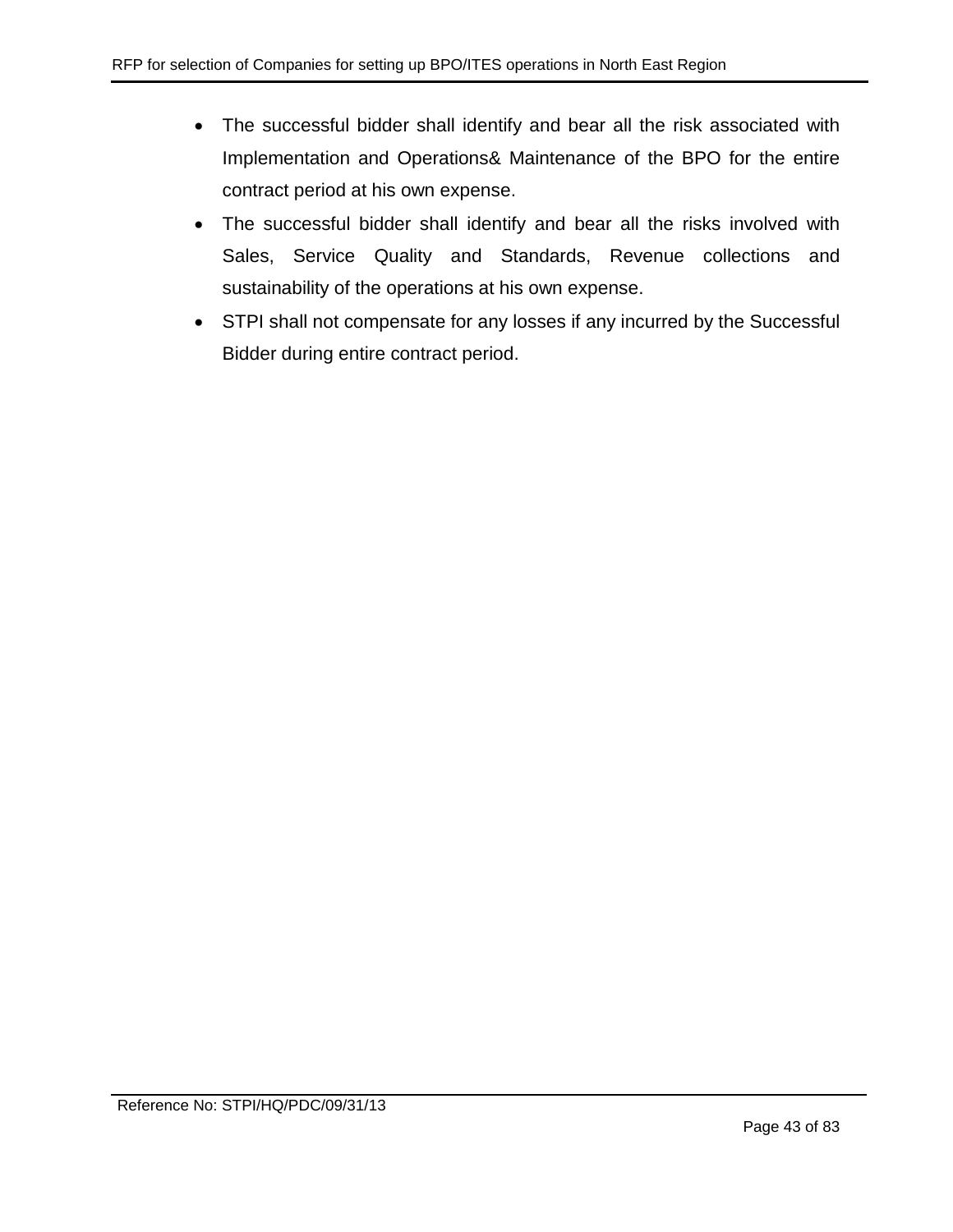## **12.LIST OF APPENDICES**

| Appendix - A. | <b>Covering Letter</b>                         |
|---------------|------------------------------------------------|
| Appendix - B. | <b>Format For Technical Eligibility</b>        |
| Appendix - C. | <b>Bidder's Client Reference</b>               |
| Appendix - D. | Declaration Regarding Clean Track Record       |
| Appendix - E. | List Of Admissible Items For Financial support |
| Appendix - F. | <b>Format For Financial Bid</b>                |
| Appendix - G. | <b>Implementation Timelines</b>                |
| Appendix - H. | Form Of Performance Bank Guarantee             |
| Appendix - I. | In-Principle Approval Format                   |
| Appendix - J. | <b>MSA Format</b>                              |
|               |                                                |

Appendix - K. Instructions for Online Bid Submission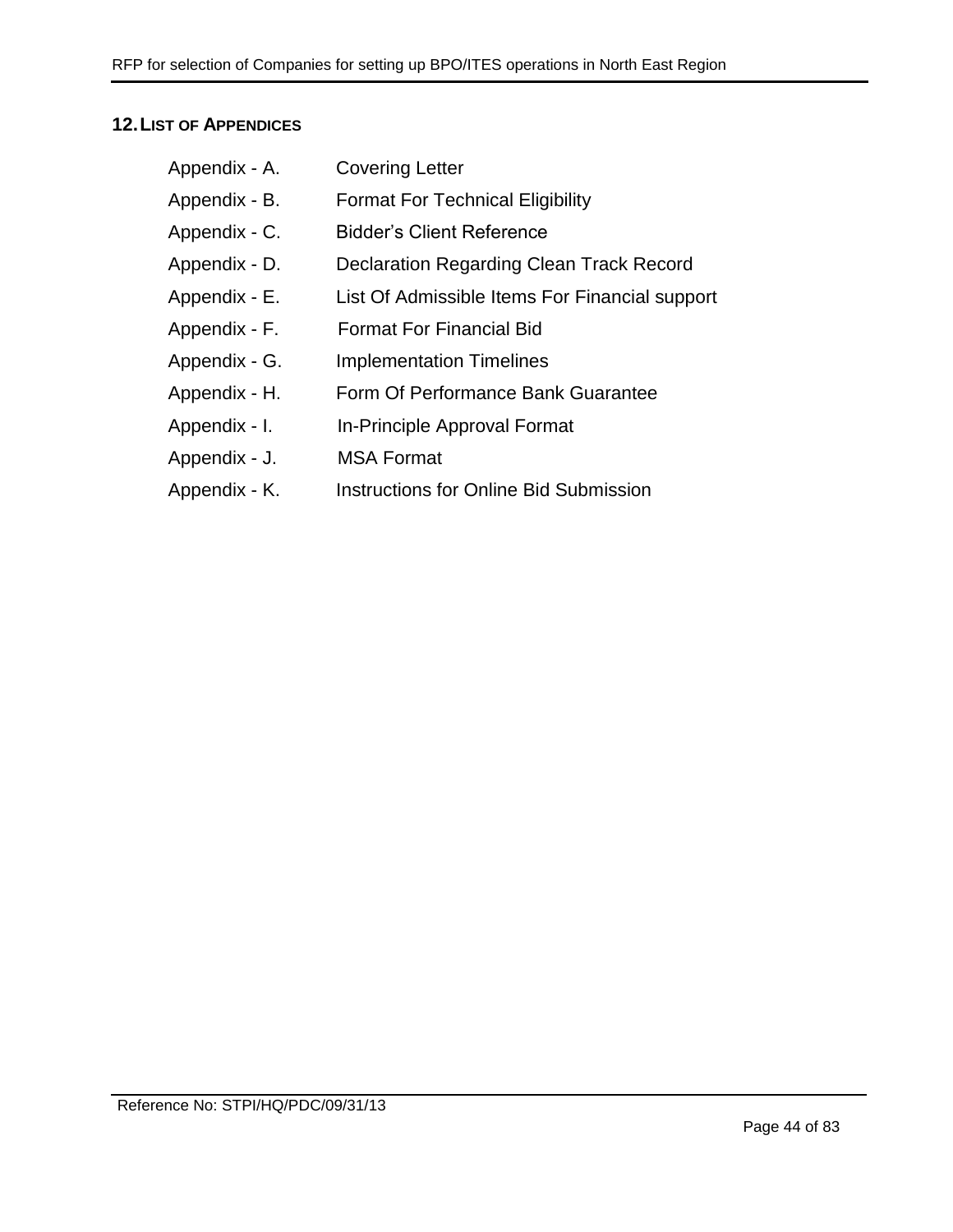## **APPENDIX – A: COVERING LETTER**

To,

The Chief Administrative Officer, Software Technology Parks of India, 9th Floor, NDCC-II Building, Jai Singh Road (Opp. Jantar Mantar), New Delhi-110 001

# **Sub: Setting up of BPO/ITES operations under the "North East BPO Promotion Scheme (NEBPS)"**

Ref: RFP No. ……………………………………………….

Sir,

This has reference to the RFP document [No. ………………………………….Dated.....] regarding Setting up of the BPO/ITES operations under the **NEBPS.**

All the provisions of this RFP Document and corrigendum(s) are acceptable to *M/s <Company Name>* .The undersigned is authorized signatory on behalf of *M/s <Company Name>* and is, therefore, competent Authority to submit this Bid (Power of Attorney Enclosed). The proof of online submission of Tender fee of Rs. 5000/- and Bid Security Deposit is enclosed with the Technical Bid.

Yours faithfully,

(Signature of the Bidder)

Printed Name

**Designation** 

Seal

Date:

Business Address, Email & Contact Number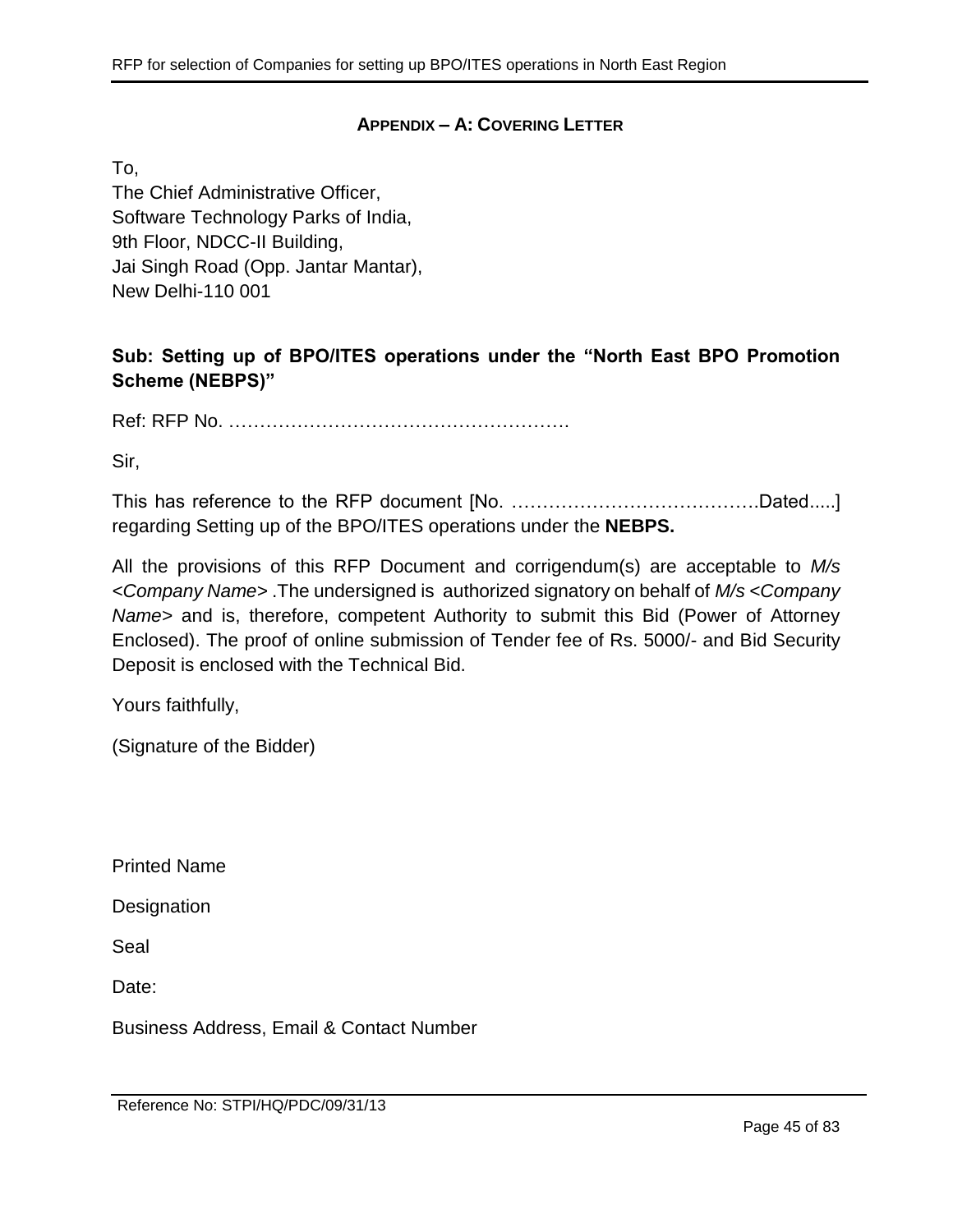| S.<br>No. | <b>Criteria</b>                                                                                                                                                                                       | <b>Proof of</b><br><b>Documents</b>                          | <b>Bidder's</b><br><b>Response</b><br>(Yes/No) | <b>Document</b><br><b>Evidence</b><br>(Page<br><b>Number</b><br>references) |
|-----------|-------------------------------------------------------------------------------------------------------------------------------------------------------------------------------------------------------|--------------------------------------------------------------|------------------------------------------------|-----------------------------------------------------------------------------|
| 1.        | Registered in India under<br>Companies Act 1956/2013<br>Limited<br>Liability<br>or<br>Partnership Act 2008                                                                                            | Copy of Certificate<br>of Incorporation                      |                                                |                                                                             |
| 2.        | Undertaking to operate for<br>a minimum period of 3<br>years and commitment to<br>employ at least 1.5 times<br>the number of seats, for<br>which the bid is submitted.                                | Self Certification by<br>Authorized<br>the<br>Representative |                                                |                                                                             |
| 3.        | Proof of Ownership of the<br>premise for setting<br><b>up</b><br><b>BPO/ITES</b><br>operations<br>(provide<br>documentary<br>evidence).<br><b>OR</b>                                                  | As applicable                                                |                                                |                                                                             |
|           | <b>Details</b><br><b>of</b><br>lease<br><b>of</b><br>premises for at least 3<br>with<br>years<br>area<br>and<br>location along with copy of<br>lease agreement for setting<br>up BPO/ITES operations. |                                                              |                                                |                                                                             |
|           | <b>OR</b>                                                                                                                                                                                             |                                                              |                                                |                                                                             |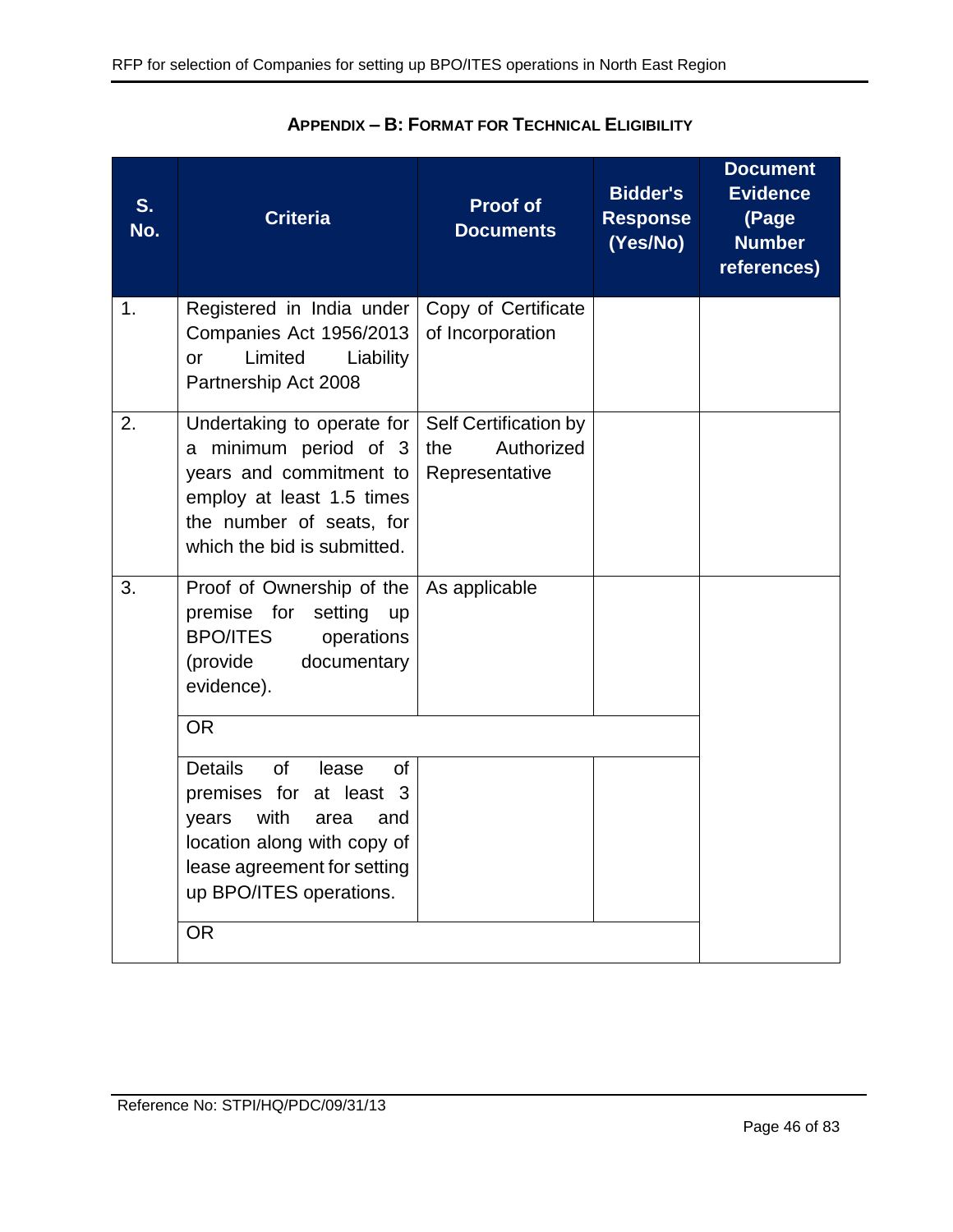|    | Undertaking<br>take<br>to<br>appropriate<br>premise<br>(@40sq.ft./seat) on lease<br>for at least 3 years for<br><b>BPO/ITES</b><br>setting<br><b>up</b><br>operations. |                                                                  |  |
|----|------------------------------------------------------------------------------------------------------------------------------------------------------------------------|------------------------------------------------------------------|--|
| 4. | Annual turnover of the<br>eligible Indian company as<br>laid down in the eligibility<br>criteria.                                                                      | Copy of Balance<br>Sheet/Chartered<br>Accountant<br>Certificate. |  |
|    | Please provide details as<br>Table-A below.                                                                                                                            | Copy of IT Returns<br>for immediate past<br>3 years.             |  |
|    | of Consortium<br>In.<br>case<br>please provide details as<br>Table-B below.                                                                                            |                                                                  |  |
| 5. | Positive Net worth of the<br>eligible Indian company as<br>on last audited FY, CA<br>certified.                                                                        | Chartered<br>Accountant<br>Certificate.                          |  |
| 6. | Technical<br>resource<br>availability                                                                                                                                  | Attach copy of CVs<br>of 5 key resources.                        |  |
| 7. | Should<br>not<br>be<br>under<br>declaration of ineligibility<br>for corrupt or fraudulent<br>practices or blacklisted by<br>any of the Government<br>agencies          | Furnish<br>Undertaking as per<br><b>Appendix-D</b>               |  |
| 8. | <b>The</b><br>necessary<br>permissions<br>and<br>registration required as per                                                                                          | Furnish necessary<br>supporting<br>documents/                    |  |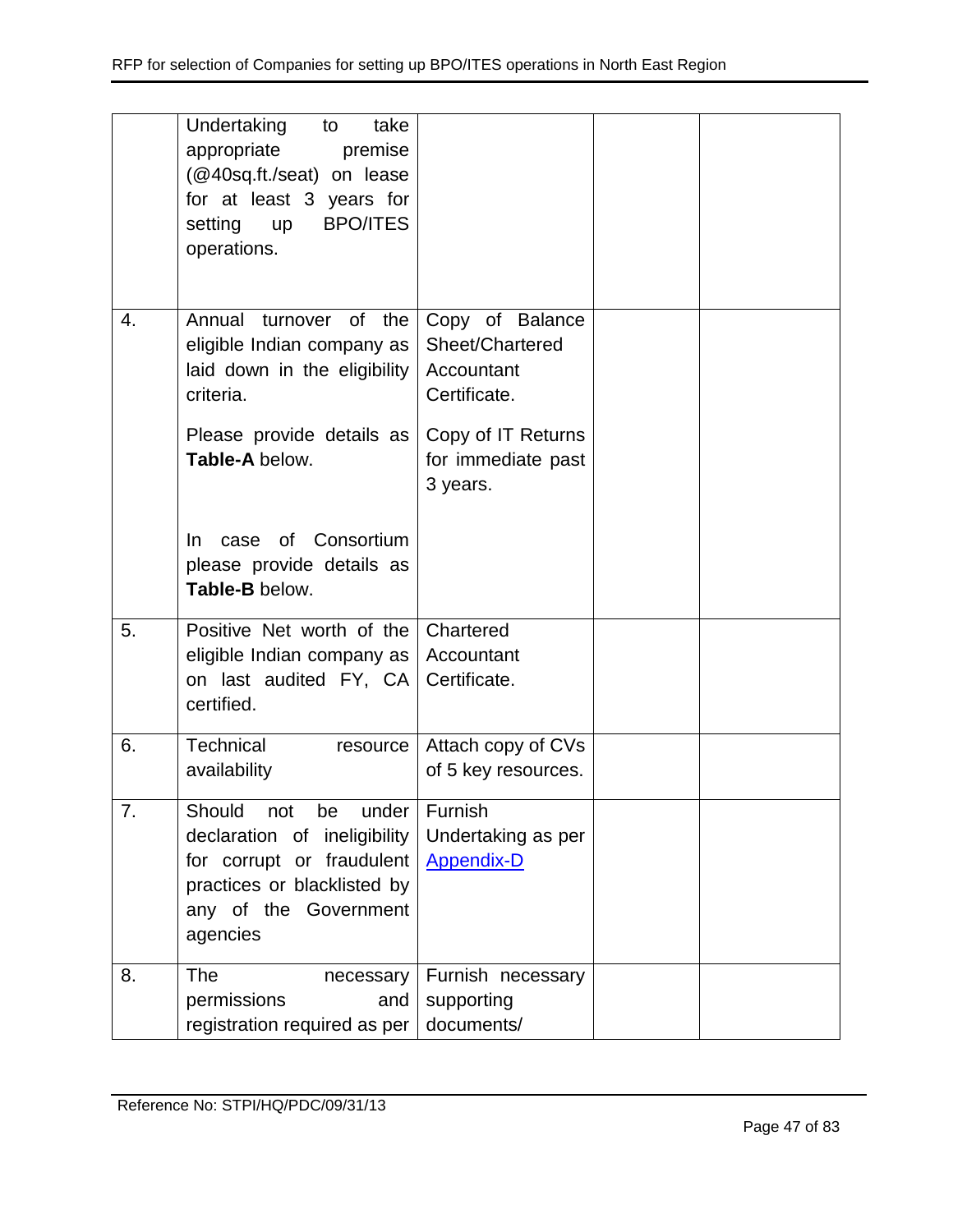|     | the DoT guidelines w.r.t.<br>BPO operations.                                                                                                                                                                                                                                              | registration<br>certificates.                                     |  |
|-----|-------------------------------------------------------------------------------------------------------------------------------------------------------------------------------------------------------------------------------------------------------------------------------------------|-------------------------------------------------------------------|--|
| 9.  | The<br>registration<br>certificate(s)<br>and<br>other<br>applicable documents such<br>as PAN, Service tax, VAT,<br>Labour department, GST<br>other<br>and<br>etc.,<br>any<br>statutory requirements to<br>operate in the region where<br>willing to setup Operations,<br>to be submitted. | Furnish applicable<br>registration<br>certificates/<br>documents. |  |
| 10. | Details of Seats applied in<br>State along<br>each<br>with<br>location<br>wise<br>seats<br>distribution as per Table-C                                                                                                                                                                    |                                                                   |  |
| 11  | Contact details<br>as<br>per<br><b>Table-D</b>                                                                                                                                                                                                                                            |                                                                   |  |
| 12  | <b>Bidder Bank Account detail</b><br>as per Table-E                                                                                                                                                                                                                                       |                                                                   |  |
| 13  | Detail if investment started<br>for the operation after<br>previous round of NEBPS<br>bidding (Table-F)                                                                                                                                                                                   |                                                                   |  |

*Note: Please enclose the supporting documents in the same sequence as mentioned in above table*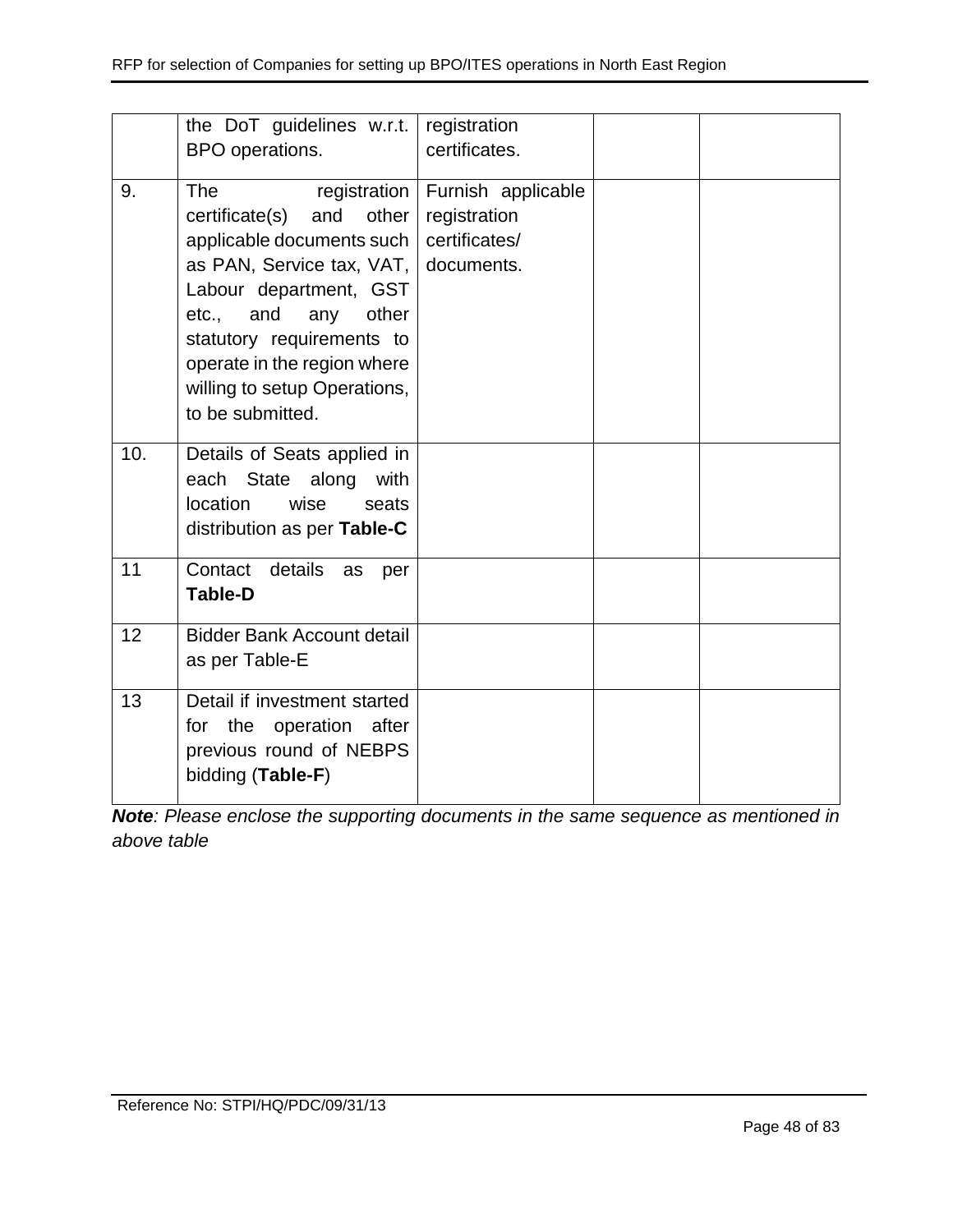| Name of Bidder | <b>Annual turnover - in Rs Lakhs</b> |  |                   |         |
|----------------|--------------------------------------|--|-------------------|---------|
|                | FY 2015-16 FY 2016-17                |  | <b>FY 2017-18</b> | Average |
|                |                                      |  |                   |         |

*Table A: Annual Turnover of Bidder*

## *Table B: Equity Share Holding Pattern of Consortium*

| S.<br>No. | Name of the<br><b>Consortium</b><br><b>Member</b> | Status- eligible Indian Co./<br><b>Entrepreneur/ Local</b><br><b>Entrepreneur/Society</b> | <b>Equity share holding</b><br>percentage |
|-----------|---------------------------------------------------|-------------------------------------------------------------------------------------------|-------------------------------------------|
|           |                                                   |                                                                                           |                                           |
| 2.        |                                                   |                                                                                           |                                           |
| 3.        |                                                   |                                                                                           |                                           |

*Note: Please furnish the following:*

- *1) Copy of Balance Sheet, IT returns of Consortium Partners with CA Certificate.*
- *2) Copy of the agreement indicating responsibility of each consortium partner.*
- *3) Copy of the Domicile of the State in case of Local Entrepreneur as Consortium Partner*

## *Table C: Details of Seats applied across States*

| <b>State/UT</b>                  | Name of<br><b>City/District</b> | <b>Number of seats</b> | <b>Total Seats in a</b><br><b>State</b> |
|----------------------------------|---------------------------------|------------------------|-----------------------------------------|
|                                  | (i)                             |                        |                                         |
|                                  | (ii)                            |                        |                                         |
|                                  |                                 |                        |                                         |
| <b>Total seats across States</b> |                                 |                        |                                         |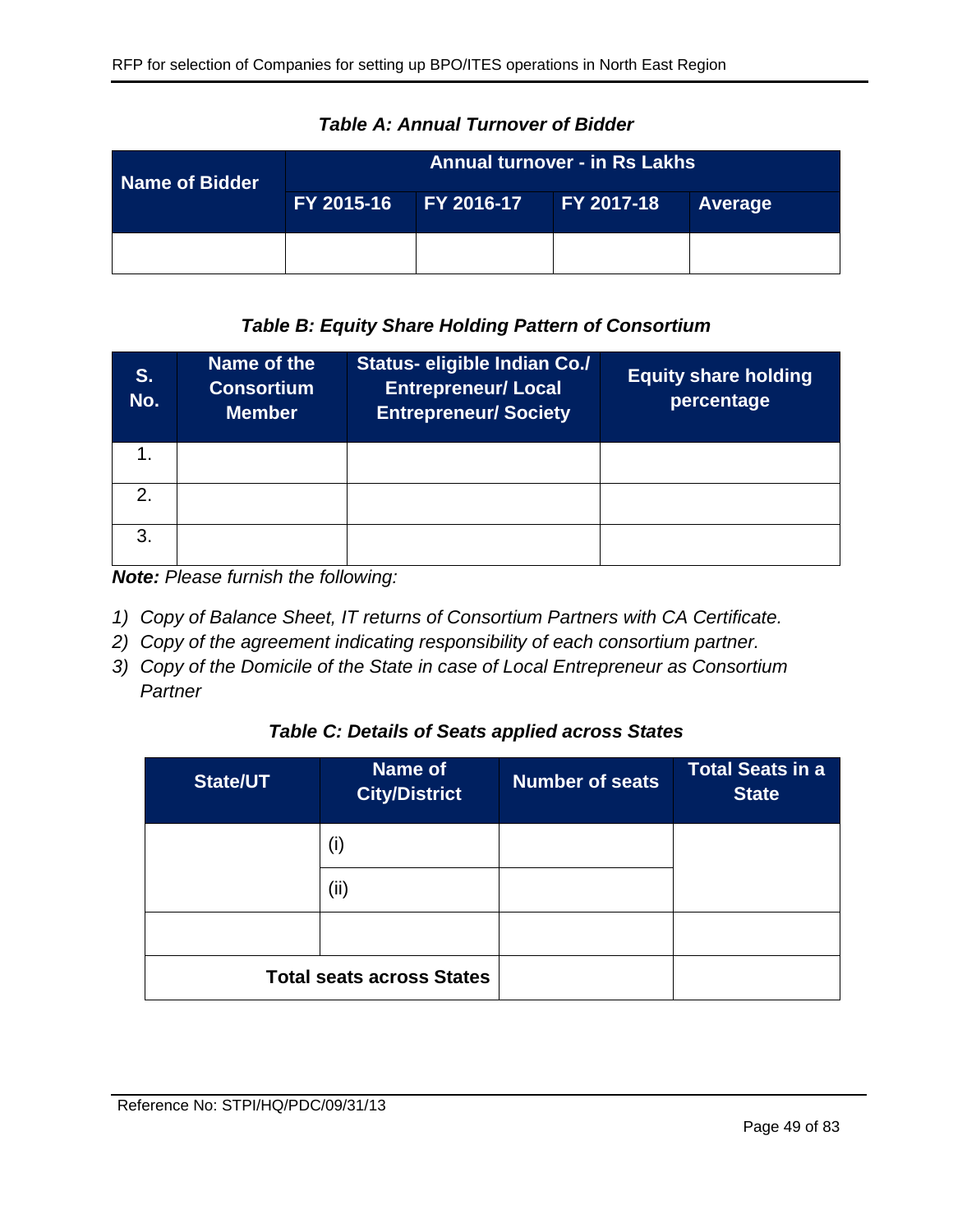## **Table D: Contact details of bidder**

| <b>Contact Person Name</b>       |                       |             |              |                 |
|----------------------------------|-----------------------|-------------|--------------|-----------------|
| <b>Registered Office Address</b> |                       |             |              |                 |
| <b>Address Line1</b>             | <b>Address Line 2</b> | <b>City</b> | <b>State</b> | <b>Pin Code</b> |
|                                  |                       |             |              |                 |
| <b>Communication Address</b>     |                       |             |              |                 |
|                                  |                       |             |              |                 |
| <b>Address Line1</b>             | <b>Address Line 2</b> | <b>City</b> | <b>State</b> | <b>Pin Code</b> |
|                                  |                       |             |              |                 |
| <b>Contact No.1(Mobile)</b>      |                       |             |              |                 |
| <b>Contact No. 2</b>             |                       |             |              |                 |
| <b>Email ID 1</b>                |                       |             |              |                 |
|                                  |                       |             |              |                 |
| <b>Email ID 2</b>                |                       |             |              |                 |
| Fax No.                          |                       |             |              |                 |

*Note: In case of consortium, contact detail as per Table - D above should be provided for all consortium partners.*

(Authorized Signatory for the Bidder)

Name:

Date:

Contact Number:

E-mail:

Reference No: STPI/HQ/PDC/09/31/13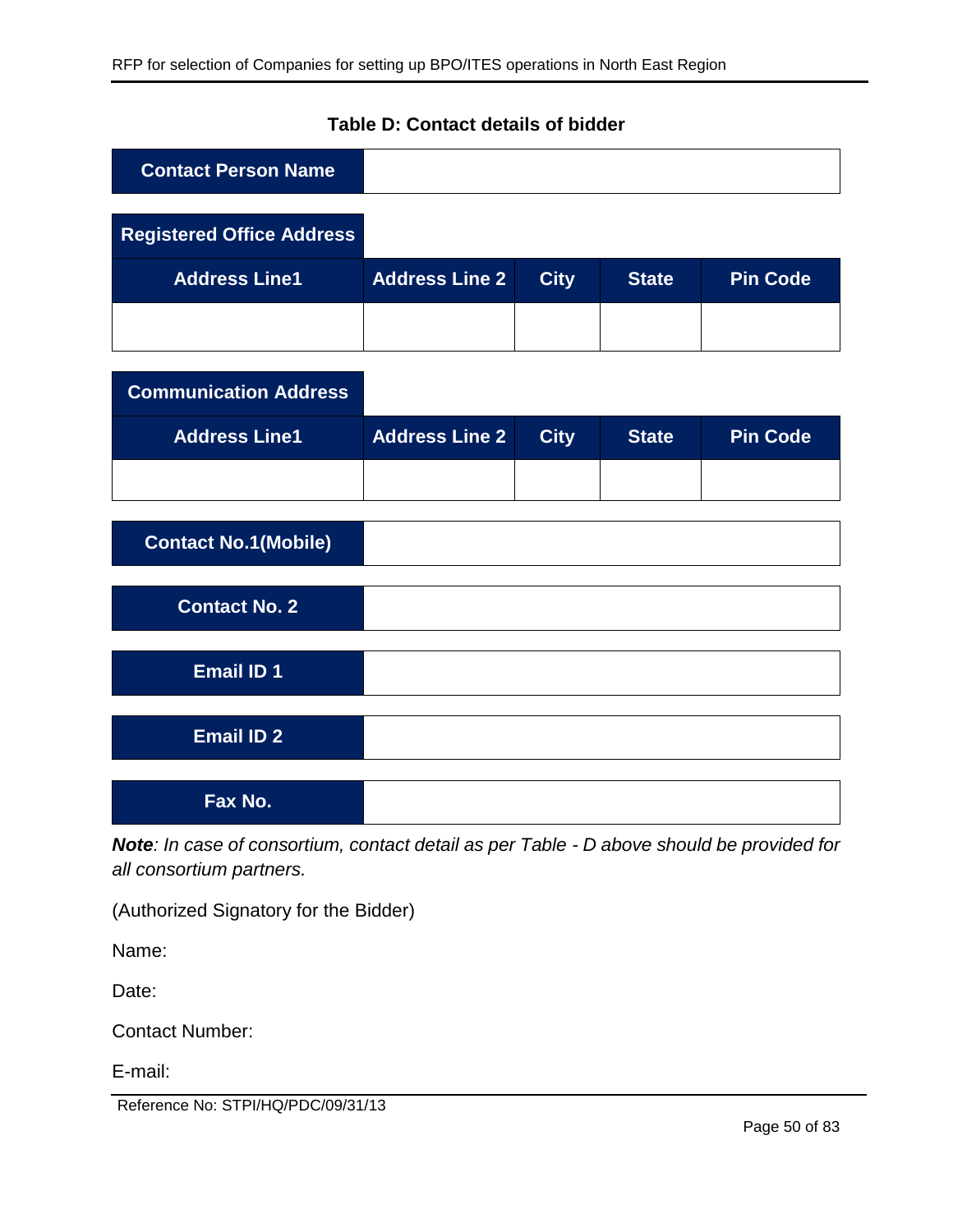### **Table–E: Bidder Bank Account Details**

| <b>Name of Account Holder</b> |  |
|-------------------------------|--|
| <b>Account No.</b>            |  |
| <b>Bank</b>                   |  |
| <b>IFSC Code</b>              |  |
| <b>Bank Branch Address</b>    |  |

Note: If applicable, the EMD/Bid Security will be released to the above mentioned account.

(Authorized Signatory for the Bidder)

Name:

Date:

Contact Number:

E-mail: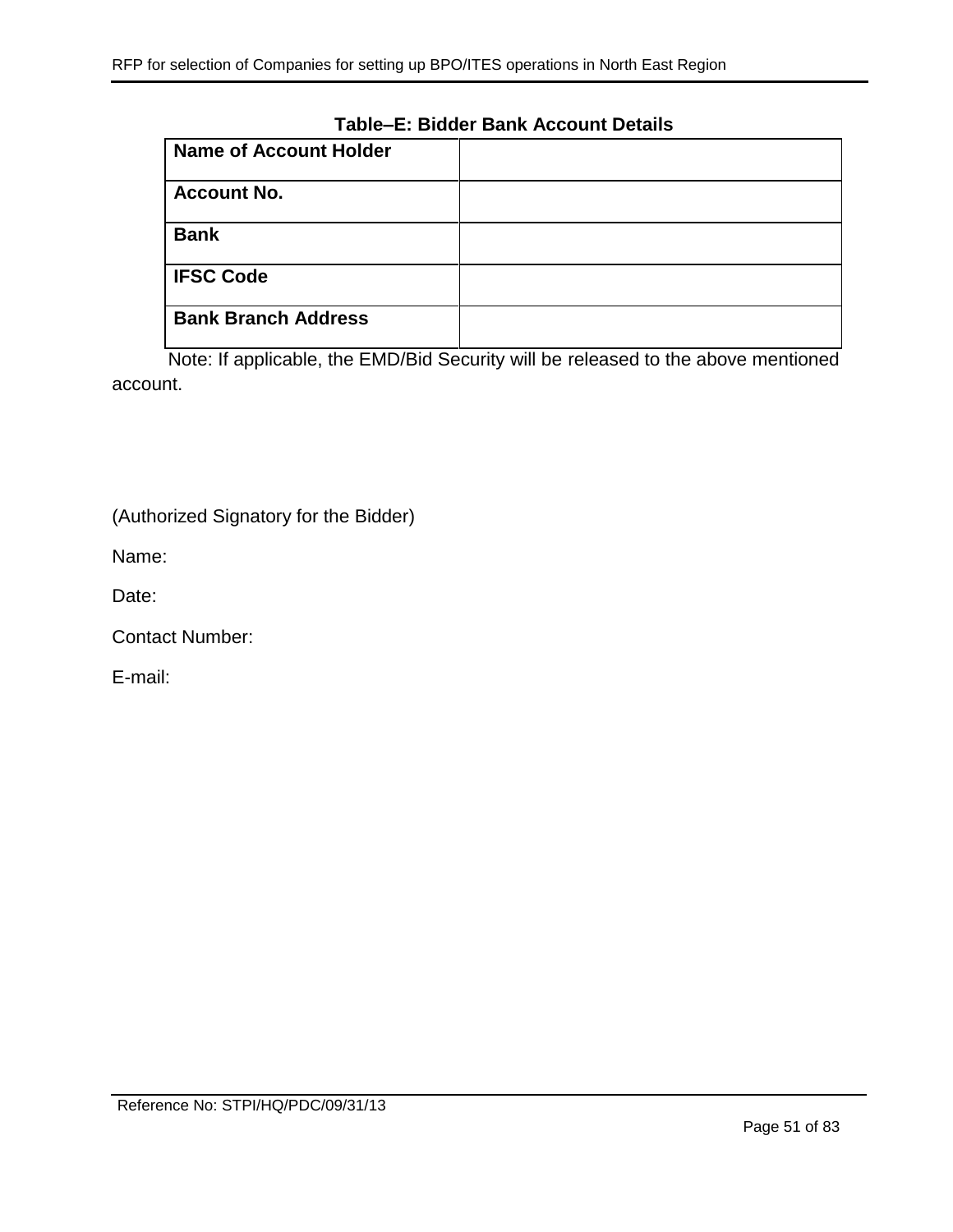## **Table–F: Detail of the BPO/ITES unit, if eligible investment started after previous round of NEBPS bidding**

| SI No. | <b>Location</b> | <b>State</b> | Date on    | <b>Complete Address of the</b>     | No. of      |
|--------|-----------------|--------------|------------|------------------------------------|-------------|
|        | (City/Town      |              | which      | <b>BPO/ITES unit, if available</b> | regular     |
|        |                 |              | eligible   |                                    | employees   |
|        |                 |              | capital    |                                    | at present, |
|        |                 |              | investment |                                    | if employed |
|        |                 |              | started    |                                    |             |
|        |                 |              |            |                                    |             |
| 1      |                 |              |            |                                    |             |
|        |                 |              |            |                                    |             |

**Note:** Fill details for each applicable location/setup

(Authorized Signatory for the Bidder)

Name:

Date:

Contact Number:

E-mail: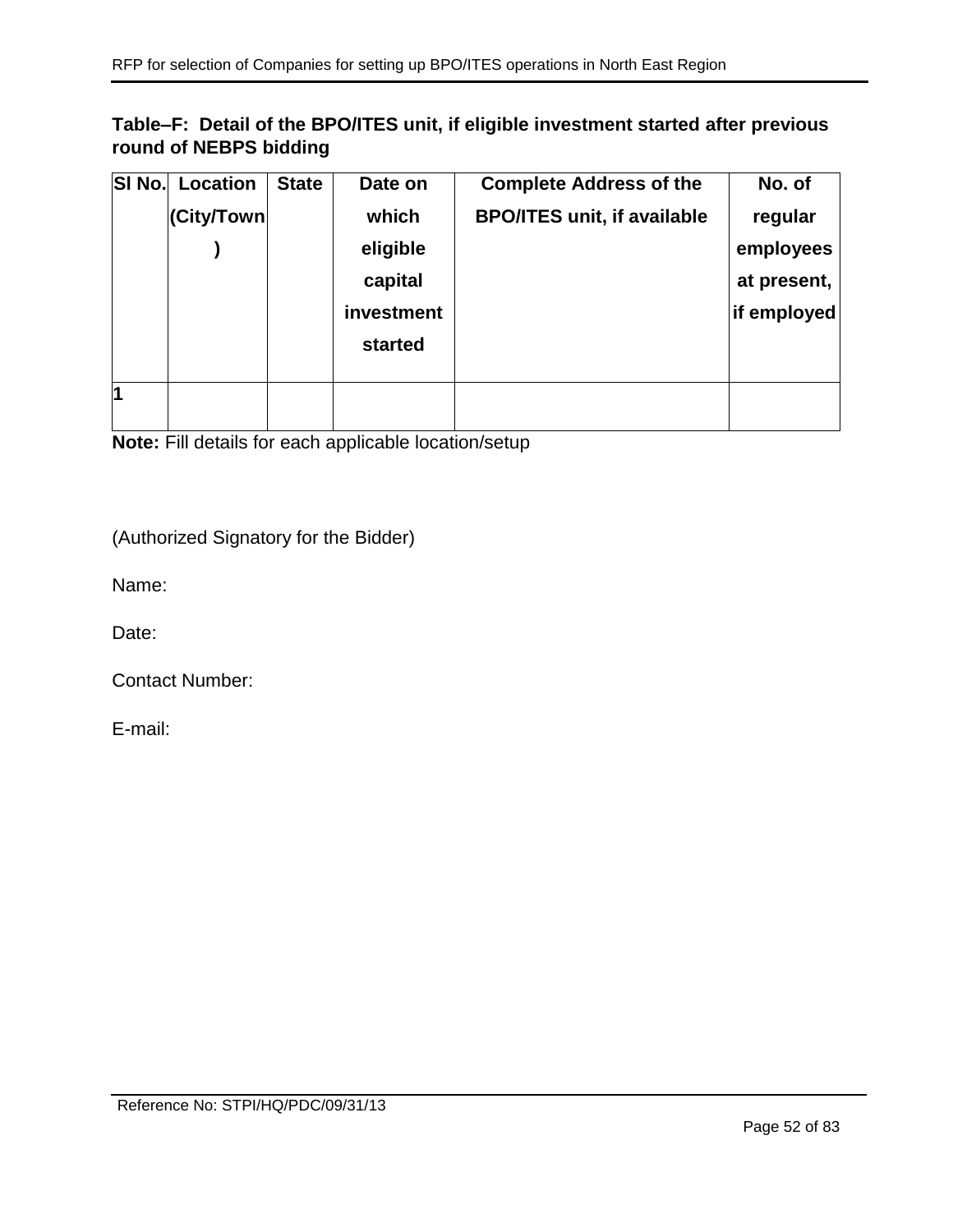| <b>Location</b> | Name of the<br><b>Customer/</b><br>organization | <b>Projects</b><br><b>Executed</b> | <b>Contact</b><br><b>Name</b> | <b>Contact</b><br>number (Phone Mail ID<br>/ mobile) |  |
|-----------------|-------------------------------------------------|------------------------------------|-------------------------------|------------------------------------------------------|--|
|                 |                                                 |                                    |                               |                                                      |  |
|                 |                                                 |                                    |                               |                                                      |  |
|                 |                                                 |                                    |                               |                                                      |  |
|                 |                                                 |                                    |                               |                                                      |  |
|                 |                                                 |                                    |                               |                                                      |  |
|                 |                                                 |                                    |                               |                                                      |  |
|                 |                                                 |                                    |                               |                                                      |  |
|                 |                                                 |                                    |                               |                                                      |  |

**APPENDIX – C: BIDDER'S CLIENT REFERENCE**

Bidders should highlight their expertise in executing such projects.

(Authorized Signatory for the Bidder)

**Name:** 

**Date:** 

**Contact Number:** 

**e-Mail ID:**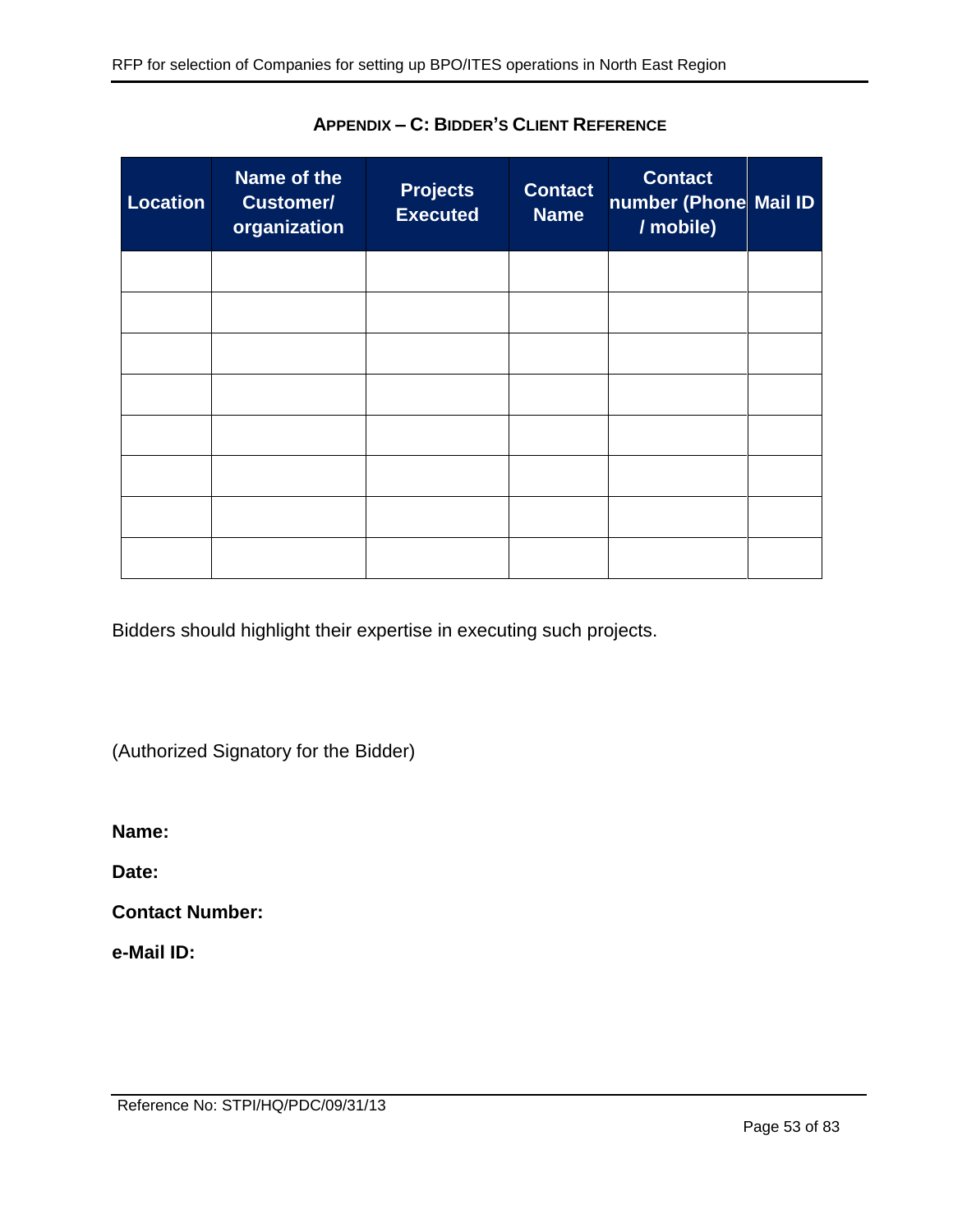#### **APPENDIX – D: DECLARATION REGARDING CLEAN TRACK RECORD**

#### <span id="page-53-0"></span>**To**,

The Chief Administrative Officer, Software Technology Parks of India 9th Floor, NDCC-II Building, Jai Singh Road (Opp. Jantar Mantar), New Delhi-110 001

Sir,

This has reference to the RFP document [No. ………………………………….Dated.] regarding Setting up of the BPO/ITES operations under the **NEBPS**.

I hereby declare that M/s \_\_\_\_\_ (Company Name) \_\_\_\_\_\_\_\_ has not been debarred/black listed by any Government / Semi Government organizations in India. I also certify that I am competent to make this declaration on behalf of the Company.

Yours faithfully,

(Signature of the Bidder)

Printed Name

**Designation** 

Seal

Date:

Business Address, Email & Contact Number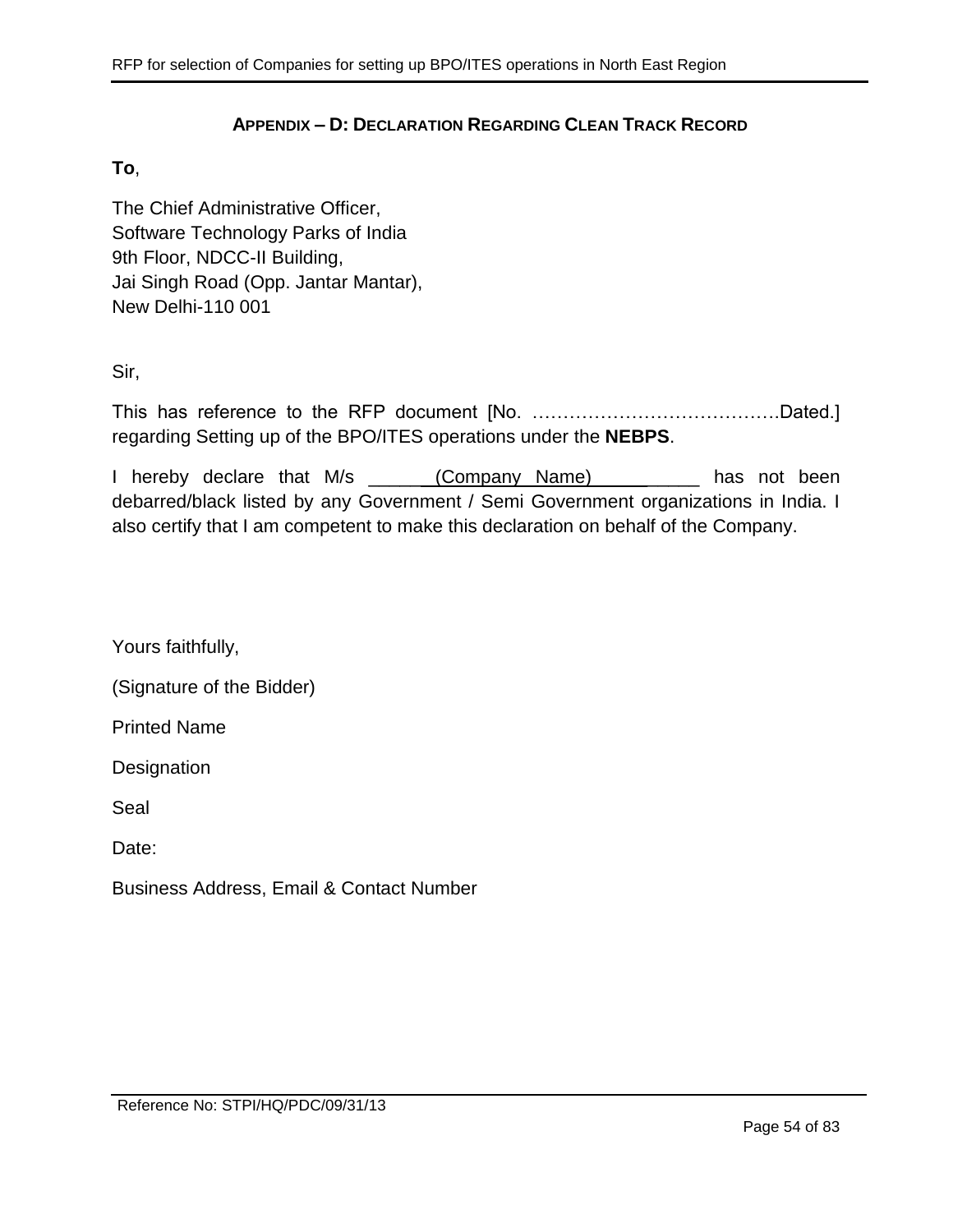<span id="page-54-0"></span>

| S.No.          | <b>Item Description</b>                                                                                                                                                                |
|----------------|----------------------------------------------------------------------------------------------------------------------------------------------------------------------------------------|
| $\mathbf 1$    | Servers with OS                                                                                                                                                                        |
| $\overline{2}$ | Software and Hardware per license cost for BPO/ITES operations                                                                                                                         |
| 3              | Networking Equipments (Switches, Routers, Firewalls, Voice/Video<br><b>Conferencing Gateways)</b>                                                                                      |
| 4              | Workstations (Desktop, Laptop, Tablets, IP phones, Headsets)                                                                                                                           |
| 5              | Data Storage                                                                                                                                                                           |
| 6              | <b>Structured Cabling</b>                                                                                                                                                              |
| $\overline{7}$ | <b>UPS</b>                                                                                                                                                                             |
| 8              | Printer, Copier, Scanner & Projector                                                                                                                                                   |
| 9              | Refrigerator & Water Purifier                                                                                                                                                          |
| 10             | Fire & Security systems                                                                                                                                                                |
| 11             | <b>Computer Furniture</b>                                                                                                                                                              |
| 12             | Central Air-conditioning equipment, air-conditioning System                                                                                                                            |
| 13             | Captive Diesel Generating Set and transformer of capacity commensurate<br>with the actual requirement of the unit, solar power / Non conventional Energy<br>Generation Set (OPTIONAL)* |
| 14             | <b>Fax Machine</b>                                                                                                                                                                     |
| 15             | Private automatic branch exchange                                                                                                                                                      |
| 16             | <b>Data Communication</b>                                                                                                                                                              |
| 17             | <b>Premise Rental</b>                                                                                                                                                                  |
| 18             | <b>Electricity Charges</b>                                                                                                                                                             |
| 19             | <b>Travelling Allowances for employees</b>                                                                                                                                             |
| 20             | Research and Innovation                                                                                                                                                                |
| 21             | Other misc. goods and services not exceeding 5 % of the total cost of above<br>items including canteen setup, tools, kits and spares etc.                                              |

#### **APPENDIX – E: LIST OF ADMISSIBLE ITEMS FOR FINANCIAL SUPPORT**

\* The unit may avail incentive on Generating Set from the State Govt., if needed.

**Note**: Any item not covered above shall be decided by and permitted by India BPO Promotion Scheme Management Committee (IMC).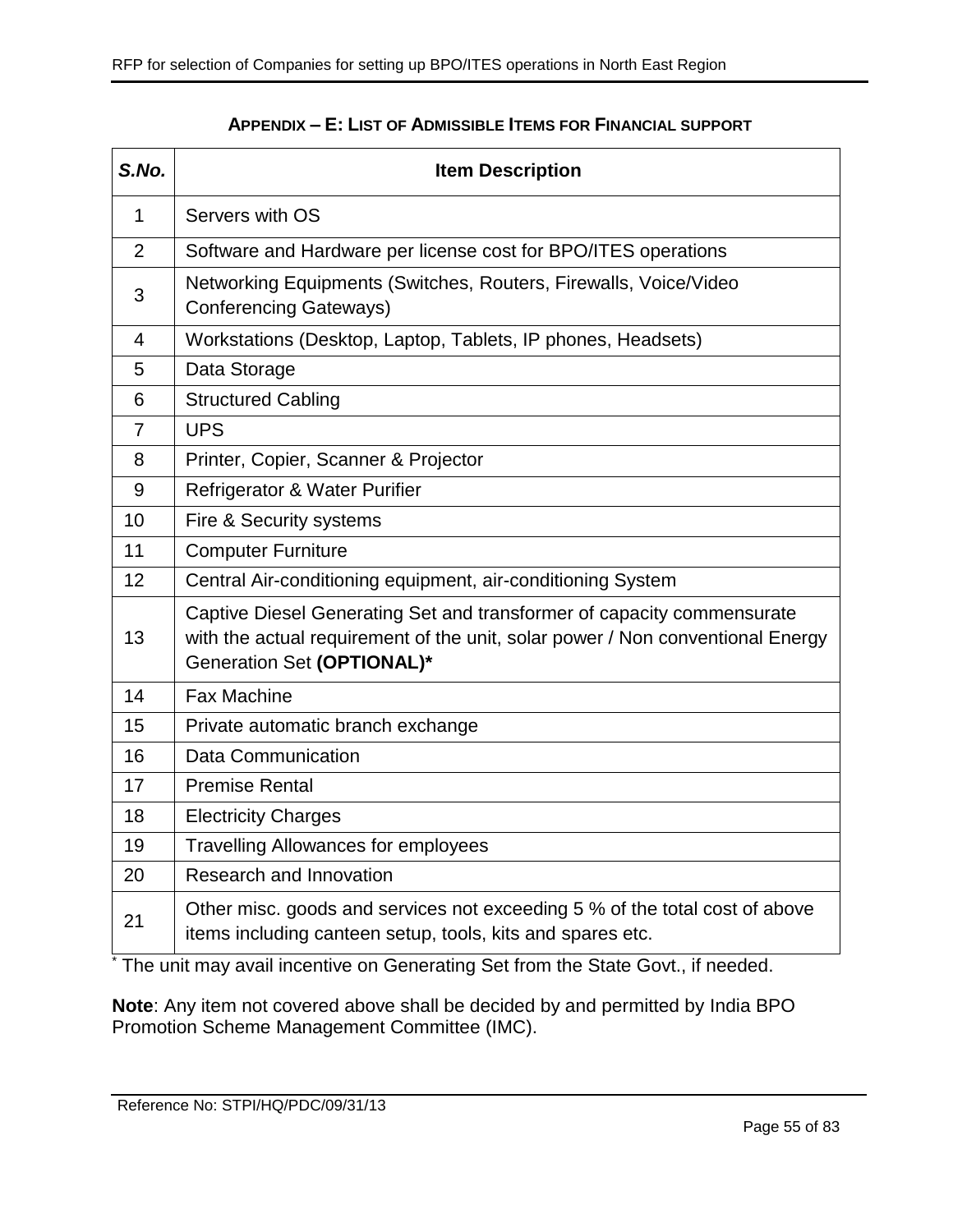## **APPENDIX – F: FORMAT FOR FINANCIAL BID**

Note: **BOQ\_XXXX.xls** is provided along with the tender document in eProcurement portal. Bidder has to download the same, fill it and upload it on to the portal (in Financial bid section). Bidder may refer to the following table while putting the quote:

| Sr. No. | <b>Particulars</b>                                                                                             | <b>INR</b> |
|---------|----------------------------------------------------------------------------------------------------------------|------------|
| a)      | Total estimated financial expenditure per seat                                                                 | X          |
| b)      | Viability Gap Funding(VGF) support per seat<br>under the scheme i.e. 50% of estimated financial<br>expenditure | x/2        |

Bidder's quote should reflect (b). List of admissible items for Financial Support is mentioned in [Appendix-E](#page-54-0)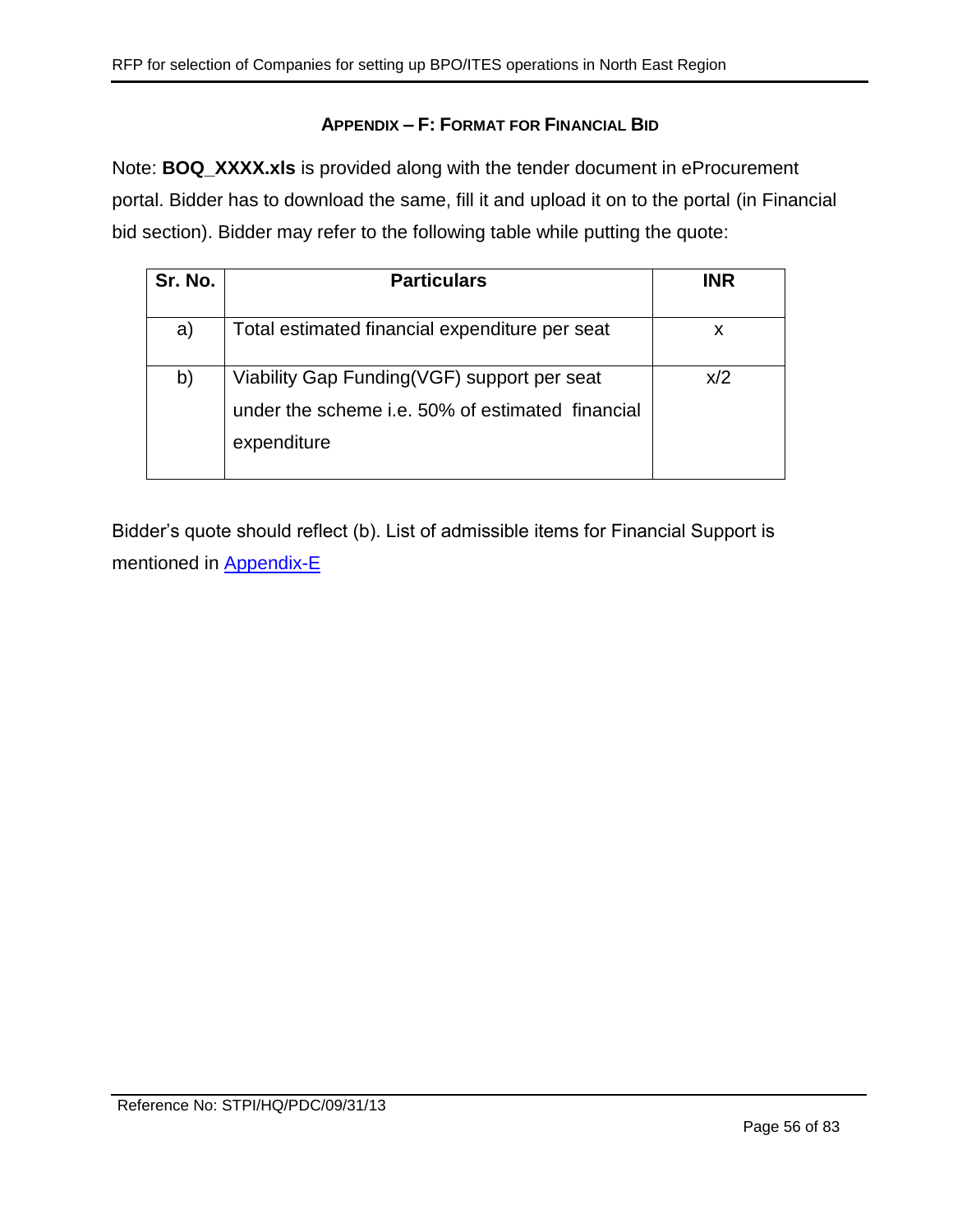| SI.       | <b>Activity</b>                             | <b>Time Periods</b>                 |
|-----------|---------------------------------------------|-------------------------------------|
| <b>No</b> |                                             |                                     |
| 1.        | Award of In-Principle Approval (IPA) to the | T <sub>0</sub>                      |
|           | successful bidder                           |                                     |
| 2.        | Signing of Master Service Agreement (MSA)   | T1 : T0 to T0+02 weeks              |
| 3.        | Commencement of BPO/ITES operations         | T2: T0 to $T0 + 06$ months          |
|           |                                             | T2: T0 to $T0 + 09$ months          |
|           |                                             | [with penalty                       |
|           |                                             | as per para 8.(i)]                  |
| 4.        | Report to STPI about commencement of        | $T3: T2$ to $T2 + 02$ weeks         |
|           | operation (COO)                             |                                     |
| 5.        | Verification of COO by STPI                 | T4: $T3 + 02$ weeks                 |
| 6.        | Grant of advance                            | T5: $T4 + 04$ weeks, after          |
|           |                                             | furnishing Bank Guarantee for       |
|           |                                             | 10% of eligible bid amount and      |
|           |                                             | its verification by STPI.           |
| 7.        | <b>Release of Bid Security Deposit</b>      | T6: T5                              |
|           | (BSD)/Earnest Money Deposit (EMD)           |                                     |
| 8.        | Request for release of VGF1 and special     | $T7: T2 + 1$ year to T2+ 1 year     |
|           | incentives                                  | and 3 months                        |
| 9.        | Request for release of VGF2                 | T8 : $T2 + 2$ year to $T2 + 2$ year |
|           |                                             | and 3 months                        |
| 10.       | Request for release of VGF3                 | T9 : $T2 + 3$ year to $T2 + 3$ year |
|           |                                             | and 3 months                        |
| 11.       | Release of BG                               | On disbursement of VGF3             |

#### **APPENDIX – G: IMPLEMENTATION TIMELINES**

#### **Note:**

- The Time line shown above is the maximum allowable time frames for each activity.
- The timelines are as per English calendar days.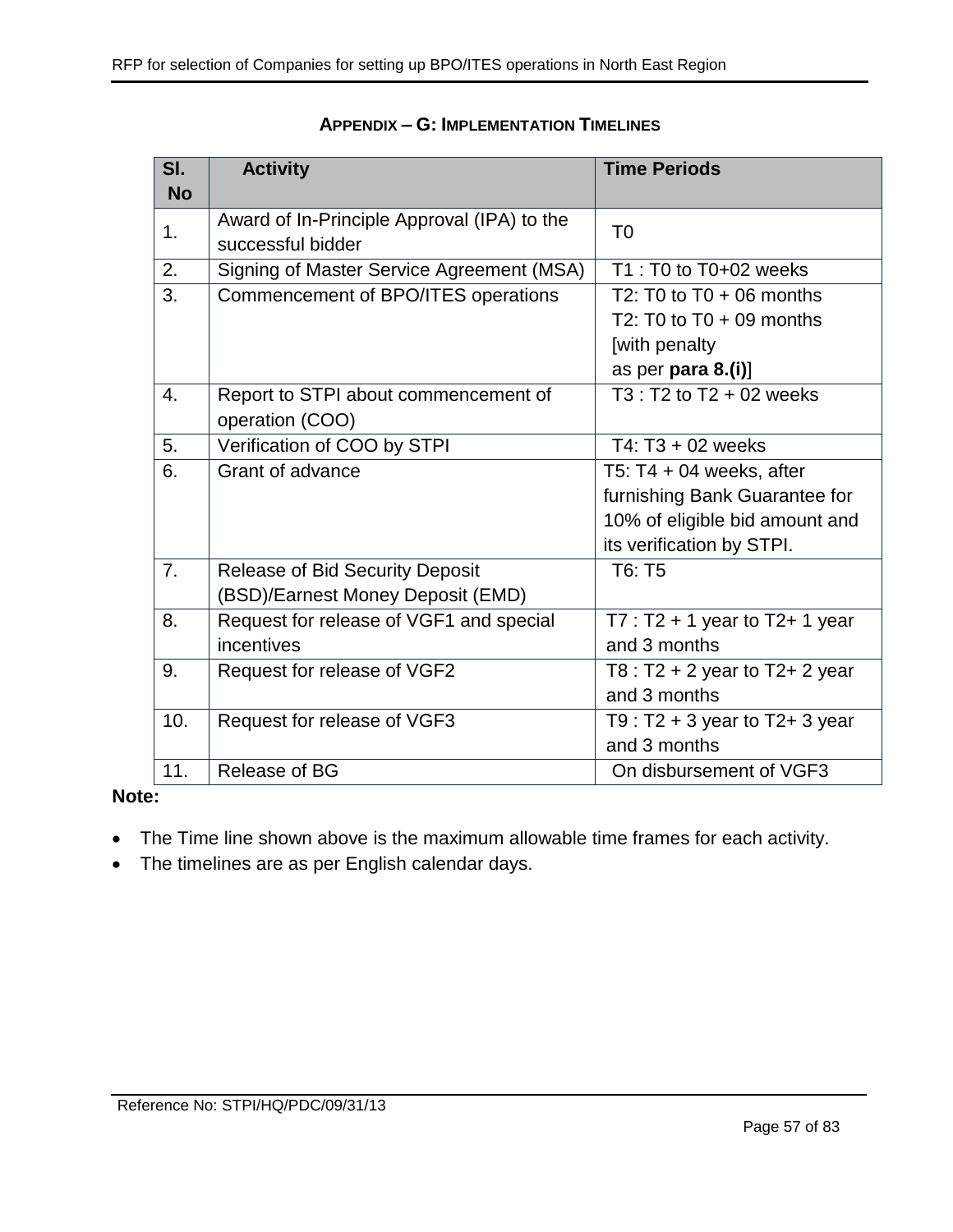## **APPENDIX – H: FORM OF PERFORMANCE BANK GUARANTEE**

## **Form of Financial/Performance Bank Guarantee**

In consideration of the Software Technology Parks of India (hereinafter called "STPI") having agreed to allow M/s. ……………………….. (Hereinafter called "the said BIDDER") from the demand under the terms and conditions of the RFP floated by STPI vide no. .................................... Dt. .................................... along with subsequent corrigendum(if any) under NEBPS and the Master Service Agreement (MSA) signed between STPI & M/s .................................... on .............................. for the work of setting up of BPO/ITES operations at "..............." under NEBPS (hereinafter called "the said Agreement" for furnishing Performance Bond for the due fulfillment by the said Contractor(s) of the terms and conditions in the said Agreement, by production of a BANK GUARANTEE for Indian Rs . . . . . . . (Indian Rs . . . . . .. . . . only).

We .................................... (Name of the Bank) having our Head Office at .................................... and having branch at .................................... referred to as "the Bank" at the request of BIDDER do hereby undertake to pay to STPI an amount not exceeding Indian Rs ................................(Indian Rs ..................................only).

We the Bank do hereby undertake to pay the amounts due and payable under this guarantee without and demure, merely on a demand from STPI stating that the amount claimed is required to meet the recoveries due or likely to be due from the BIDDER. Any such demand made on the Bank shall be conclusive as regards the amount due and payable by the Bank under this guarantee. However, our liability under this guarantee shall be restricted to an amount not exceeding Rs . . . . . . . (Rs . . . . . . . . . . only).

We undertake to pay to the STPI, the amount due under this Guarantee so demanded notwithstanding any dispute to disputes raised by the BIDDER in any suit or proceeding pending before any Court or Tribunal relating thereto, our liability under this present being absolute and unequivocal.

The payment so made by us under this bond shall be a valid discharge of our liability for payment thereunder.

We the Bank further agree that the guarantee herein contained shall remain in full force and effect during the period that would be taken for the performance of the said agreement and that it shall continue to be enforceable till the dues of STPI under or by virtue of the said agreement have been fully paid and its claims satisfied or discharged or till the Project Coordinator on behalf of STPI certifies that the terms and conditions of the

Reference No: STPI/HQ/PDC/09/31/13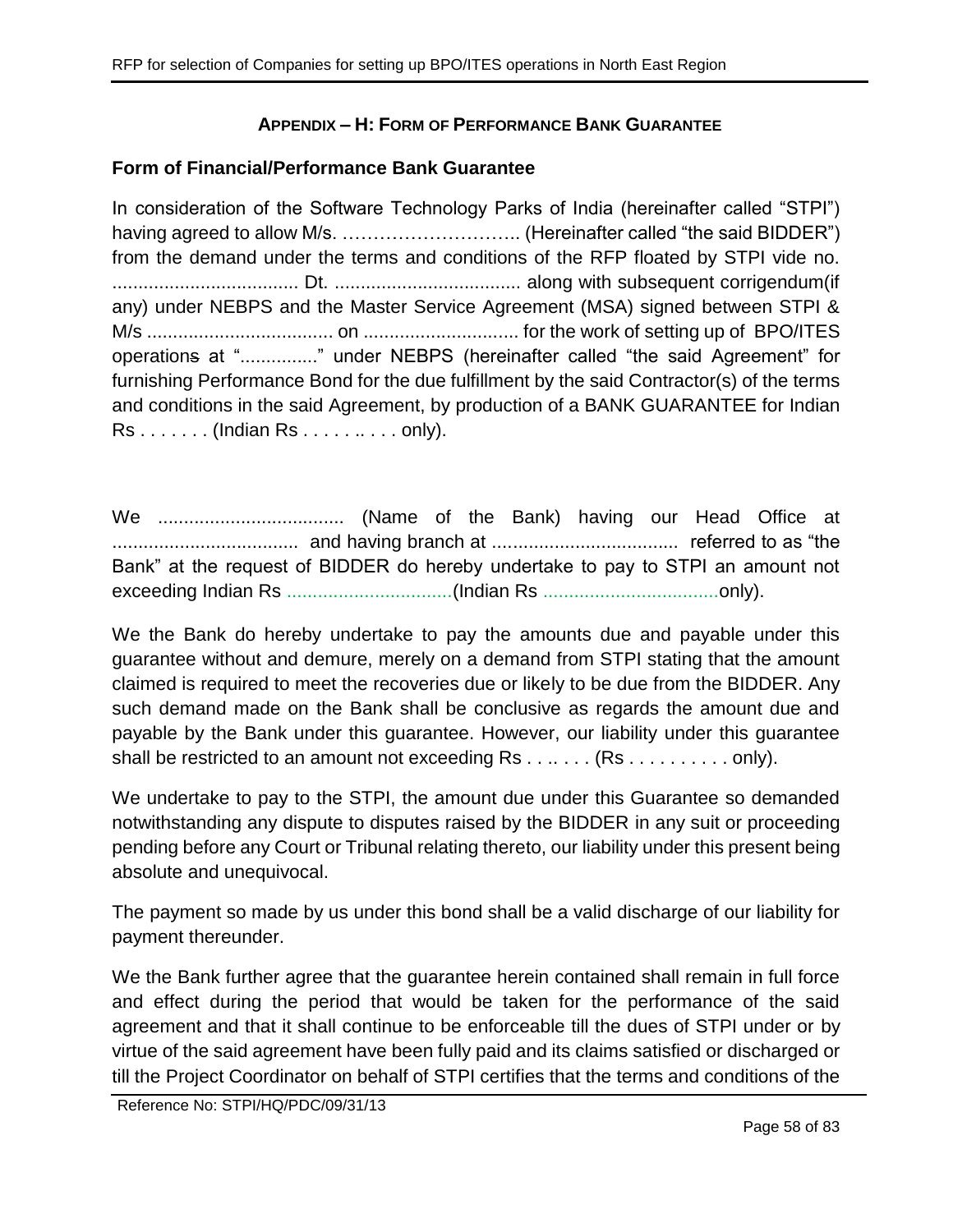said Agreement have been fully and properly carried out by the said BIDDER accordingly discharges this guarantee.

We the Bank further agree with STPI, that STPI shall have the fullest liberty without our consent and without affecting in any manner our obligations hereunder to vary any of the terms and conditions of the said Agreement or to extend time of performance by the said BIDDER from time to time or to postpone for any time or from time to time any of the powers exercisable by STPI against the said BIDDER and to forbear or enforce any of terms and conditions relating to the said agreement and we shall not be relieved from our liability by reason of any such variation or extension being granted to the said BIDDER or for any forbearance act or omission on the part of the STPI or any indulgence by the STPI to the said BIDDER or by any such matter or thing whatsoever which under the law relating to sureties would but for this provision have effect of so relieving us.

This guarantee will not be discharged due to the change in the constitution of the Bank or the BIDDER.

We hereby waive the necessity of your demanding the Successful Bidder before presenting us with the demand.

We the Bank lastly undertake not to revoke this guarantee except with the previous consent of the STPI in writing.

. Notwithstanding anything contained herein before our liability against this guarantee is restricted to Indian Rs . . . . . . . (Indian Rs . . . . . . . . . . only). and it will remain in force till . . . . . ……….. unless a claim or demand in writing is made against us under this guarantee before the expiry of six months from the aforesaid date that is before  $\dots \dots$  of  $\dots$ 

……….. …. ( . . ………………..) all your rights under the said guarantee shall be forfeited and we shall be relieved and discharged from all liability hereunder.

| Dated the day of                   |  | for (Name of the Bank) Branch. |  |  |  |
|------------------------------------|--|--------------------------------|--|--|--|
| <b>WITNESS 1</b>                   |  | <b>WITNESS 2</b>               |  |  |  |
|                                    |  |                                |  |  |  |
| Attorney as per Power of Attorney: |  |                                |  |  |  |
| Attorney Number & Date             |  | ٠<br>$\blacksquare$            |  |  |  |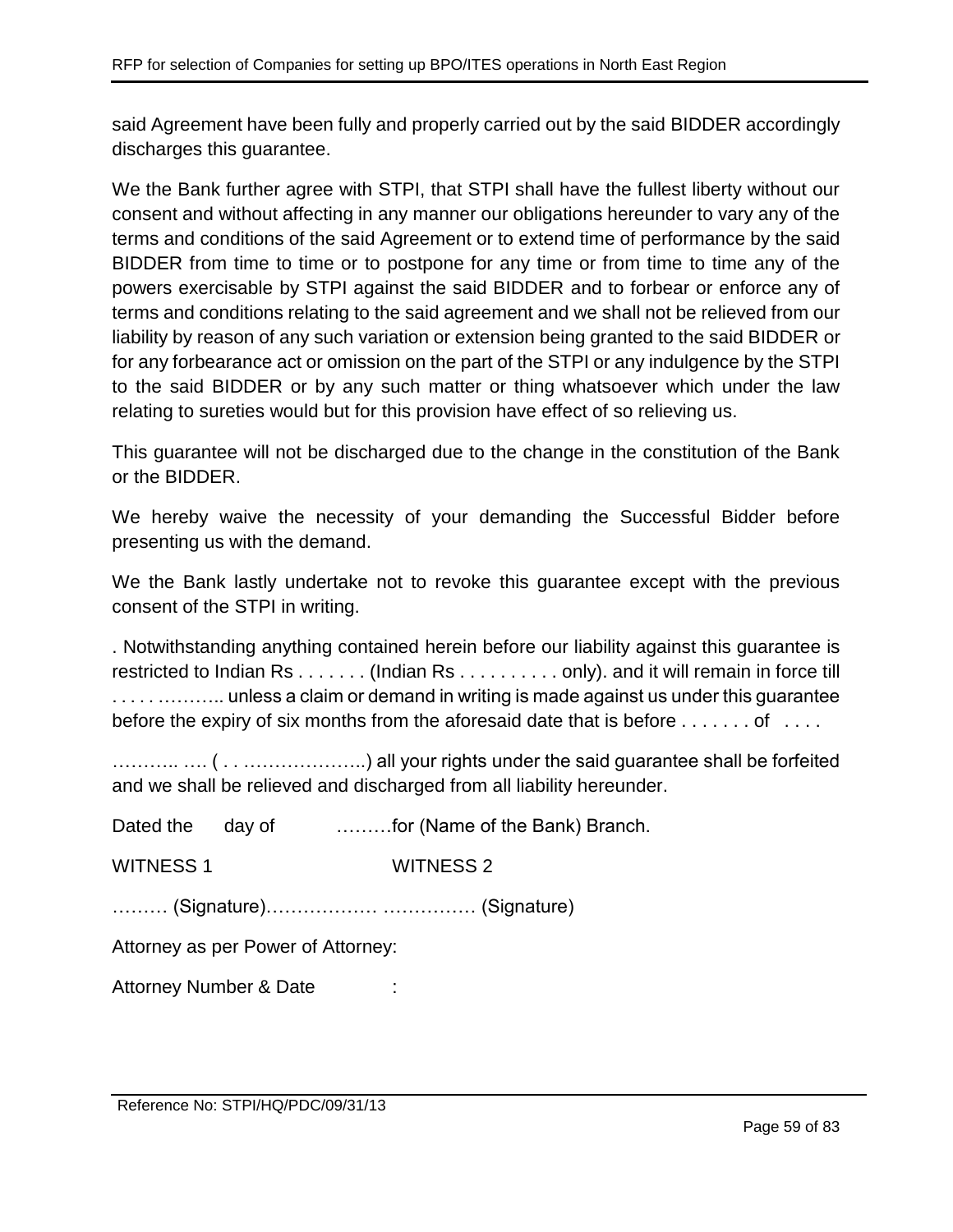#### **APPENDIX – I: IN-PRINCIPLE APPROVAL FORMAT**

M/s ........

................

# **Subject: In-Principle Approval (IPA) to setup BPO/ITES operations under North**  East BPO Promotion **Scheme** (NEBPS)-reg.

This has reference to your bid dated …….., pursuant to the RFP issued by STPI vide ........ dated ...... and subsequent correspondence/discussions (wherever applicable).

2. In the above context, the undersigned is directed to convey the In-Principle Approval (IPA) to M/s ABC Company to setup BPO/ITES operations under NEBPS as per the details given below:-

| Location[State, | <b>Number of</b> | <b>Financial support per seat</b> |
|-----------------|------------------|-----------------------------------|
| City/Town(s)]   | Seats/Location   | $(VGF)^*$                         |
| (1)             | (2)              | (3)                               |
|                 |                  |                                   |

Upto 50% of expenditure incurred on admissible items at each of the location(city/town) subject to above financial support per seat, whichever is lower.

3. M/s ABC has /hasn't bid as consortium.

| <b>Consortium Detail</b> |                                                                           |  |  |  |
|--------------------------|---------------------------------------------------------------------------|--|--|--|
|                          | SI No.   Consortium partner<br>Equity in consortium<br><b>Entity type</b> |  |  |  |
|                          |                                                                           |  |  |  |

- 4. M/s ABC Company shall be under obligation to commence its BPO operations within 6 months, from the date of issue of this IPA.
- 5. Please convey your acceptance of the IPA and submit the Master Service Agreement (MSA) separately for each of the location (city/town), duly signed and stamped by the Authorized Signatory within a period of 2 weeks from the date of issue of this IPA.

Sr. Director, STPI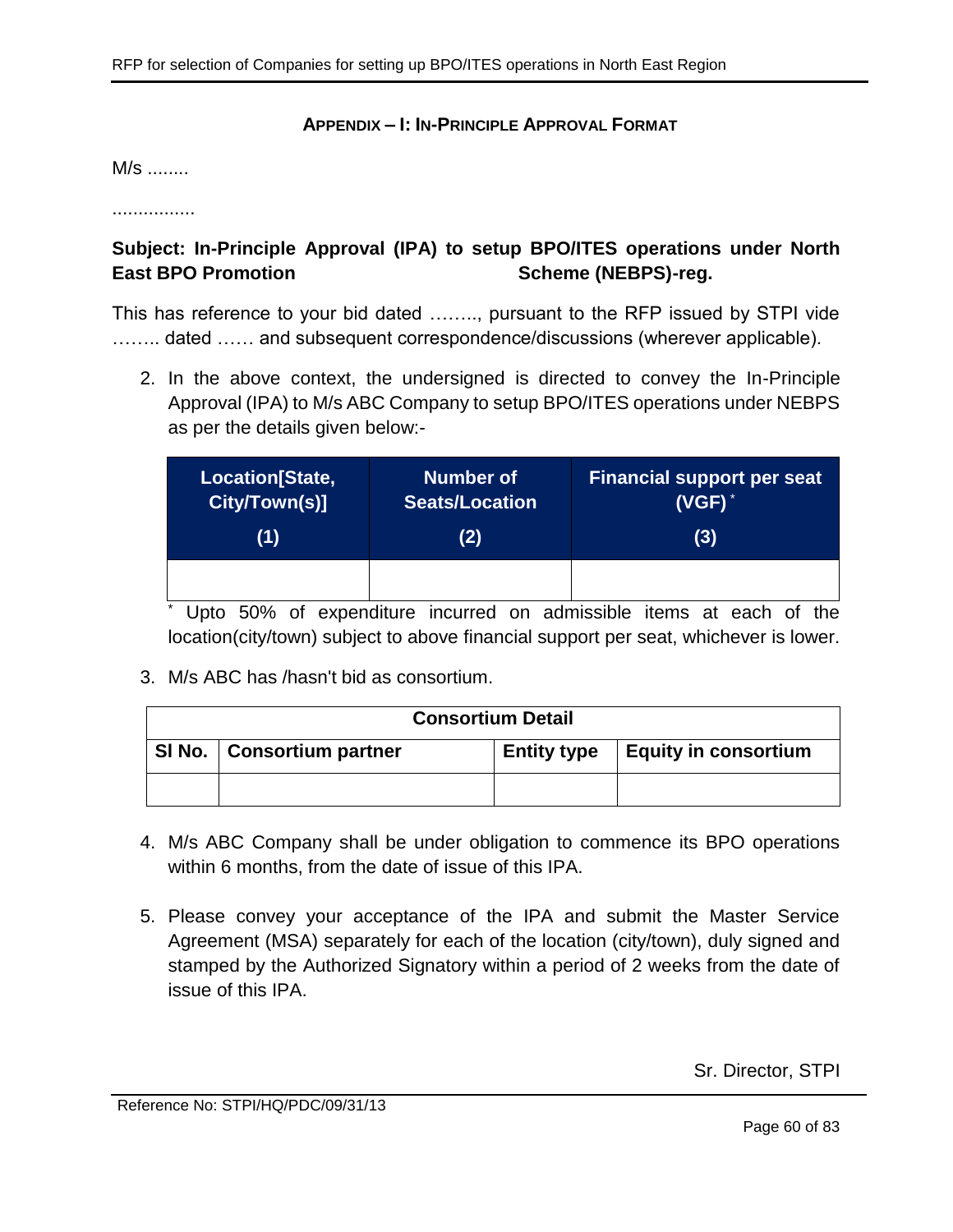Copy to:

(1) Industry Promotion: Software and IT Services Division, Ministry of Electronics and IT, Govt. of India, New Delhi

(2) Secretary (IT) of the concerned State in NER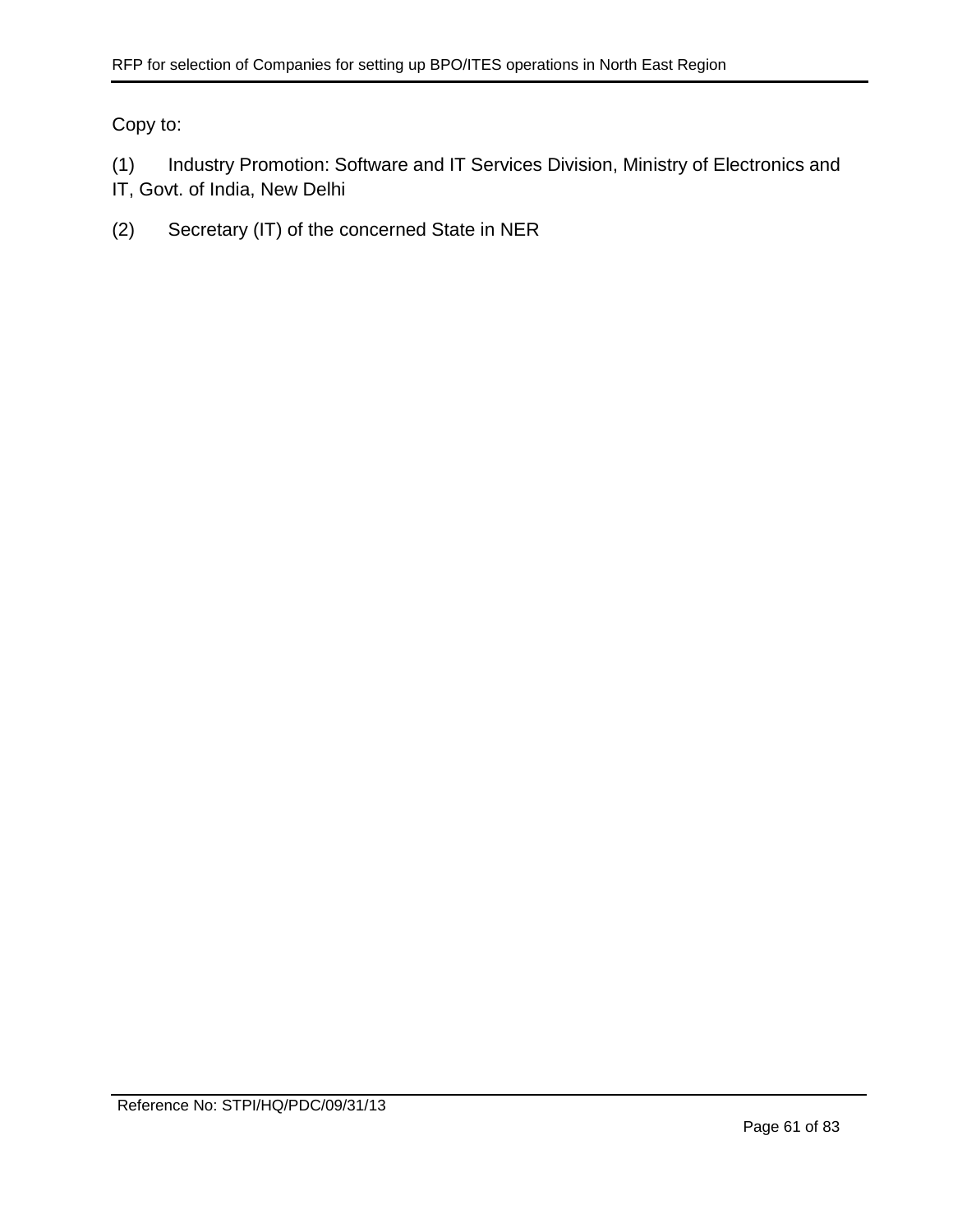## **APPENDIX –J: MSA FORMAT**

Master Service Agreement(MSA) for Setting up of BPO/ITES operation at **"XYZ city/town**" under NEBPS

This **MASTER SERVICE AGREEMENT (MSA)** is made on this day \_\_\_\_\_\_\_\_\_ between **Software Technology Parks of India (STPI),** an autonomous society of Ministry of Electronics and IT, Govt of India, located 9th Floor, NDCC-II Building, Jai Singh Road (Opp. Jantar Mantar), New Delhi-110 001 hereinafter called "FIRST PARTY" which expression shall include its successors-in-interest, legal representatives and permitted assigns, if any;

### **AND**

**M/s \_\_\_\_\_\_\_\_\_\_\_\_Bidder\_\_\_\_\_\_\_\_\_\_\_\_**, **\_\_\_\_\_\_\_\_\_\_\_\_Bidder Address\_\_\_\_\_\_\_\_\_\_\_\_**, India hereinafter called "SECOND PARTY" which expression shall include its successors-in-interest, legal representatives and permitted assigns, if any.

### WITNESSTH

## **NOW THEREFORE THE PARTIES HERETO HEREBY AGREE AND THIS AGREEMENT WITNESSETH AS FOLLOWS**

### **Definitions**

**First Party:** STPI, 9th Floor, NDCC-II Building, Jai Singh Road (Opp. Jantar Mantar), New Delhi-110 001, Implementation Agency of the North East BPO Promotion Scheme (NEBPS).

**Second Party:** M/s **\_\_\_\_\_\_\_\_\_\_\_\_Bidder\_\_\_\_\_\_\_\_\_\_\_\_**, **\_\_\_\_\_\_\_\_\_\_\_\_Bidder Address\_\_\_\_\_\_\_\_\_\_\_\_** Represented by its authorized signatory.

**Bid Response:** The bid submitted by the SECOND PARTY accepting the terms of the RFP & Corrigendum if any published by the FIRST PARTY.

**Scheme:** The North East BPO Promotion Scheme proposes to provide the following financial support in the form of Viability Gap Funding (VGF) to eligible Companies, to encourage the growth of the IT Industry in the North Eastern Region (NER) through BPO operations.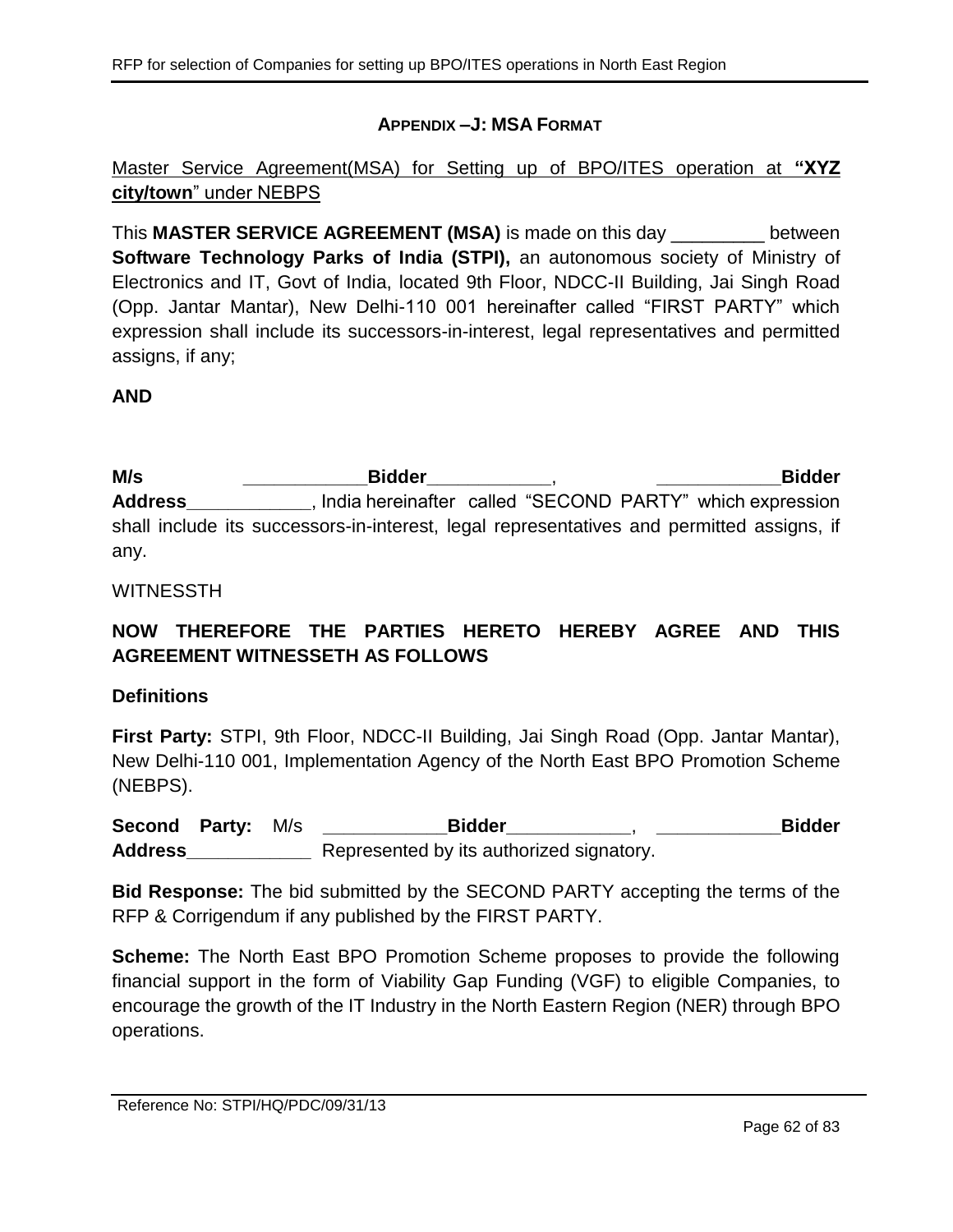**Financial support:** Upto 50% of expenditure incurred on BPO/ITES operations towards capital expenditure (CAPEX) and/or operational expenditure (OPEX) on admissible items (Annexure-II) or Rs. \_\_\_\_Bid Amount\_\_\_\_/- per seat as per IPA, whichever is lower.

**RFP:** The Request for Proposal (RFP) published by the FIRST PARTY for the selection of the companies willing to setup BPO operations and to meet the obligations of the RFP. The RFP document refers to the RFP document …………………………. dated ……………………

**BPO:** The facility setup and operated by the selected bidders in the North East Region.

**1. The terms and conditions contained in RFP issued vide STPI's No. …….. dated …… and IPA issued vide ….. no. …….. dated …….., which may not have been exclusively mentioned in this Agreement, shall however form part of this Agreement.**

## **2 Agreement Period**

This Agreement shall be effective from the date of signing MSA and shall remain valid till the expiry of a period of 3 (three) years from the date of commencement of BPO Operations, excluding the period of VGF claim and disbursement.

### **3. Financial support**

- 3.1Upto 50% of one time expenditure incurred on BPO/ITES operations towards capital expenditure (CAPEX) and/or operational expenditure (OPEX) on admissible items (Annexure-II) or Rs. \_\_\_\_Bid Amount\_\_\_\_/- per seat as per IPA, whichever is lower.
- 3.2A Company, seeking to avail financial support under this scheme, shall be under obligation not to claim the similar financial support under any other Scheme of the Central/State Government concerned. However, other supports not claimed under NEBPS may be availed from other Schemes of Central/State Government

## **4. Commitment of the Second Party**

- 4.1Must commit itself to employ at least 1.5 times the number of seats quoted i.e. employment target.
- 4.2The Second Party shall:
	- (i) Commit to set-up BPO/ITES operations for '........' number of seats and operate it for a minimum period of Three Years from the date of commencement of the BPO operations.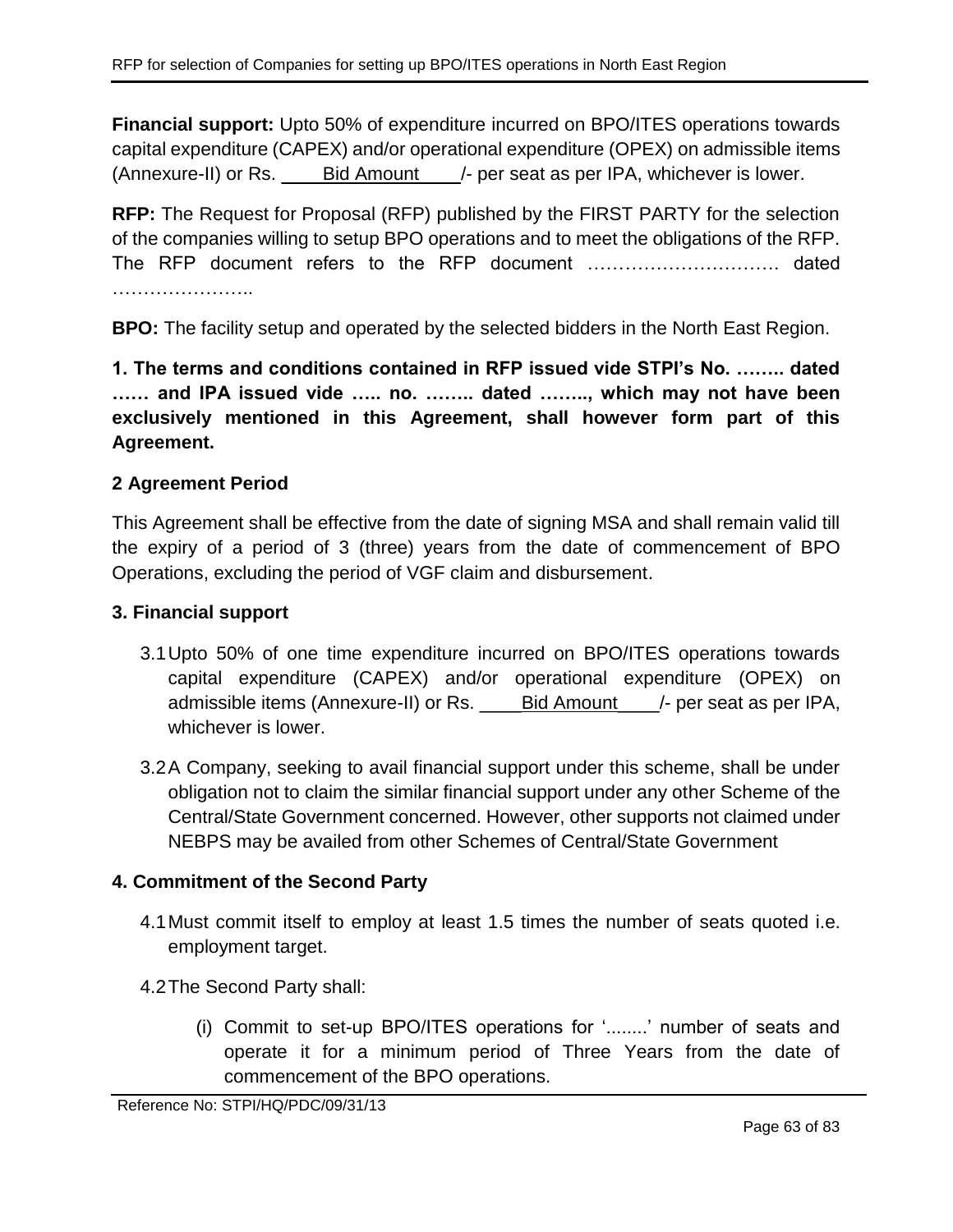(ii) Start operations within 6 months from the date of issue of In-Principle Approval (IPA).

## **5. General Terms and Conditions**

- 5.1The Second Party (BPO Unit) shall be under obligation to commence its BPO/ITES operations within 6 months, from the date of issue of In-Principle Approval (IPA) referred above. If the BPO Unit not able to commence its BPO/ITES operations within the 6 months from issuance of IPA, it can request to give extension not more than 3 months with penalty of 2% per month (for each completed month) of eligible financial support (on pro-rata basis for both installments) after expiry of 6 months duration. Failure to do so shall automatically result in cancellation/termination of IPA/Agreement and Bid Security Deposit (BSD)/Earnest Money Deposit (EMD) will be forfeited.
- <span id="page-63-0"></span>5.2Soon after the commencement of BPO/ITES Operations, the BPO unit shall report the fact of commencement of its operations to STPI within a period of two weeks. The BPO Unit can request for release of advance of 10% of approved financial support as per IPA, after verification of COO by STPI, subject to furnishing Bank Guarantee of 10 *%* of approved financial support as per IPA valid for 3 years from commencement of operation and its verification by STPI. The eligible support as per the agreed amount shall be released in 3 yearly installments, subject to fulfillment of all formalities and compliance with various conditions laid down in RFP and submission of following documents:
	- (a) AADHAAR number of all the regular employees recruited/joined the unit after the issuance of In Principle Approval (IPA).
	- (b) PAN of regular employees recruited/joined the unit after the issuance of In-Principle Approval (IPA).
	- (c) Provident fund account number and Aadhaar linked Universal Account Number (UAN) for the regular employees recruited/joined the unit after the issuance of In Principle Approval (IPA).
	- (d) Proof of Employee State Insurance (ESI) contribution for the regular employees eligible under this scheme and recruited/joined the unit after the issuance of IPA.
	- (e) Proof of State Professional Tax, as applicable.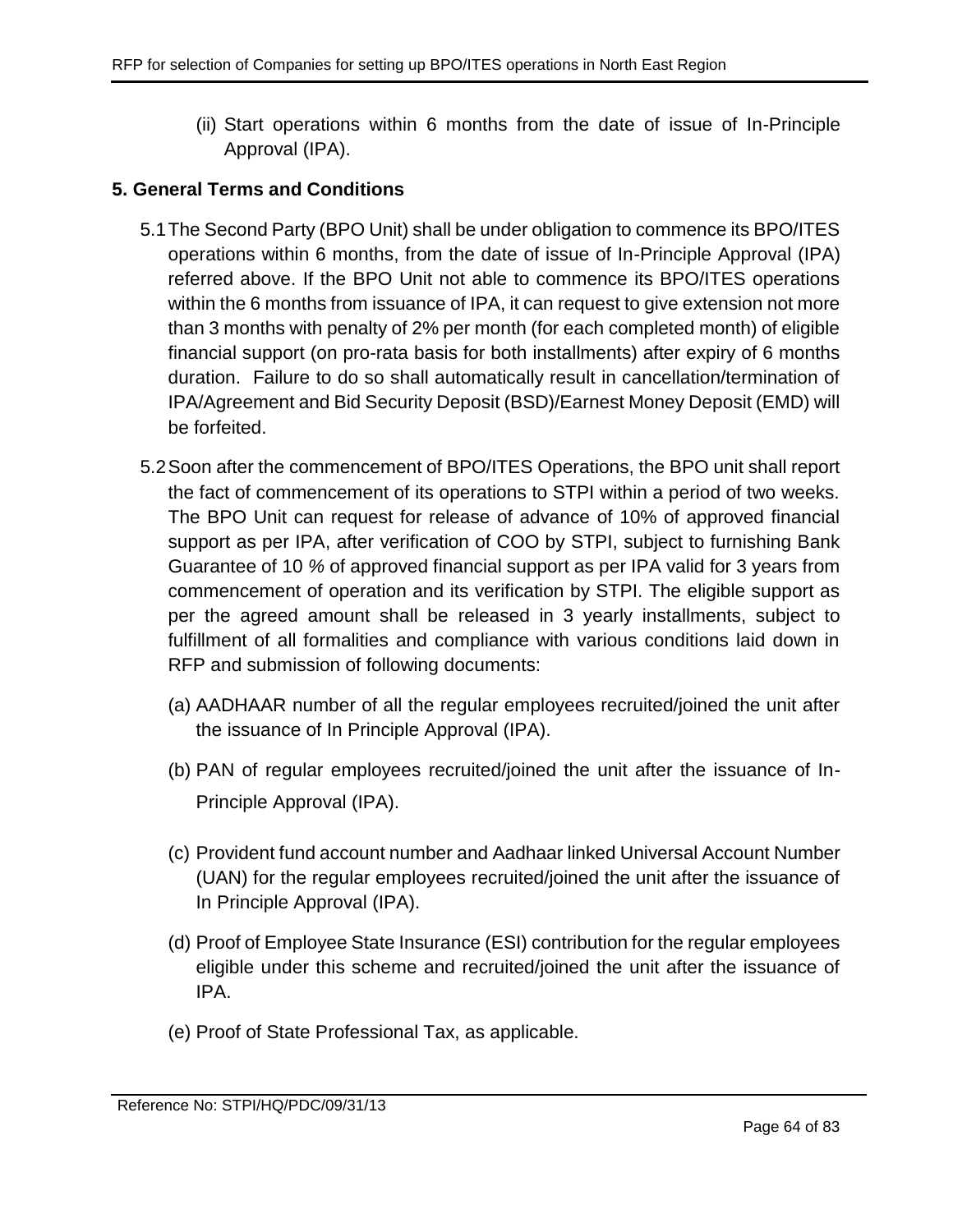- (f) Certificate of disability issued by a medical authority (Notified by State Govt), if applicable.
- (g) Any other relevant documents.
- 5.3**Disbursement of Financial support:** The successful bidder needs to submit proof of expenditure at the time of claiming VGF. The approved amount of financial support will be disbursed in three installments as under:
	- a) **The first installment shall** be upto 40% of the total eligible VGF, to be calculated on pro-rata basis, subject to at least 50% of employment target from commencement of operation and further subject to verification of required proofs/documents and site inspection by STPI. This installment shall be claimed anytime after one year from commencement of operation but not later than fifteen months from commencement of operation.
	- b) **The Second installment** shall be upto 70% of total eligible VGF, to be calculated on pro-rata basis, subject to meeting at least 50% of employment target from commencement of operation and further subject to verification of required proofs/documents and site inspection by STPI. This installment shall be claimed anytime after twenty four months from commencement of operation, but not later than twenty seven months from commencement of operation.
	- c) **The Third installment** shall be upto 100% of total eligible VGF, to be calculated on pro-rata basis, subject to meeting at least 50% of employment target from commencement of operation and further subject to verification of required proofs/documents and site inspection by STPI. This installment shall be claimed anytime after thirty six months from commencement of operation, but not later than thirty seven months from commencement of operation.

**Procedure to calculate employment target for disbursement of financial support:** Average monthly employment for the duration from commencement of operation till the time of request for release of financial support will be considered to calculate the eligible financial support for each installment.

*e.g. Assuming the estimated per seat expenditure for setting up BPO/ITES operations is Rs. 1,60,000/seat then the bid amount of the Unit shall be Rs. 80,000/seat. If the unit wins the bid for 100 seats BPO/ITES operation @ f 80,000/seat and the actual expenditure by the unit is Rs. 1,60,000/seat or more, then the disbursement of financial support in different scenarios will be as under:*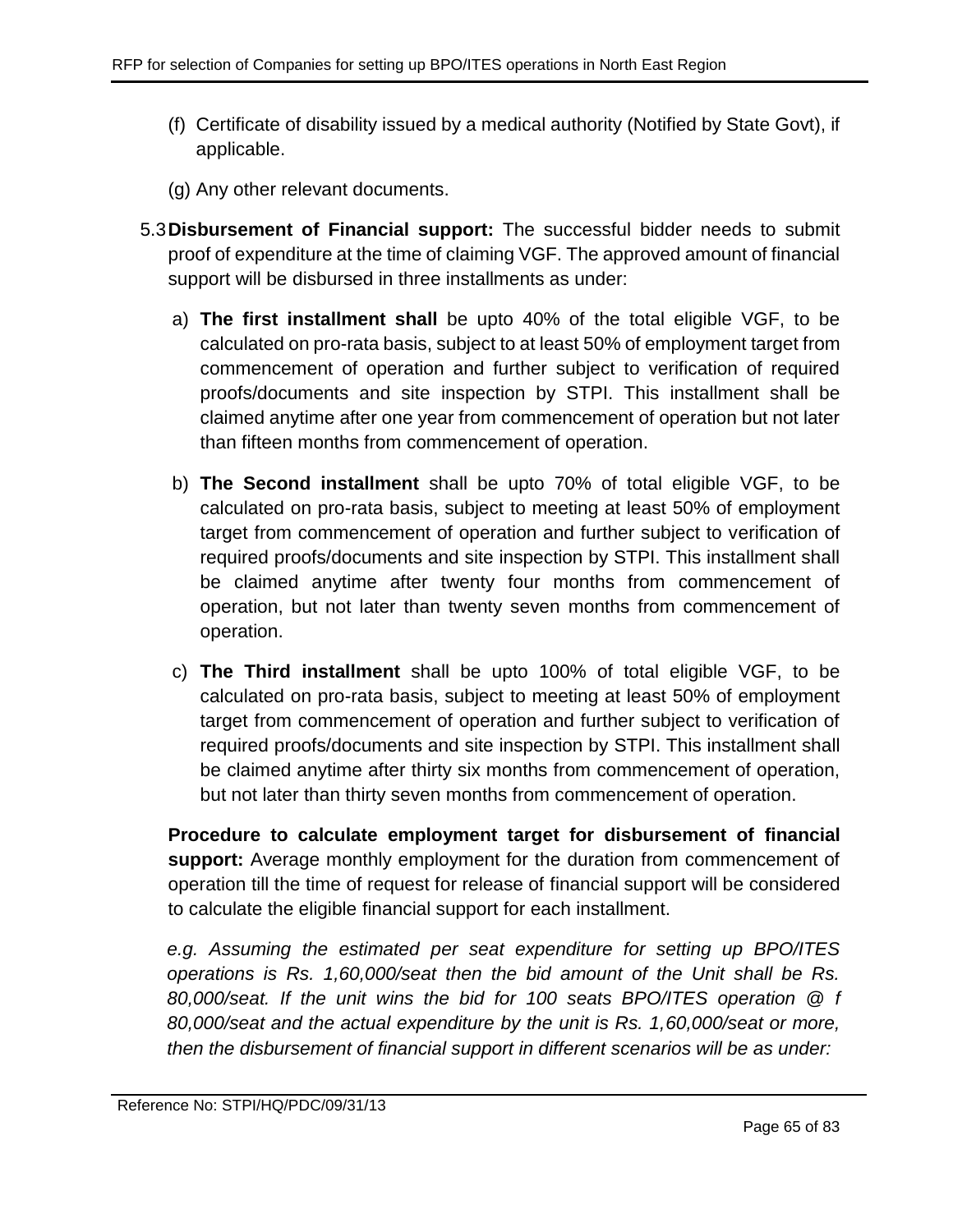| S.<br>N<br>$\mathbf{o}$ | <b>Achieved</b><br>average<br>monthly<br><b>Employment</b><br>Target (E.T.) at<br>the time of<br>claiming 1st<br>installment<br>from<br>commenceme<br>nt t of<br>operation | <b>Disbursed</b><br>amount of<br>financial<br>support in<br>1 <sup>st</sup><br>installmen<br>$t$ ( $X\%$ of<br>$\star$<br>E.T.<br>40% of<br><b>Total</b><br>financial<br>support -<br>advance<br>amount) | <b>Achieved</b><br>average<br>monthly<br><b>Employment</b><br>Target (E.T.)<br>at the time<br>of claiming<br>2 <sub>nd</sub><br><b>installment</b><br>from<br>commencem<br>ent t of<br>operation | <b>Disbursed</b><br>amount of<br>financial<br>support in<br>2 <sup>n</sup> d<br>installment<br>(remarks)<br>$[(X\%$ of<br>E.T. * 70% of<br><b>Total</b><br>financial<br>support) -<br>disbursed<br>amount till<br>1 <sup>st</sup><br>installment | <b>Achieved</b><br>average<br>monthly<br><b>Employment</b><br>Target (E.T.)<br>at the time of<br>claiming 3rd<br>installment<br>from<br>commencem<br>ent t of<br>operation | <b>Disbursed</b><br>amount of<br>financial<br>support in<br>3 <sup>rd</sup><br>installment<br>(remarks)<br>(X%<br>of<br>E.T.<br><b>Total</b><br>financial<br>support) -<br>(disbursed<br>amount till<br>2 <sub>nd</sub><br>installment |
|-------------------------|----------------------------------------------------------------------------------------------------------------------------------------------------------------------------|----------------------------------------------------------------------------------------------------------------------------------------------------------------------------------------------------------|--------------------------------------------------------------------------------------------------------------------------------------------------------------------------------------------------|--------------------------------------------------------------------------------------------------------------------------------------------------------------------------------------------------------------------------------------------------|----------------------------------------------------------------------------------------------------------------------------------------------------------------------------|----------------------------------------------------------------------------------------------------------------------------------------------------------------------------------------------------------------------------------------|
| ı                       | (135)<br>90%<br>persons against<br>E.T. of 150)                                                                                                                            | Rs. 20.8<br>Lakh [Rs.<br>28.8Lakh -<br><b>Rs. 8</b><br>Lakh]                                                                                                                                             | 80%<br>(120)<br>persons<br>E.T.<br>against<br>of 150)                                                                                                                                            | $\overline{\text{Rs}}$ . 16 Lakh<br>[Rs.<br>44.8Lakh<br>$\sim$<br>Rs.<br>28.8<br>Lakh]                                                                                                                                                           | 70%<br>(105)<br>persons<br>against<br>the<br>target of 150)                                                                                                                | 11.2<br>Rs.<br>Lakh<br>[Rs.<br>56Lakh<br>28.8<br>(Rs.<br>Lakh+Rs. 16<br>Lakh)]                                                                                                                                                         |
| Ш                       | (135)<br>90%<br>persons against<br>E.T. of 150)                                                                                                                            | Rs. 20.8<br>Lakh [Rs.<br>28.8Lakh -<br>* 8 Lakh]                                                                                                                                                         | 90%<br>(135)<br>persons<br>against E.T.<br>of 150)                                                                                                                                               | Rs. 21.6<br>Lakh<br>50.4Lakh -<br>Rs. 28.8<br>Lakh]                                                                                                                                                                                              | 90%<br>(135)<br>persons<br>against E.T. of<br>150)                                                                                                                         | 21.6<br>Rs.<br>Lakh<br>[Rs.<br>72Lakh<br>(Rs.<br>28.8<br>Lakh+Rs.<br>21.6 Lakh)]                                                                                                                                                       |
| III                     | 60%<br>(90)<br>persons against<br>E.T. of 150)                                                                                                                             | Rs. 11.2<br>Lakh [Rs.<br>19.2Lakh -<br><b>Rs. 8</b><br>Lakh]                                                                                                                                             | (135)<br>90%<br>persons<br>against E.T.<br>of 150)                                                                                                                                               | Rs. 31.2Lakh<br>[Rs. 50.4 lakh<br>- Rs. 19.2<br>Lakh)                                                                                                                                                                                            | 80%<br>(120)<br>persons<br>against E.T. of<br>150)                                                                                                                         | Rs.13.6<br>Lakh [Rs. 64<br>lakh - (Rs.<br>19.2<br>Lakh + $(Rs.$<br>31.2 Lakh)                                                                                                                                                          |
| IV                      | 60%<br>(90)<br>persons against<br>E.T. of 150)                                                                                                                             | Rs. 11.2<br>Lakh [Rs.<br>19.2Lakh -<br>8 Lakh]                                                                                                                                                           | (135)<br>90%<br>persons<br>against E.T.<br>of 150)                                                                                                                                               | Rs. 31.2Lakh<br>[Rs. 50.4 lakh<br>- Rs. 19.2<br>Lakh)                                                                                                                                                                                            | 100%<br>(150)<br>persons<br>against E.T. of<br>150)                                                                                                                        | 29.6<br>Rs.<br>Lakh [Rs. 80<br>lakh - (Rs.<br>19.2<br>Lakh + $(Rs.$<br>31.2 Lakh)                                                                                                                                                      |

**Disbursement of Special Incentives**: The special incentives as mentioned in RFP Para [2.3](#page-6-0) are subject to meeting at least 50% of employment target from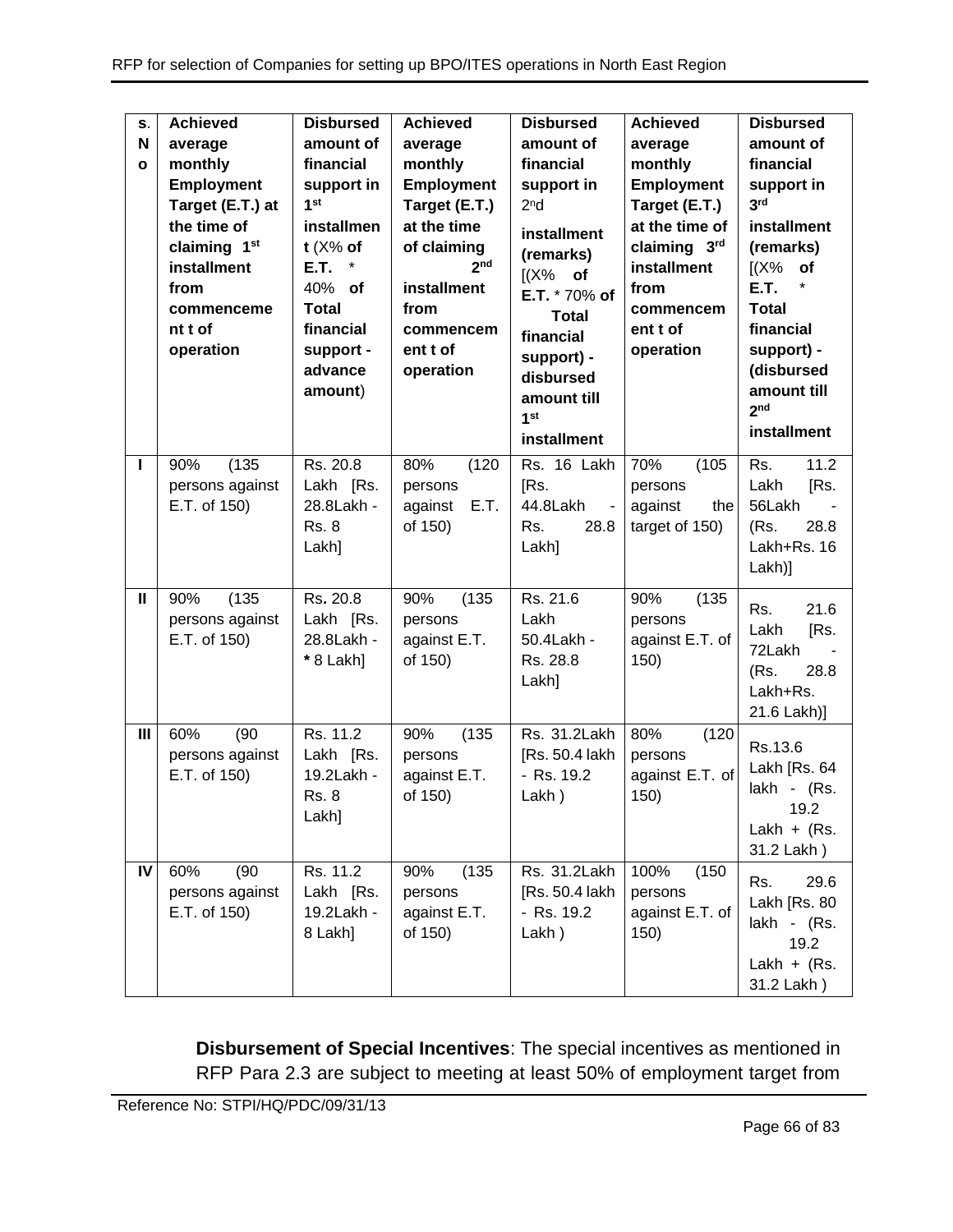commencement of operation. These incentives are to be provided on claim with/after the disbursement of 1<sup>st</sup> installment of VGF on production of documentary proofs of employment as per Para [5.2](#page-63-0) above and further subject to fulfillment of following conditions:

- **a) Training Incentive:** As per condition mentioned in RFP Para [2.3.](#page-6-0)
- **b) Incentive for diversity & inclusion:** As per condition mentioned in RFP Para [2.3](#page-6-0)
- **c) Incentive for providing employment beyond target**: This incentive will be provided to the units providing employment beyond employment target i.e. 1.5 times the number of seats as stated above..
- **d) Incentive for promoting local entrepreneur:** As per condition mentioned in RFP Para [2.3.](#page-6-0)

**Note:** The special incentive(s) may be claimed/disbursed on pro-rata basis along with each VGF disbursement (if applicable). However, disbursements towards these special incentive(s) would be adjusted in final VGF disbursement, if the overall eligibility condition changes from the condition at which the special incentive(s) were disbursed.

5.4The Second party would be required to furnish a Bank Guarantee of 10% of the approved financial support as per IPA from a Public Sector bank or Scheduled Commercial Bank, valid for a period of 3 years before the release of 10% advance of the approved financial support as per IPA (excluding period of claim). If the unit doesn't claim the 10% advance, then the Bid Security deposited by the unit will be retained as Performance Security and will be released after completion of 3 years from commencement of operation (excluding the period of VGF claim and disbursement).

## **6 Stakeholder and their responsibilities**

### **6.1Role of First Party**

- To monitor the implementation of the Project, review its performance and provide regular feedback to NMC.
- To release appropriate financial support to the eligible companies after verification of the documents and other checks & balances.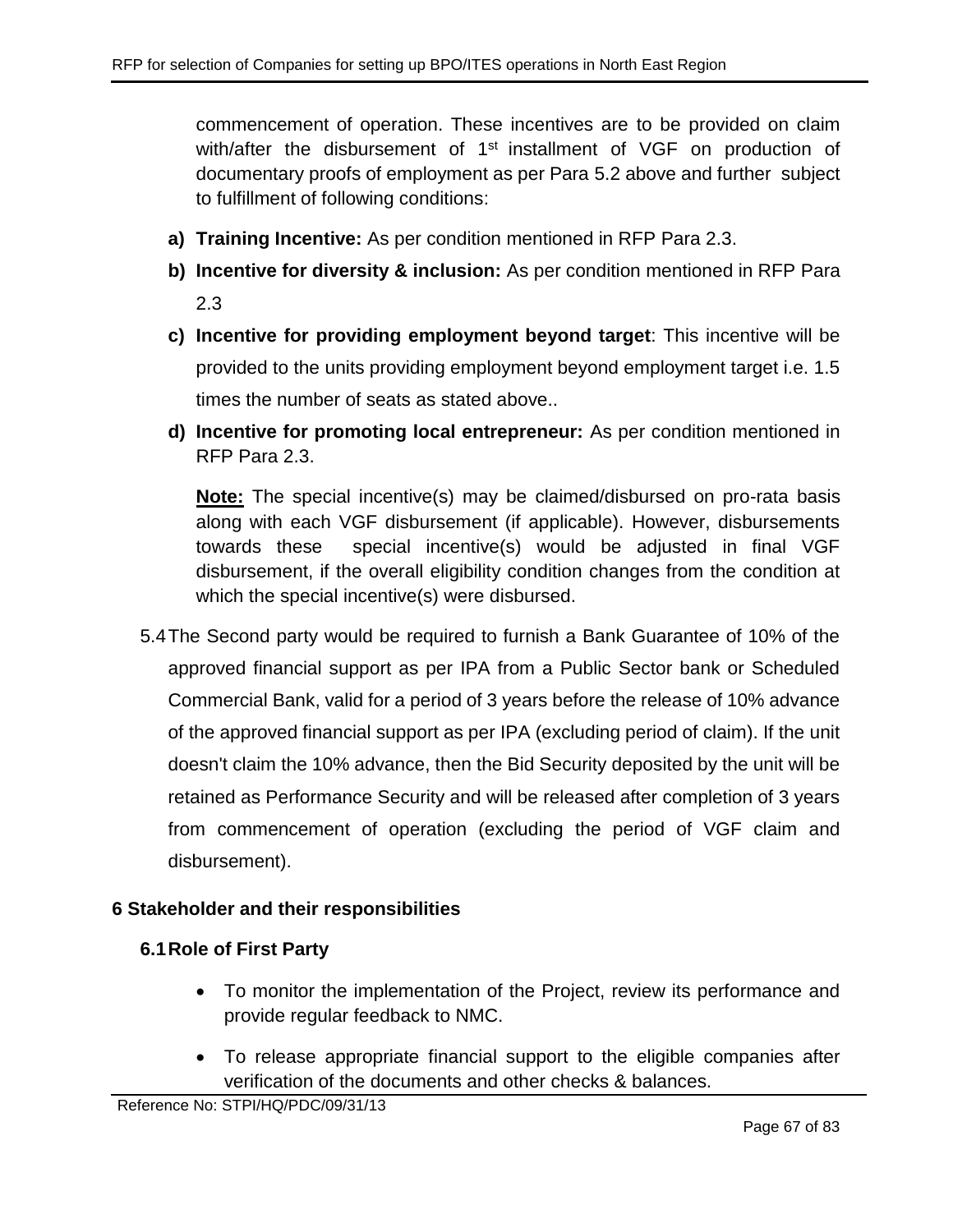• To maintain separate accounts for this scheme and the same be covered under the internal audit of STPI.

### **6.2Role of Second Party: The Second Party shall:**

- Setup BPO/ITES operations in North Eastern Region, at the approved location.
- Generate business from the Open Market.
- Operate & Maintain the facility at least during the entire contract period.
- Absorb all the risk and costs associated with setting up and O&M phases of the BPO operations.
- Encourage employment of local youth of NER for the BPO operations.
- Employ at least 1.5 times the number of seats (employment target), of the total quoted seats.
- Make efforts to employ 3 times the number of seats to fulfill the vision of the scheme.

### **6.3 Responsibility Matrix**

| SI.<br><b>No</b> | <b>Activity</b>                                                                                                                      | <b>STPI</b> | <b>Successfu</b><br>I Bidder |
|------------------|--------------------------------------------------------------------------------------------------------------------------------------|-------------|------------------------------|
| 1.               | Procurement and installation of Capital Equipment<br>(Hardware, Software etc) that are required for setting<br>up of BPO operations. |             | V                            |
| 2.               | Recruitment of manpower and Training                                                                                                 |             | V                            |
| 3.               | Confirmation<br><b>BPO/ITES</b><br>of<br>0f<br>commencement<br><b>Operations</b>                                                     | $\sqrt{ }$  | N                            |
| 4.               | Operations and Maintenance of BPO for the entire<br>agreement period.                                                                |             | V                            |
| 5.               | Payment towards financial support (3 Installments)<br>subject to fulfillment of all conditions by the successful<br>bidder           | $\sqrt{ }$  |                              |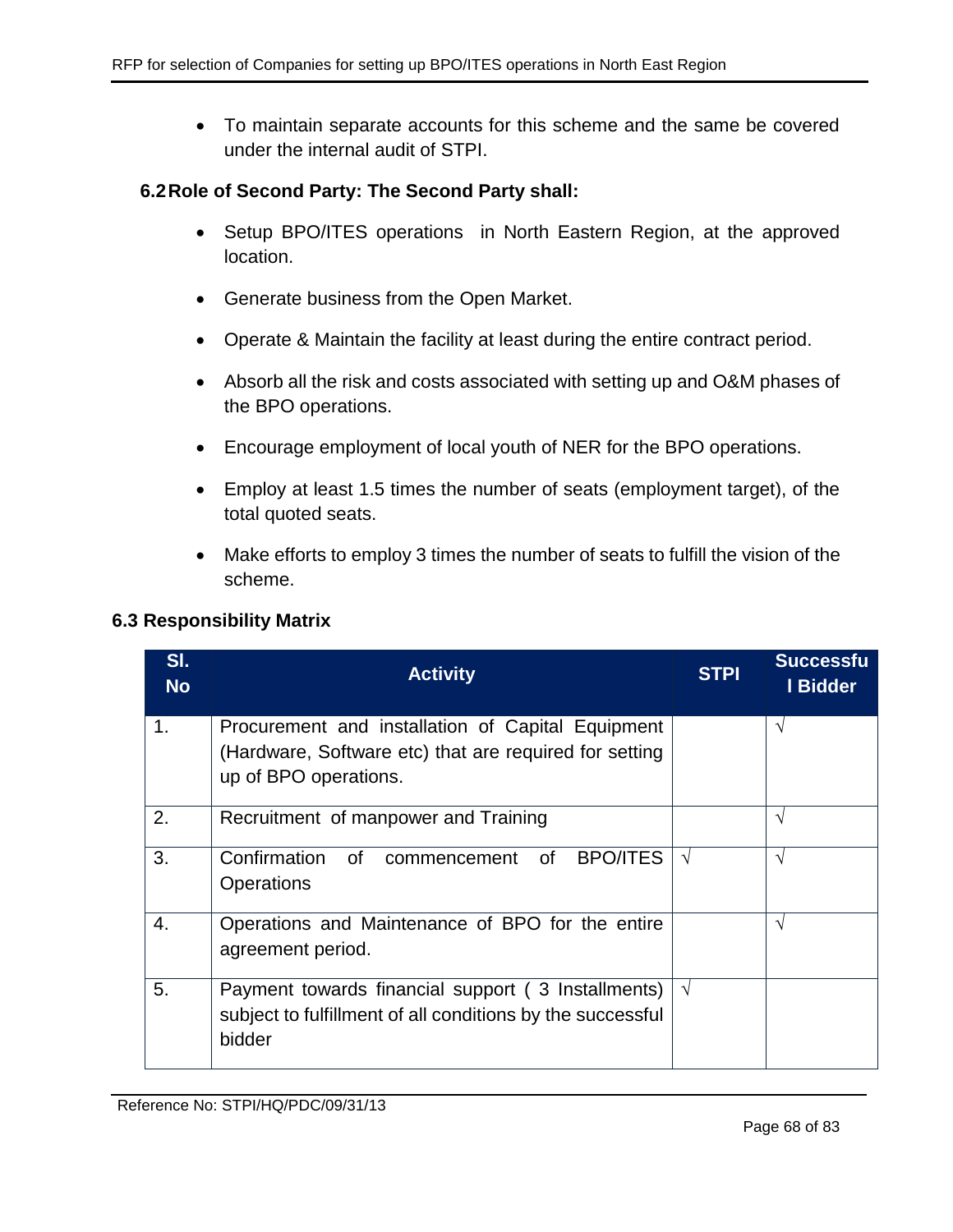| SI.<br><b>No</b> | <b>Activity</b>                                                                                                                                     | <b>STPI</b> | <b>Successfu</b><br>I Bidder |
|------------------|-----------------------------------------------------------------------------------------------------------------------------------------------------|-------------|------------------------------|
| 6.               | Absorb all the risks and costs associated with O & M,<br>Marketing, Sales and Providing Service to the<br>customer for the entire agreement period. |             |                              |
|                  | <b>Performance Review</b>                                                                                                                           |             |                              |

## **7. Second Party's Employees (Implementation and Operations Team)**

- 7.1SECOND PARTY at its own expenses shall deploy skilled & experienced professionals in the area of BPO, operations, maintenance etc both during implementation and operations of the BPO. Such skilled resources are necessary for the proper and timely execution and commencement operations of BPO. The overall project works shall be monitored by the experienced project manager designated by the SECOND PARTY.
- 7.2SECOND PARTY is expected to have adequate resources working in tandem with the professionals during implementation of the project for timely completion & commencement of the BPO project.
- 7.3During O&M Period, SECOND PARTY is expected to deploy adequate O&M Team to take care of both Technical and Business operations.
- 7.4The Second Party shall meet all the Operational Expenses.

## **8. Second Party's Co-ordination**

The SECOND PARTY shall work in overall interest of the Project / Work in consultation with FIRST PARTY or its representatives to meet the set objectives of NEBPS).

# **9. Statutory and Other Obligations regarding workmen**

The SECOND PARTY shall comply with all applicable Government Regulations and Enactments pertaining to its employees, workmen and labor and FIRST PARTY shall be indemnified from and against any and all loss arising from SECOND PARTY'S noncompliance with such laws and regulations.

## **10 Safety Regulations**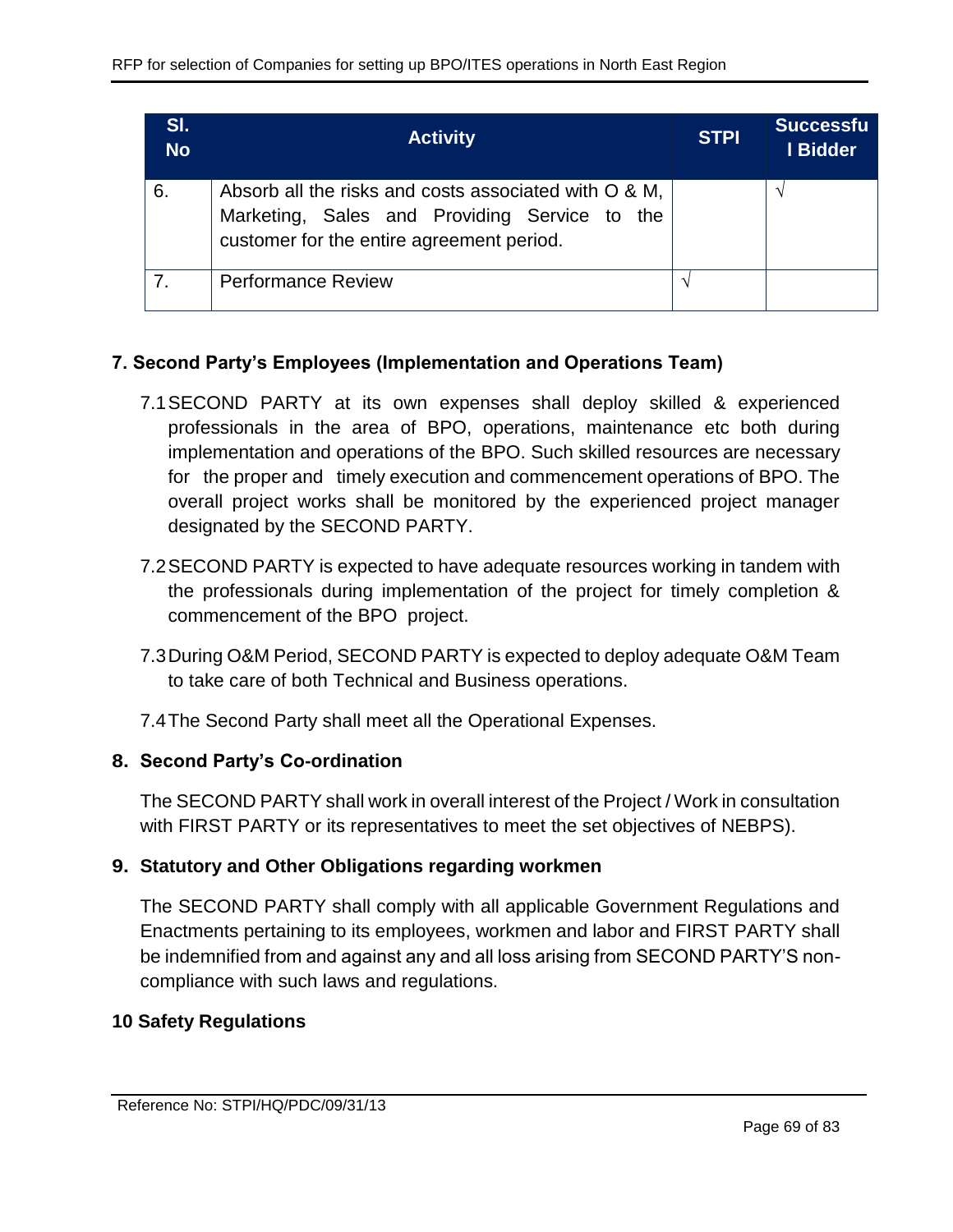The SECOND PARTY shall be responsible to take all precautions to ensure the safety of the person or property of the User while performing its obligations hereunder.

The SECOND PARTY undertakes to comply with all sorts of safety measures under the applicable law in regards to men and material deployed for the project.

## **11 Confirmation of Commencement of BPO Operations**

SECOND PARTY must demonstrate to the FIRST PARTY the BPO unit Setup and its operations.

The FIRST PARTY reserves the right to randomly inspect the setup and its operations at any time during the Agreement period.

The Second Party should provide necessary documents regarding recruitment of the manpower for BPO.

Submission of documents such as Client list, Client Purchase/Work Orders, Agreement, Business Plan etc as and when required by the First Party.

## **12 Performance and Exit Management**

- 12.1 Upon completion of the contract period or upon termination of the agreement for any reasons, the Second Party shall comply with the following:
	- *a.* In the event of second party not being able to claim Financial support within stipulated timeline from the date of commencement of its operations, the BPO Unit will not be eligible for any support whatsoever and the IPA/Agreement shall be deemed to have been cancelled/ terminated.
	- *b.* In the event of the second party not being able to achieve minimum employment target of 50%, within stipulated timeline for VGF claim from the date of commencement of its operations, the Unit shall not be eligible for any support whatsoever and the IPA/Agreement shall be deemed to have been cancelled/ terminated. However, one time waiver up to first three months may be provided to the unit from commencement of operation in calculating average employment towards 1<sup>st</sup> VGF claim. In the event of such waiver, 2<sup>nd</sup> and 3rd VGF claim will be shifted by up to 3 months timeframe.
	- c. If second party (the company) has more than one units under NEBPS of which some units are operational while some units remain non-operational, then in such case the BSD/EMD for non-operational seats equivalent to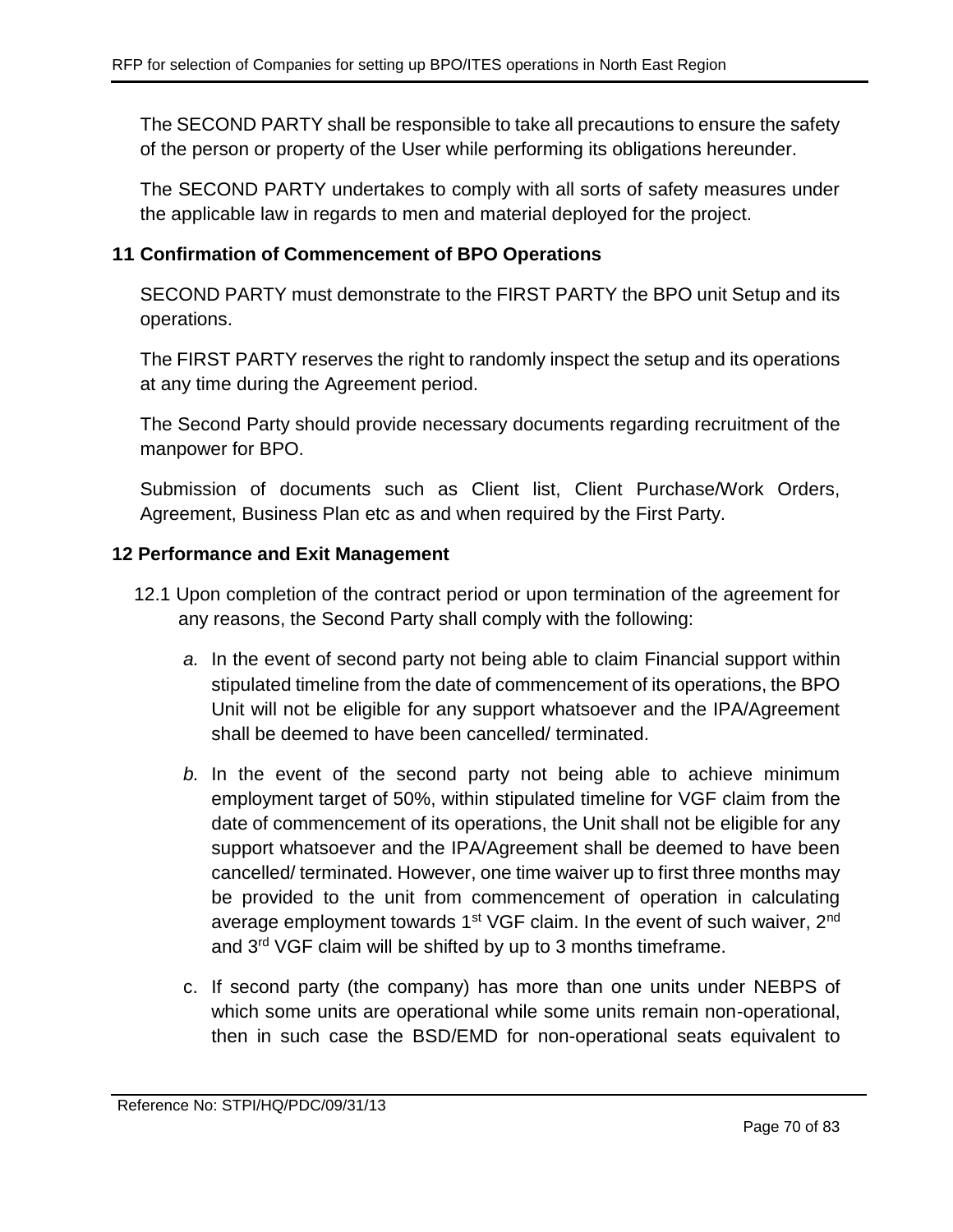operational seats may be released, while beyond it the BSD/EMD would be forfeited for non-operational seats.

- d. If second party (the company) has only one unit under NEBPS for which it started operation and generated employment (PF verified), but failed to adhere the timelines of the scheme or closing operation for any reasons, then the BSD/EMD would not be forfeited considering the intent and spirit of the scheme.
- e. The second party will be obligated to furnish quarterly performance report, inter-alia, indicating the average monthly employment and GST returns for the Unit. At the stage of release of Bank Guarantee, average employment of last three years will be calculated. In the event of the BPO Unit not meeting the employment target (based on which the financial support was released), the STPI would be at liberty to invoke the Bank Guarantee/Performance Security.
- *In case the average employment is less than 50% of the employment target, Performance Bank Guarantee would be invoked by STPI & the Second Party will not be eligible for any refund.*
- 12.2 The Second Party shall be under obligation to furnish any information sought by an authorized representative of MeitY/ STPI, within a reasonable time frame and failure to do so may amount to forfeiture of Bid Security/ Encashment of Bank Guarantee, as the case may be.
- 12.3 The MeitY shall be at liberty to relax any condition, for reasons to be recorded in writing, for achieving the larger objective of this Scheme and removal of difficulties.
- 12.4Time under Force Majeure will not be considered in the *3* years period of operations, subject to the *Second Party produce* evidence of the date of occurrence and the duration of the Force Majeure in an adequate manner by means of documents drawn up by responsible authorities.

# **13. SCOPE OF WORKS**

# **13.1 SETTING UP BPO OPERATIONS**

Second Party shall set up a BPO/ITES operations as per IPA.

The Second Party shall provision the following requirements to meet their business requirements: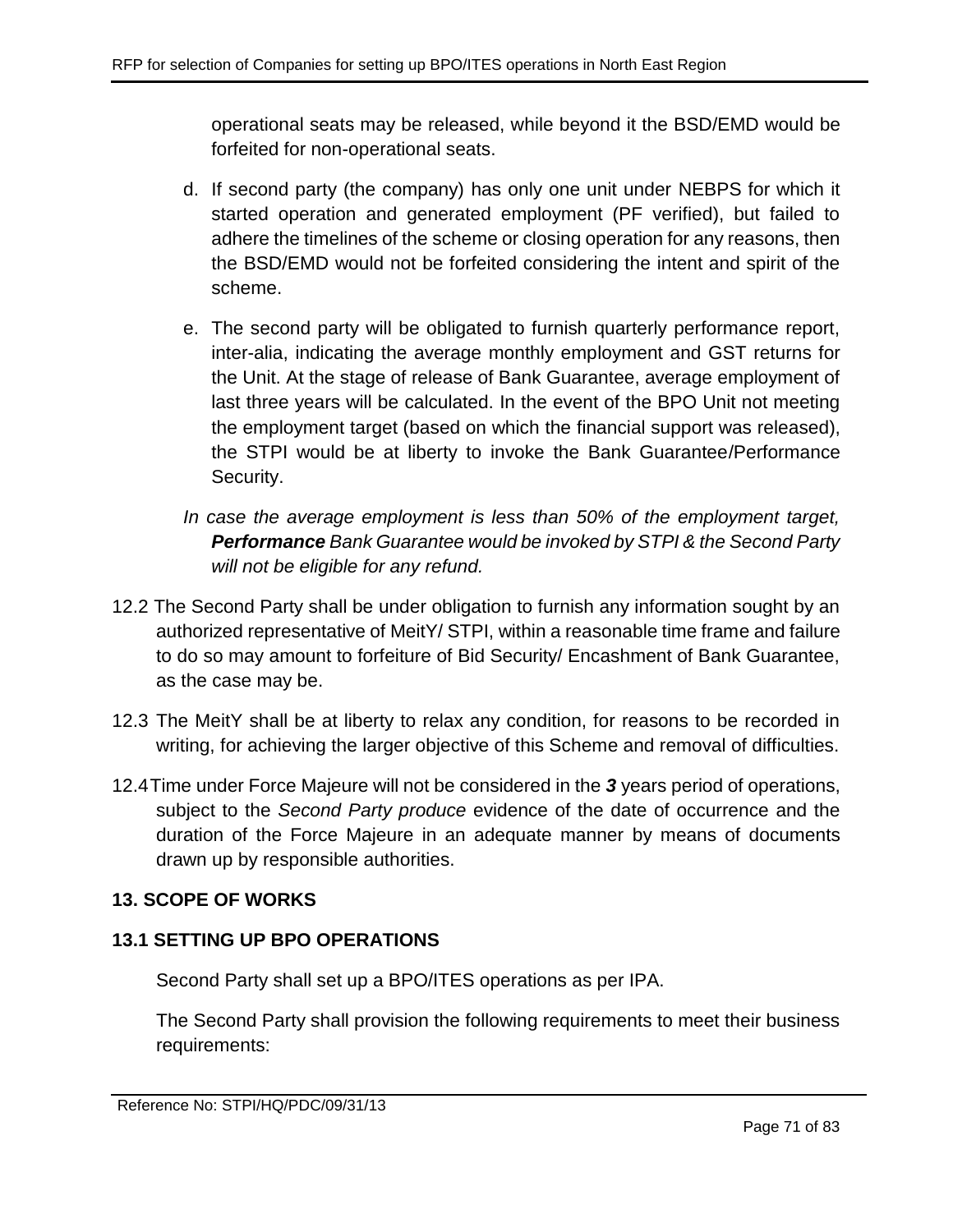- Creation of Interiors
- Technical infrastructure such as Servers, Storage, Printers, Fax, EPABX etc.
- Network Connectivity: Internet, LAN, etc.
- Call Center/BPO Hardware/Software as required
- Support infrastructure: Air-conditioned, UPS as required

## **13.2 DEVELOPMENT OF REQUIRED FACILITY/SUPPORT INFRASTRUCTURE**

Second Party shall provision a fully-functional BPO set up with the following indicative infrastructure in order to perform its activities effectively in the acquired/leased /rented space. **List of admissible items for financial support (Annexure-II) should have been purchased in the name of the** *Second Party***.**

- Air-conditioning (AC), UPS, DG
- Interiors: Portioning, Cabins, Meeting Rooms, Cafeteria, Furniture, etc.
- Electrical Wiring & fittings
- Power back-up facility
- Workstations, Headphones, CRM, IVRS, Dialer etc
- Servers, Networking & Storage equipment as required
- Network Cabling, CCTV
- Any other item i.e. tools, kits and spares as required

## **13.3 RECRUITMENT OF MANPOWER AND TRAINING**

The *Second Party* shall also create, train, manage, motivate and retain the manpower with adequate training as per the business requirements.

## **13.4 OPERATION & MAINTENANCE OF THE FACILITY**

The *Second Party* shall be responsible for Operation & Maintenance of the BPO but not limited to the following:

• Remuneration/Salary: The *Second Party* shall have sufficient funds to meet the remuneration/salary requirements of the manpower.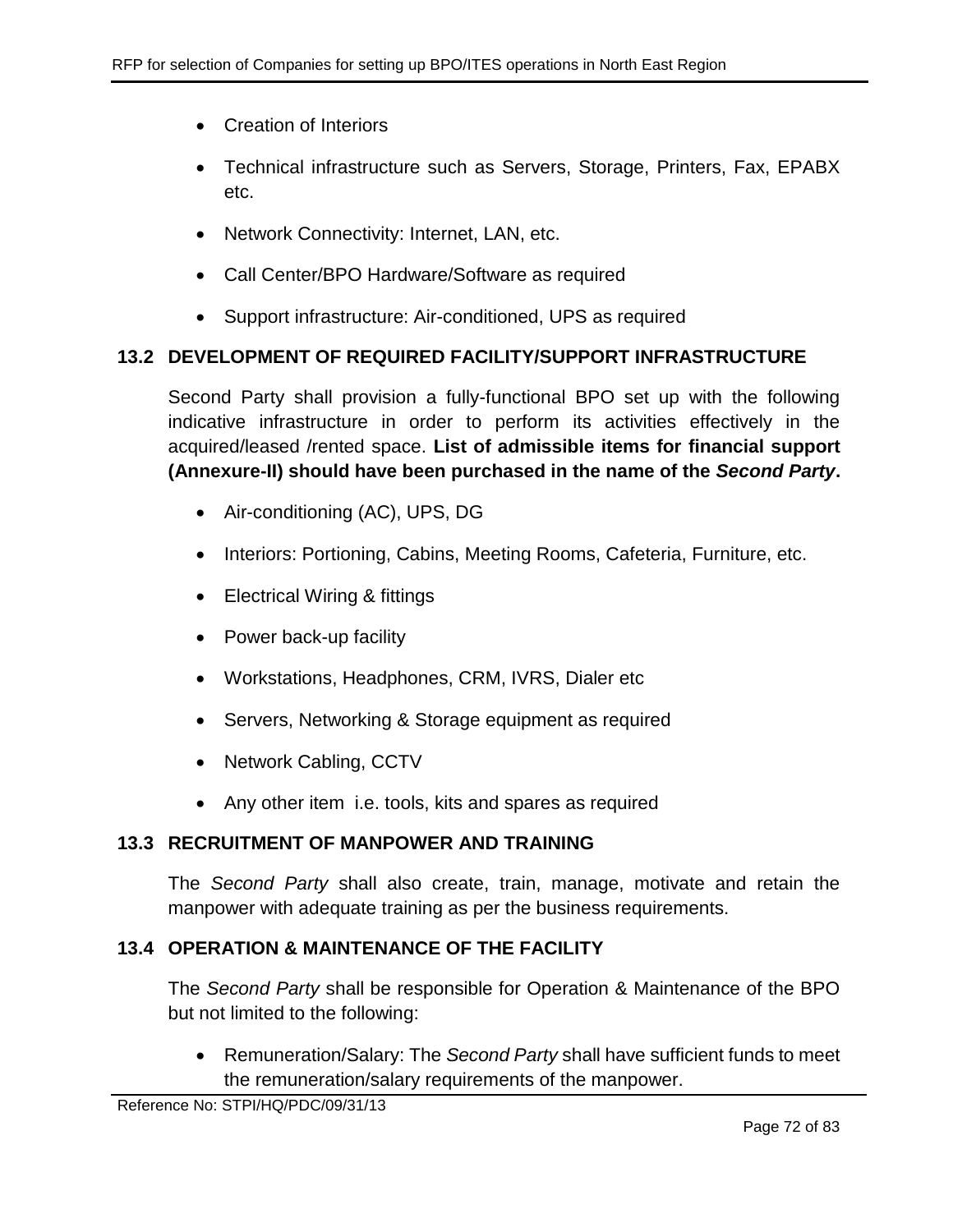- Support Infrastructure: The *Second Party* shall renew the AMC regularly for AC, UPS, DG, Building Management System etc. uninterrupted operations of the business.
- Technical Infrastructure: The *Second Party* shall form O&M team consists of Project Manager, Call Center/BPO Expert, System Administrator, Network Administrator, etc.
- The Second Party shall ensure the safety and security for the BPO equipment and the building facilities.

# **13.5 MARKETING OF BPO SERVICES**

The Second Party shall be required to Market their Services for generation of revenues.

# **13.6 OPTIMAL USAGE OF THE CAPACITY**

The Second Party shall make all the efforts to employ at least 1.5 times the number of seats to achieve the employment Target.

# **13.7 REVIEW AND AUDIT OF OPERATIONS**

- To support and facilitate STPI during its periodical review of the operation.
- To conduct the system audit periodically as per the advice of STPI.
- To extend support and provide all the documentation during statutory audit and the auditors would be appointed by STPI.

#### **13.8 MANAGE RISKS**

- The Second Party shall identify and bear all the risk associated with Implementation and Operations & Maintenance of the BPO for the entire Agreement period at his own expense.
- The Second Party shall identify and bear all the risks involved with Sales, Service Quality and Standards, Revenue collections and sustainability of the operations at his own expense.
- STPI shall not compensate for any losses if any incurred by the Second Party during entire contract period.

#### **14 PROJECT TIMELINES**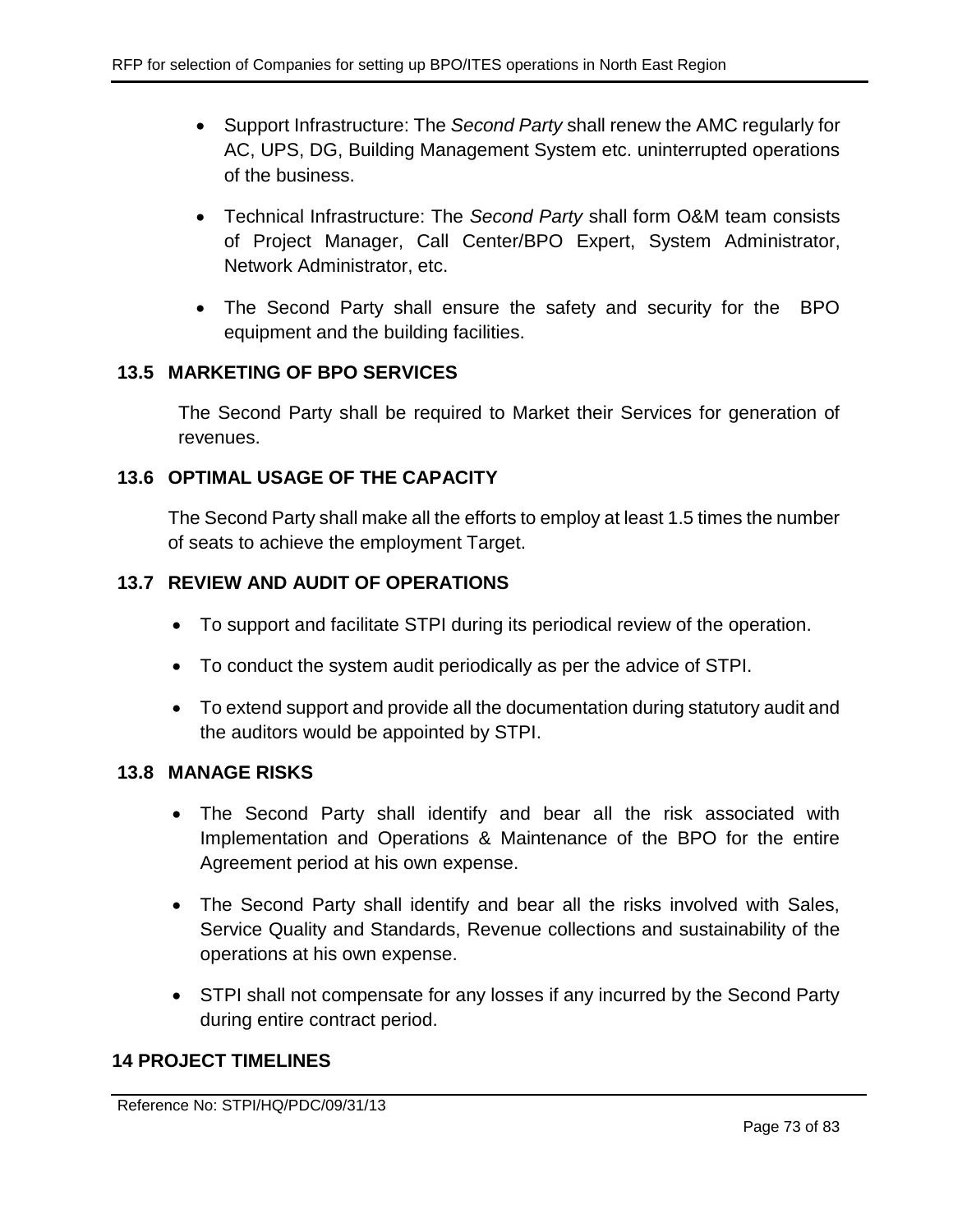The estimated timeline shall be as laid down in **Annexure-I.** The start date of the project shall be from the date of issue of IPA.

#### **15 DELAY AND NON-CONFORMANCE**

The Second Party (BPO Unit) shall be under obligation to commence its BPO operations within 6 months, from the date of issue of In-Principle Approval (IPA) referred above. Failure to do so shall automatically result in forfeiture of the Bid Security and cancellation/termination of this MSA/IPA.

#### **16 LIQUIDATED DAMAGES ( PENALTY)**

If the Second Party fails to meet the Employment Target i.e. average employment of the last *three* years (Based on which the financial support were released), the First Party shall invoke the *Performance* Bank Guarantee.

#### **17 FORCE MAJEURE**

STPI may grant an extension of time limit set for the completion of the work, in case the timely completion of the work is delayed by Force Majeure conditions beyond the Second Party's control, subject to what is stated in the following sub paragraphs and the procedures detailed there is being followed. Force Majeure is defined as an event of effect that cannot reasonably be anticipated such as Acts of God (like earthquakes, floods, storms etc.), acts of States, the direct and indirect consequences of wars (declared or undeclared), hostilities, national emergencies, civil commotion and strikes (only those which exceed a duration of ten continuous days) at Second Party's premises. The Second Party's right to an extension of the time limit for completion of the work in above mentioned cases is subject to the below mentioned procedures:

That within 15 days after the occurrence of a case of Force Majeure but before the expiry of the stipulated date of completion, the Second Party informs the STPI in writing that the Second Party considers himself entitled to an extension of the time limit.

That the Second Party produces evidence of the date of occurrence and the duration of the Force Majeure in an adequate manner by means of documents drawn up by the responsible authorities.

That the Second Party proves that the said conditions have actually interfered with the performance of the Agreement.

#### **18 ARBITRATION**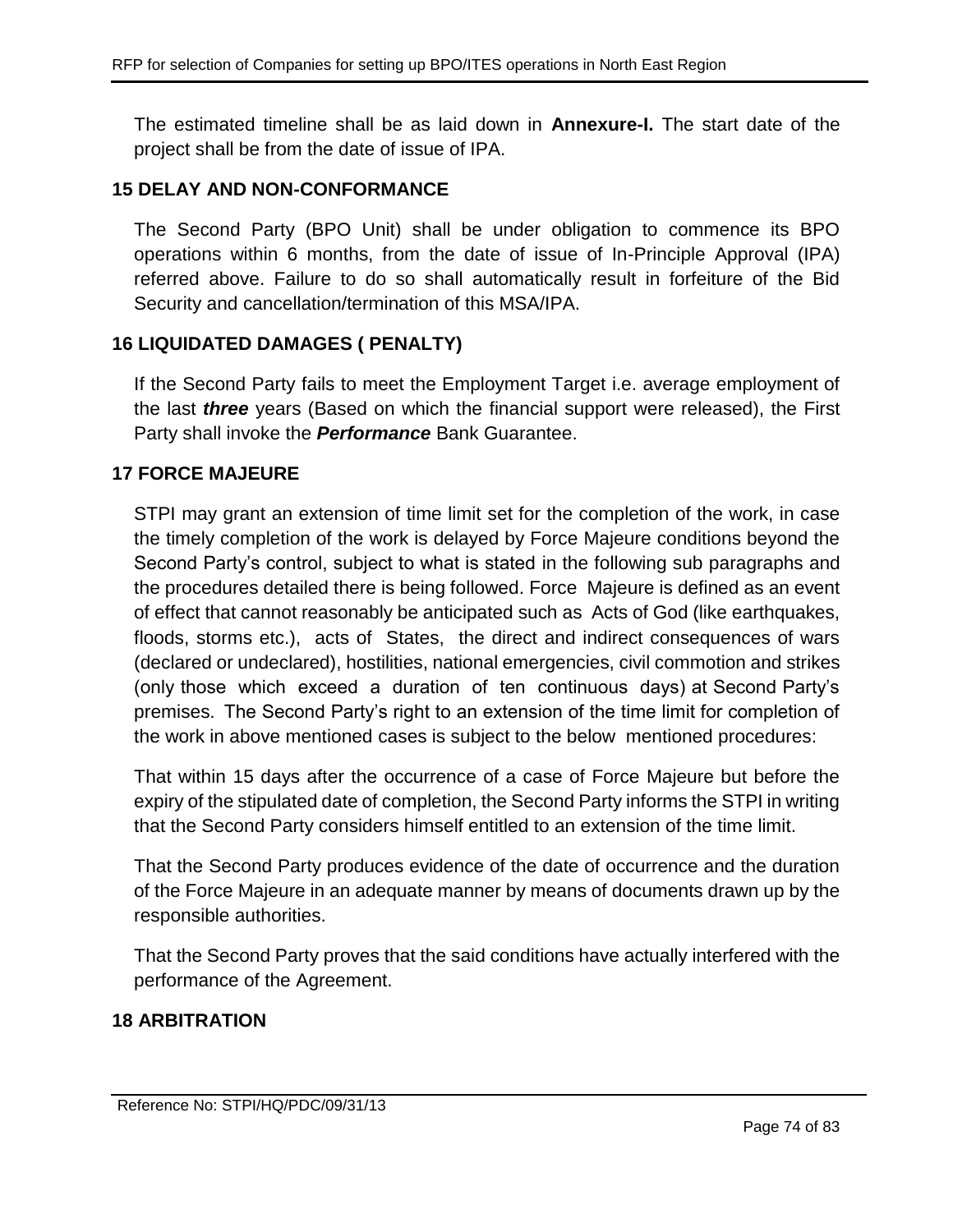All disputes, differences, claims and demands arising under this MSA shall be referred to arbitration of a sole arbitrator to be appointed by the DG, STPI.

The provisions of the Arbitration and Conciliation Act, 1996 and all its amendments till date shall be applicable and the award made there under shall be final and binding upon the parties hereto, subject to legal remedies available under the law.

### **19 JURISDICTION**

The Courts at New Delhi shall have the jurisdiction in case of litigation between the parties.

### **20 THIRD PARTY CLAIMS**

The Second Party (the "Indemnifying Party") undertakes to indemnify MeitY/ STPI (the "Indemnified Party") from all losses, claims for damages on account of bodily injury, death and damage to real property, tangible/ intangible personal property.

# **21 LIMITATIONS OF LIABILITY**

Notwithstanding any other term contained in this Agreement, the total cumulative liability of each party under the terms of this Agreement shall not exceed the total fees actually received by the Second Party/BPO-ITES unit from the STPI for the services Service that gives rise to such liability during the twelve month period immediately preceding such claim and in no event shall each party be liable to the other party for any indirect, incidental, consequential, special or exemplary damages, nor for any damages as to lost profit, data, goodwill or business, nor for any reliance or cover damages arising out of this Agreement, even if that party was advised about the possibility of the same.

The Second Party/BPO-ITES unit shall not be liable or responsible for any delay or failure to perform or failure of the services or the Deliverable under this Agreement to the extent that such delay or failure has arisen as a result of any delay or failure by STPI or its employees or agents to perform any of its duties and obligations as set out in this Agreement. In the event that the Second Party/BPO-ITES unit is delayed or prevented from performing its obligations due to such failure or delay on the part of STPI, the Second Party/BPO-ITES unit shall be allowed an additional period of time to perform its obligations and unless otherwise agreed the additional period shall be equal to the amount of time for which Second Party/BPO-ITES unit is delayed or prevented from performing its obligations due to such failure or delay on the part of STPI.

#### **22 NON WAIVER**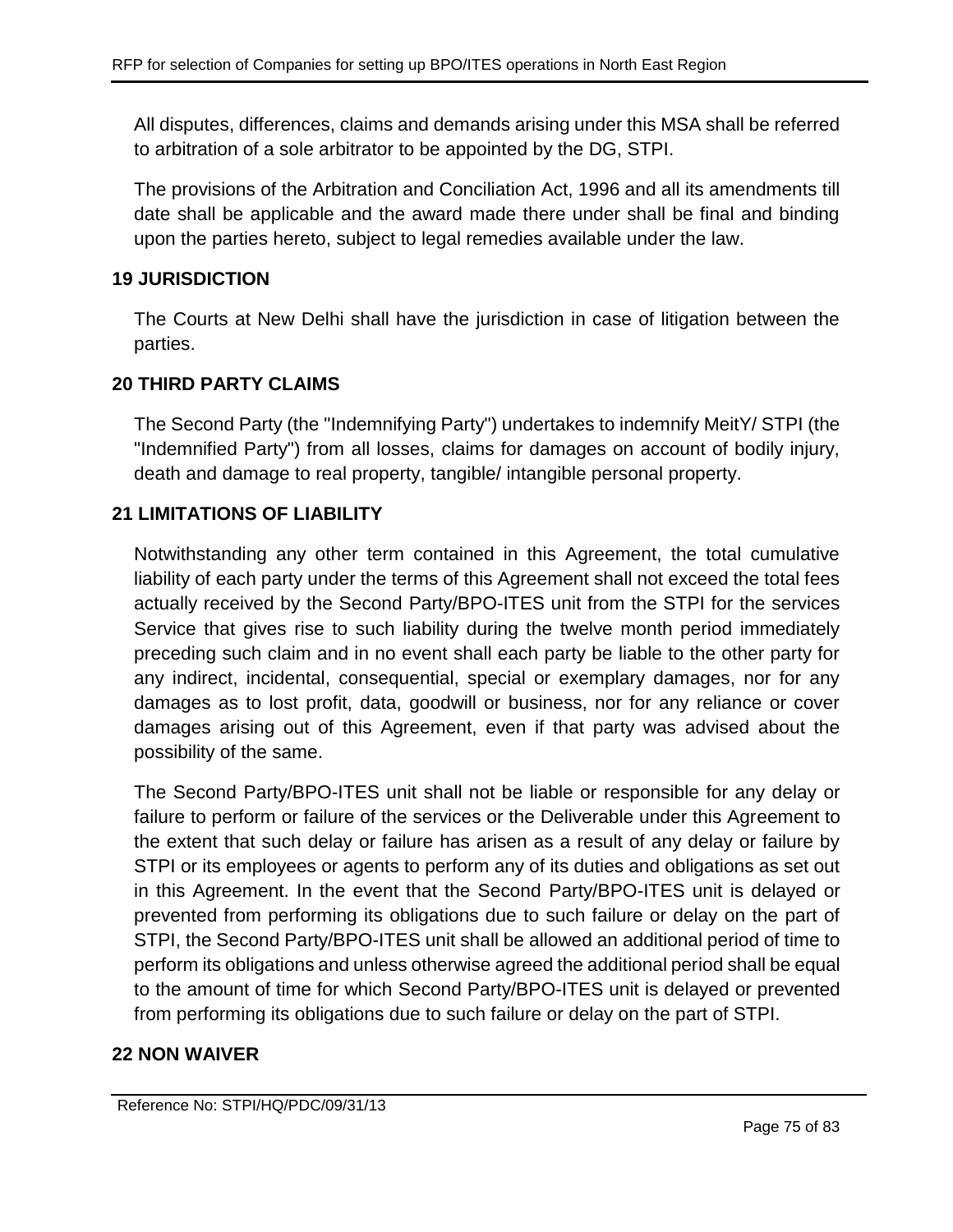Waiver of any breach of the provision of, or any default under the contract must be in writing and signed by the Party granting the waiver. No failure or delay on the part of either Party in exercising or any omission to exercise any right or remedy accusing to either Party under the contract shall be a waiver thereof, nor will any partial exercise of any right or remedy particular be a waiver of further exercise of that right or remedy.

EXECUTED under hand in two originals the day and year first before written

#### **SIGNED for and on behalf of THE SECOND PARTY**

| <b>BY</b>                                                                                                                             |  |
|---------------------------------------------------------------------------------------------------------------------------------------|--|
| Signature<br><u> 2002 - Johann John Stone, mars and de la provincia de la provincia de la provincia de la provincia de la pro</u>     |  |
| <b>Title</b><br><u> 2000 - Jan James James James James James James James James James James James James James James James James Ja</u> |  |
| <b>Company Stamp/Seal</b>                                                                                                             |  |
| Witness<br><u> 1989 - Johann Barn, mars ann an t-Amhain an t-Amhain an t-Amhain an t-Amhain an t-Amhain an t-Amhain an t-Amh</u>      |  |
| SIGNED for and on behalf of THE FIRST PARTY                                                                                           |  |
| <b>BY</b>                                                                                                                             |  |
| Signature<br><u> 1980 - Jan James James Barnett, fransk politik (d. 1980)</u>                                                         |  |
| <b>Title</b><br><u> Alexandria de la contrada de la contrada de la contrada de la contrada de la contrada de la contrada de la c</u>  |  |
| Company Stamp/ Seal<br>Reference No: STPI/HQ/PDC/09/31/13                                                                             |  |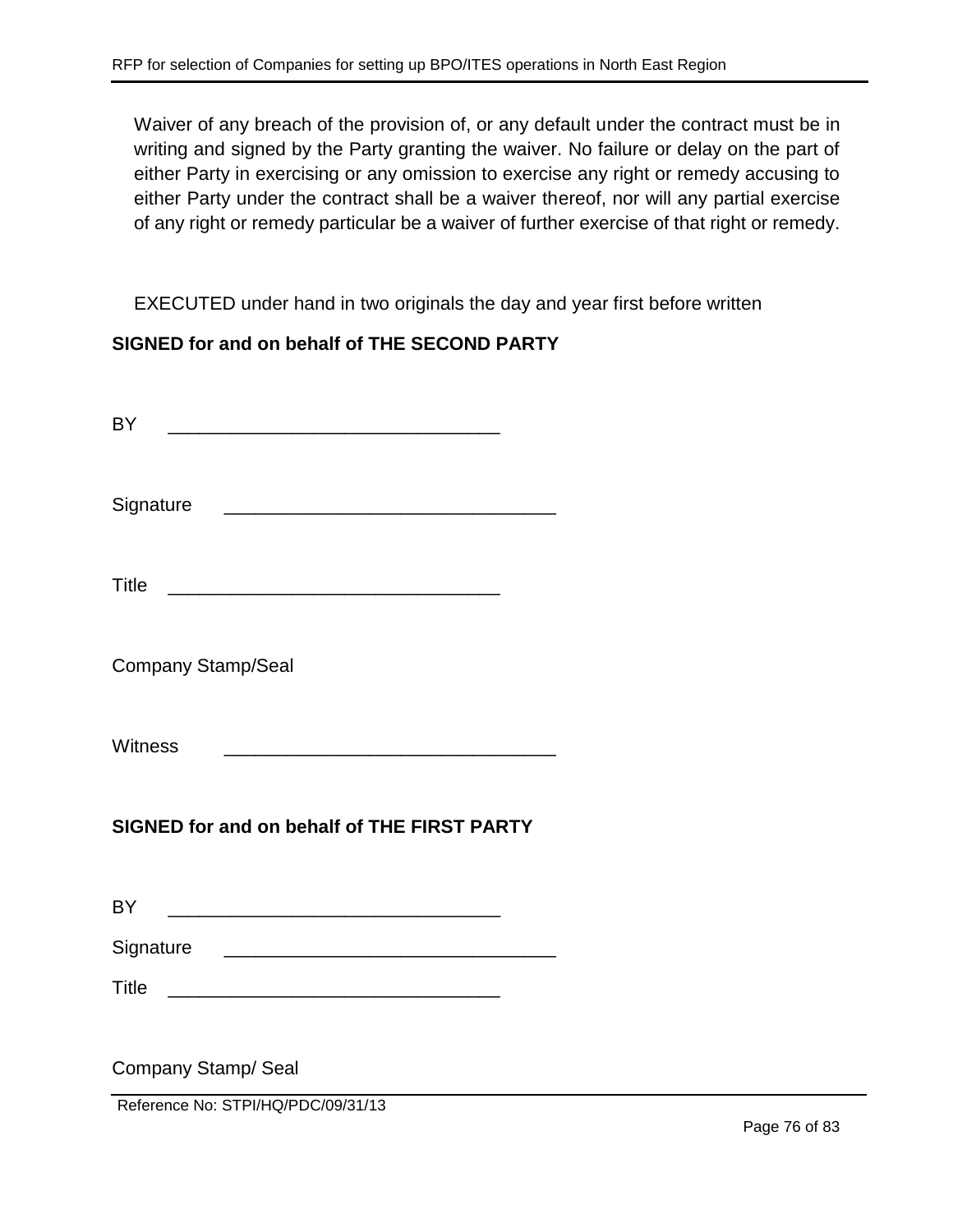| SI.       | <b>Activity</b>                             | <b>Time Periods</b>                                |
|-----------|---------------------------------------------|----------------------------------------------------|
| <b>No</b> |                                             |                                                    |
| 1.        | Award of In-Principle Approval (IPA) to the | T <sub>0</sub>                                     |
|           | successful bidder                           |                                                    |
| 2.        | Signing of Master Service Agreement (MSA)   | T1 : T0 to T0+02 weeks                             |
| 3.        | Commencement of BPO/ITES operations         | T2: T0 to $T0 + 06$ months                         |
|           |                                             | T2: T0 to $T0 + 09$ months                         |
|           |                                             | [with penalty                                      |
|           |                                             | as per para 8.(i) of RFP]                          |
| 4.        | Report to STPI about commencement of        | $\overline{13}$ : $\overline{12}$ to T2 + 02 weeks |
|           | operation (COO)                             |                                                    |
| 5.        | Verification of COO by STPI                 | T4: T3 + 02 weeks                                  |
| 6.        | Grant of advance                            | T5: $T4 + 04$ weeks, after                         |
|           |                                             | furnishing Bank Guarantee for                      |
|           |                                             | 10% of eligible bid amount and                     |
|           |                                             | its verification by STPI.                          |
| 7.        | <b>Release of Bid Security Deposit</b>      | T6: T5                                             |
|           | (BSD)/Earnest Money Deposit (EMD)           |                                                    |
| 8.        | Request for release of VGF1 and special     | $T7: T2 + 1$ year to T2+ 1 year                    |
|           | incentives                                  | and 3 months                                       |
| 9.        | Request for release of VGF2                 | T8 : $T2 + 2$ year to $T2 + 2$ year                |
|           |                                             | and 3 months                                       |
| 10.       | Request for release of VGF3                 | T9 : $T2 + 3$ year to $T2 + 3$ year                |
|           |                                             | and 3 months                                       |
| 11.       | Release of BG                               | On disbursement of VGF3                            |

#### **ANNEXURE – I: IMPLEMENTATION TIMELINES**

#### Note:

- The Time line shown above is the maximum allowable time frames for each activity.
- The timelines are as per English calendar days.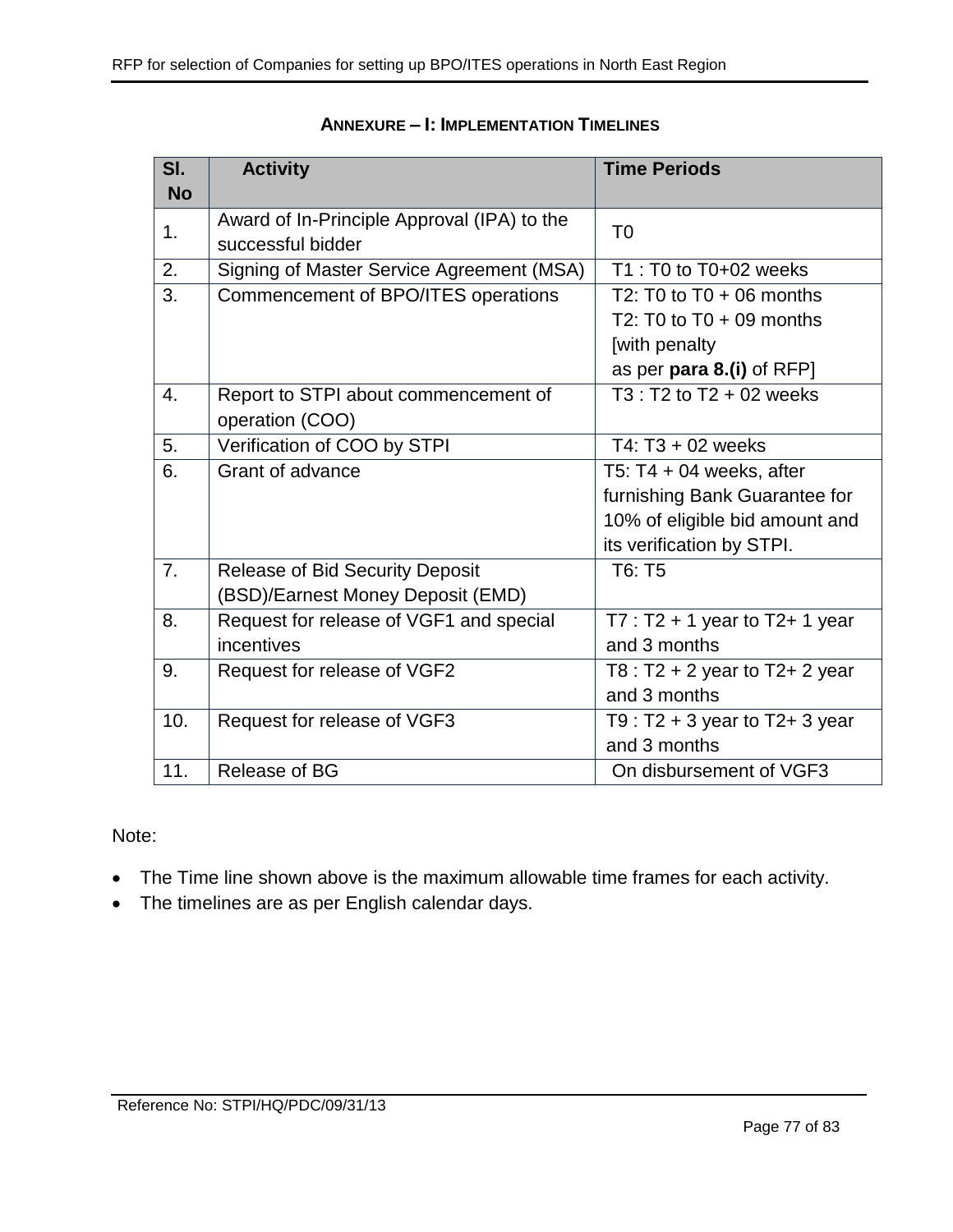| S.No.          | <b>Item Description</b>                                                                                                                                                                |  |
|----------------|----------------------------------------------------------------------------------------------------------------------------------------------------------------------------------------|--|
| $\mathbf{1}$   | Servers with OS                                                                                                                                                                        |  |
| $\overline{2}$ | Software and Hardware per license cost for BPO/ITES operations                                                                                                                         |  |
| 3              | Networking Equipments (Switches, Routers, Firewalls, Voice/Video Conferencing<br>Gateways)                                                                                             |  |
| 4              | Workstations (Desktop, Laptop, Tablets, IP phones, Headsets)                                                                                                                           |  |
| 5              | Data Storage                                                                                                                                                                           |  |
| 6              | <b>Structured Cabling</b>                                                                                                                                                              |  |
| $\overline{7}$ | <b>UPS</b>                                                                                                                                                                             |  |
| 8              | Printer, Copier, Scanner & Projector                                                                                                                                                   |  |
| 9              | Refrigerator & Water Purifier                                                                                                                                                          |  |
| 10             | Fire & Security systems                                                                                                                                                                |  |
| 11             | <b>Computer Furniture</b>                                                                                                                                                              |  |
| 12             | Central Air-conditioning equipment, air-conditioning System                                                                                                                            |  |
| 13             | Captive Diesel Generating Set and transformer of capacity commensurate with the actual<br>requirement of the unit, solar power / Non conventional Energy Generation Set<br>(OPTIONAL)* |  |
| 14             | <b>Fax Machine</b>                                                                                                                                                                     |  |
| 15             | Private automatic branch exchange                                                                                                                                                      |  |
| 16             | <b>Data Communication</b>                                                                                                                                                              |  |
| 17             | <b>Premise Rental</b>                                                                                                                                                                  |  |
| 18             | <b>Electricity Charges</b>                                                                                                                                                             |  |
| 19             | <b>Travelling Allowances for employees</b>                                                                                                                                             |  |
| 20             | Research and Innovation                                                                                                                                                                |  |
| 21             | Other misc. goods and services not exceeding 5 % of the total cost of above items<br>including canteen setup, tools, kits and spares etc.                                              |  |

#### **ANNEXURE – II: LIST OF ADMISSIBLE ITEMS FOR FINANCIAL SUPPORT**

\* The Second Party may avail incentive on Generating Set from the State Govt., if needed.

**Note**: Any item not covered above shall be decided by and permitted by India BPO Promotion Scheme Management Committee (IMC).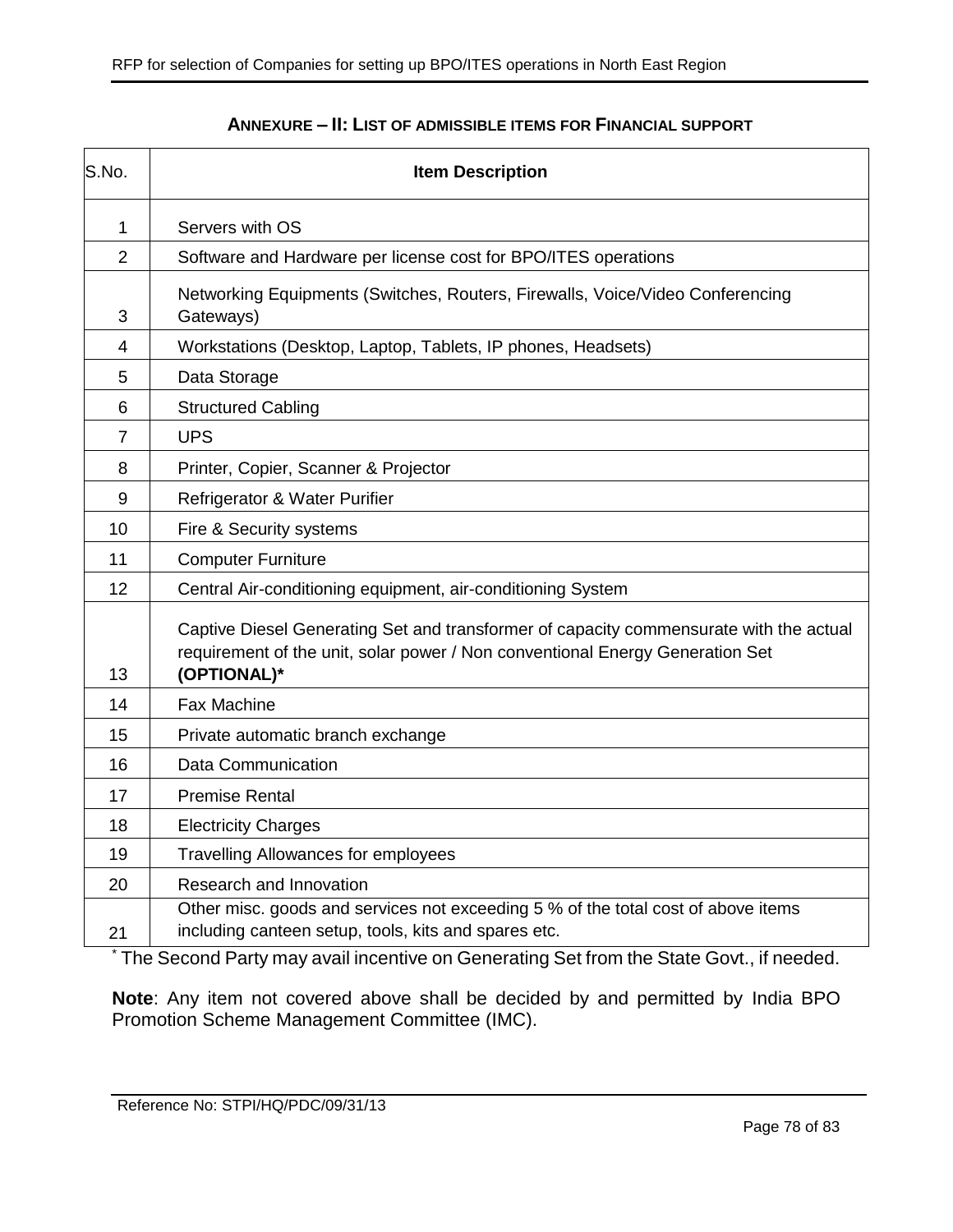#### **APPENDIX-K: INSTRUCTIONS FOR ONLINE BID SUBMISSION**

The bidders are required to submit soft copies of their bids electronically on the CPP Portal, using valid Digital Signature Certificates. The instructions given below are meant to assist the bidders in registering on the CPP Portal, prepare their bids in accordance with the requirements and submitting their bids online on the CPP Portal.

More information useful for submitting online bids on the CPP Portal may be obtained at: <https://eprocure.gov.in/eprocure/app> **.**

### **REGISTRATION**

- 1) Bidders are required to enroll on the e-Procurement module of the Central Public Procurement Portal (URL: [https://eprocure.gov.in/eprocure/app\)](https://eprocure.gov.in/eprocure/app) by clicking on the link "**Online bidder Enrollment**" on the CPP Portal which is free of charge.
- 2) As part of the enrolment process, the bidders will be required to choose a unique username and assign a password for their accounts.
- 3) Bidders are advised to register their valid email address and mobile numbers as part of the registration process. These would be used for any communication from the CPP Portal.
- 4) Upon enrolment, the bidders will be required to register their valid Digital Signature Certificate (Class II or Class III Certificates with signing key usage) issued by any Certifying Authority recognized by CCA India (e.g. Sify / TCS / nCode / eMudhra etc.), with their profile.
- 5) Only one valid DSC should be registered by a bidder. Please note that the bidders are responsible to ensure that they do not lend their DSC's to others which may lead to misuse.
- 6) Bidder then logs in to the site through the secured log-in by entering their user ID / password and the password of the DSC / e-Token.

# **SEARCHING FOR TENDER DOCUMENTS**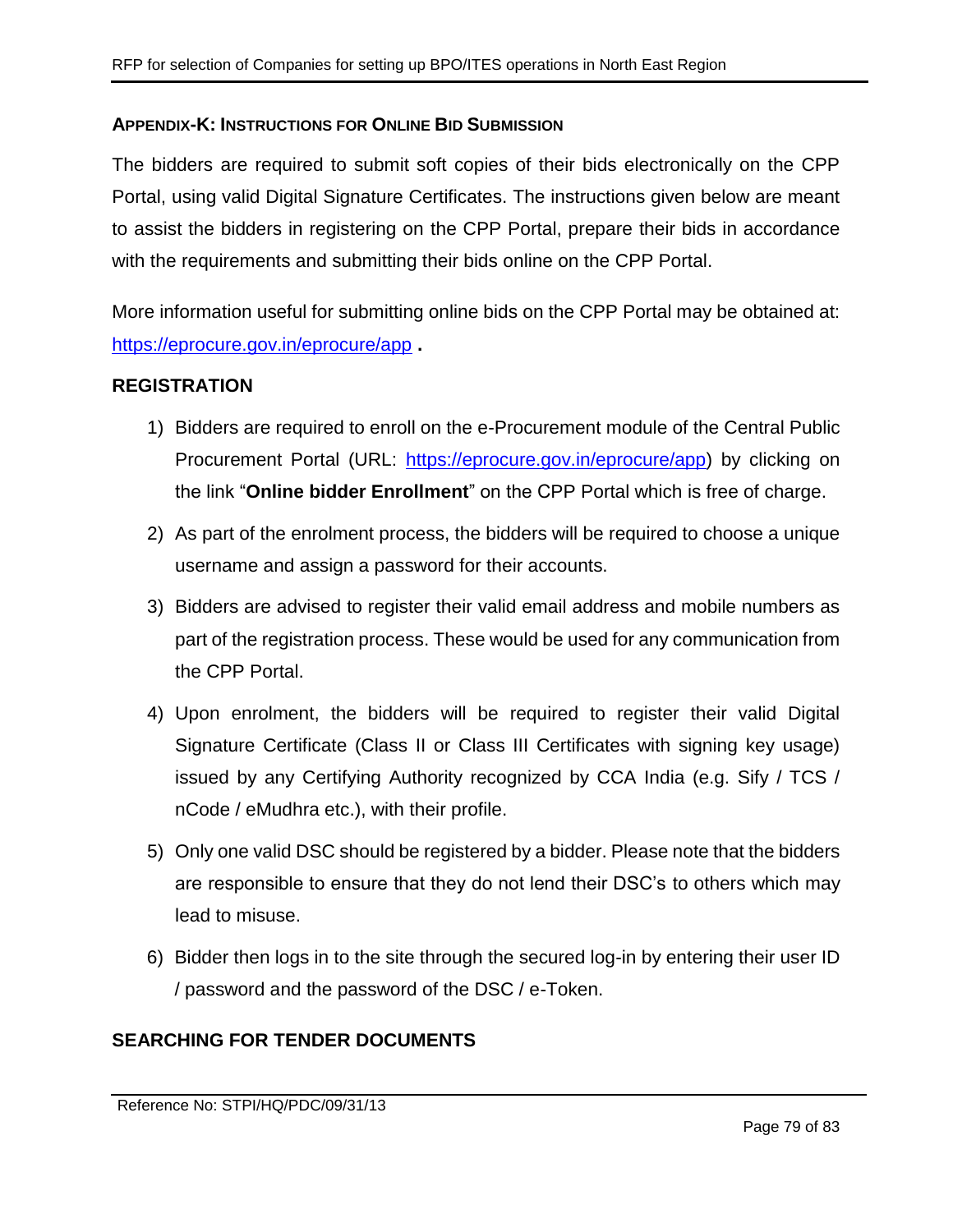- 1) There are various search options built in the CPP Portal, to facilitate bidders to search active tenders by several parameters. These parameters could include Tender ID, Organization Name, Location, Date, Value, etc. There is also an option of advanced search for tenders, wherein the bidders may combine a number of search parameters such as Organization Name, Form of Contract, Location, Date, Other keywords etc. to search for a tender published on the CPP Portal.
- 2) Once the bidders have selected the tenders they are interested in, they may download the required documents / tender schedules. These tenders can be moved to the respective 'My Tenders' folder. This would enable the CPP Portal to intimate the bidders through SMS / e-mail in case there is any corrigendum issued to the tender document.
- 3) The bidder should make a note of the unique Tender ID assigned to each tender, in case they want to obtain any clarification / help from the Helpdesk.

# **PREPARATION OF BIDS**

- 1) Bidder should take into account any corrigendum published on the tender document before submitting their bids.
- 2) Please go through the tender advertisement and the tender document carefully to understand the documents required to be submitted as part of the bid. Please note the number of covers in which the bid documents have to be submitted, the number of documents - including the names and content of each of the document that need to be submitted. Any deviations from these may lead to rejection of the bid.
- 3) Bidder, in advance, should get ready the bid documents to be submitted as indicated in the tender document / schedule and generally, they can be in PDF / XLS / RAR / DWF/JPG formats. Bid documents may be scanned with 100 dpi with black and white option which helps in reducing size of the scanned document.
- 4) To avoid the time and effort required in uploading the same set of standard documents which are required to be submitted as a part of every bid, a provision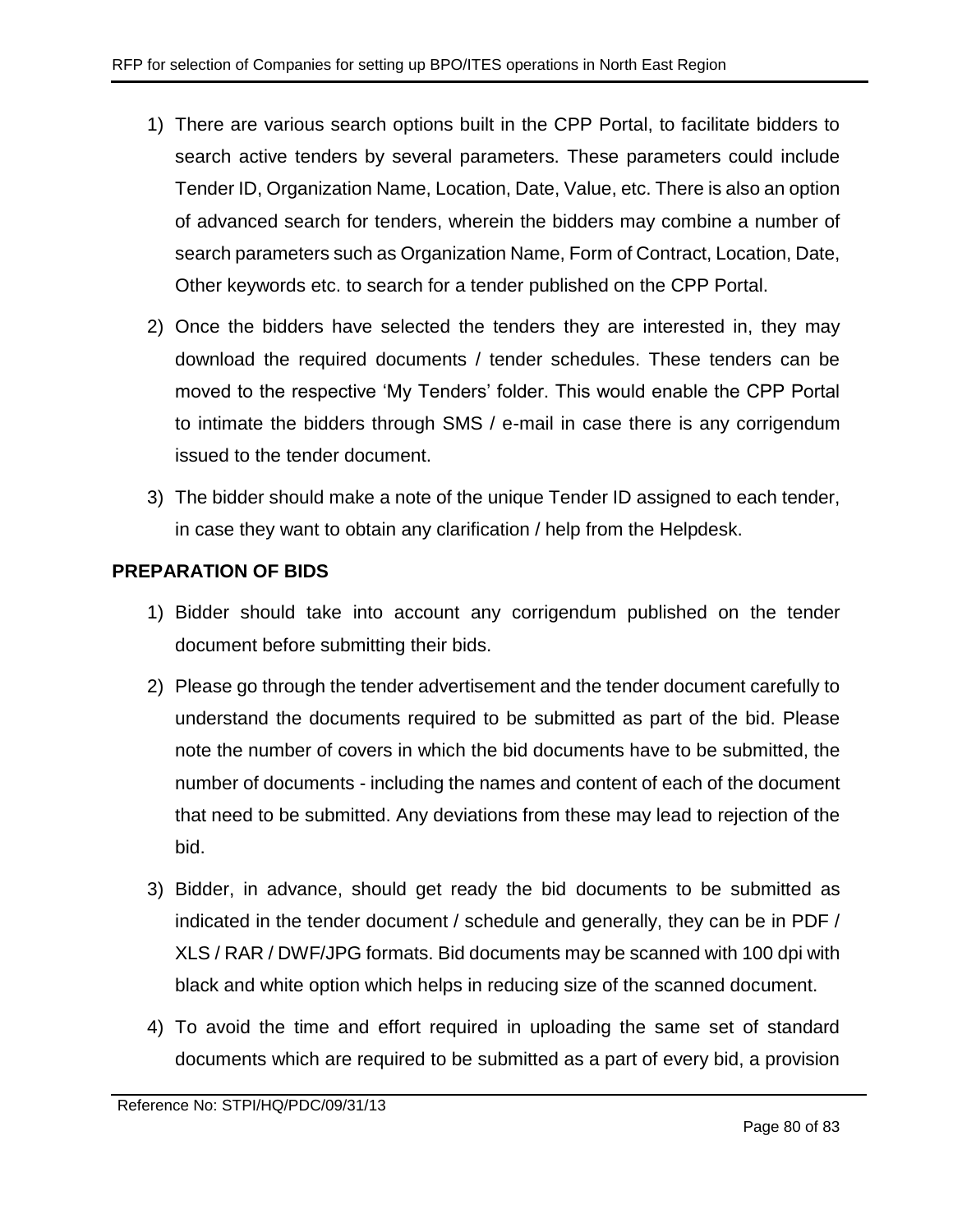of uploading such standard documents (e.g. PAN card copy, annual reports, auditor certificates etc.) has been provided to the bidders. Bidders can use "My Space" or ''Other Important Documents'' area available to them to upload such documents. These documents may be directly submitted from the "My Space" area while submitting a bid, and need not be uploaded again and again. This will lead to a reduction in the time required for bid submission process.

# **SUBMISSION OF BIDS**

- 1) Bidder should log into the site well in advance for bid submission so that they can upload the bid in time i.e. on or before the bid submission time. In case of any recurring issues encountered in the site, the bidder should inform STPI by written request /email, latest by 2 PM on the last day of bid submission.
- 2) The bidder has to digitally sign and upload the required bid documents one by one as indicated in the tender document.
- 3) Bidder has to select the payment option as "offline/online" to pay the tender fee / BSD as applicable and enter details of the instrument.
- 4) Bidder should prepare the BSD (Bid security Deposit) as per the instructions specified in the tender document. Otherwise the uploaded bid will be rejected.
- 5) Bidders are requested to note that they should necessarily submit their financial bids in the format provided and no other format is acceptable. If the price bid has been given as a standard BoQ format with the tender document, then the same is to be downloaded and to be filled by all the bidders. Bidders are required to download the BoQ file, open it and complete the white coloured (unprotected) cells with their respective financial quotes and other details (such as name of the bidder). No other cells should be changed. Once the details have been completed, the bidder should save it and submit it online, without changing the filename. If the BoQ file is found to be modified by the bidder, the bid will be rejected.
- 6) The server time (which is displayed on the bidders' dashboard) will be considered as the standard time for referencing the deadlines for submission of the bids by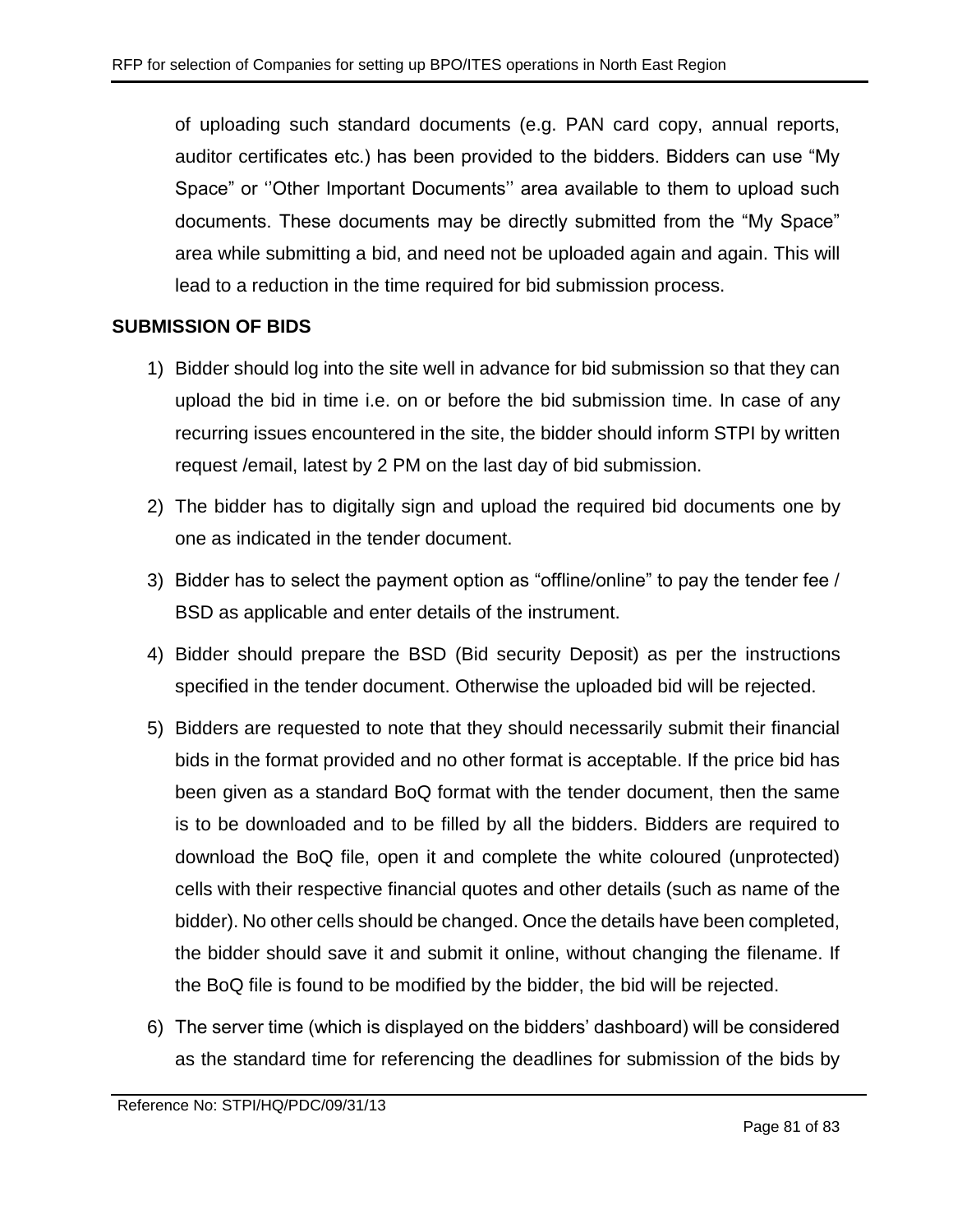the bidders, opening of bids etc. The bidders should follow this time during bid submission.

- 7) All the documents being submitted by the bidders would be encrypted using PKI encryption techniques to ensure the secrecy of the data. The data entered cannot be viewed by unauthorized persons until the time of bid opening. The confidentiality of the bids is maintained using the secured Socket Layer 128 bit encryption technology. Data storage encryption of sensitive fields is done. Any bid document that is uploaded to the server is subjected to symmetric encryption using a system generated symmetric key. Further this key is subjected to asymmetric encryption using buyers/bid openers public keys. Overall, the uploaded tender documents become readable only after the tender opening by the authorized bid openers.
- 8) The uploaded tender documents become readable only after the tender opening by the authorized bid openers.
- 9) Upon the successful and timely submission of bids (ie after Clicking "Freeze Bid Submission" in the portal), the portal will give a successful bid submission message & a bid summary will be displayed with the bid no. and the date & time of submission of the bid with all other relevant details.
- 10)The bid summary has to be printed and kept as an acknowledgement of the submission of the bid. This acknowledgement may be used as an entry pass for any bid opening meetings.

# **ASSISTANCE TO BIDDERS**

1) Any queries relating to the tender document and the terms and conditions contained therein should be addressed to the Tender Inviting Authority for a tender or the relevant contact person indicated in the tender.

Any queries relating to the process of online bid submission or queries relating to CPP Portal in general may be directed to the 24x7 CPP Portal Helpdesk. The contact number for the helpdesk is 1800 3070 2232. Bidder can also get help at +91-7878007972 & +91- 7878007973.